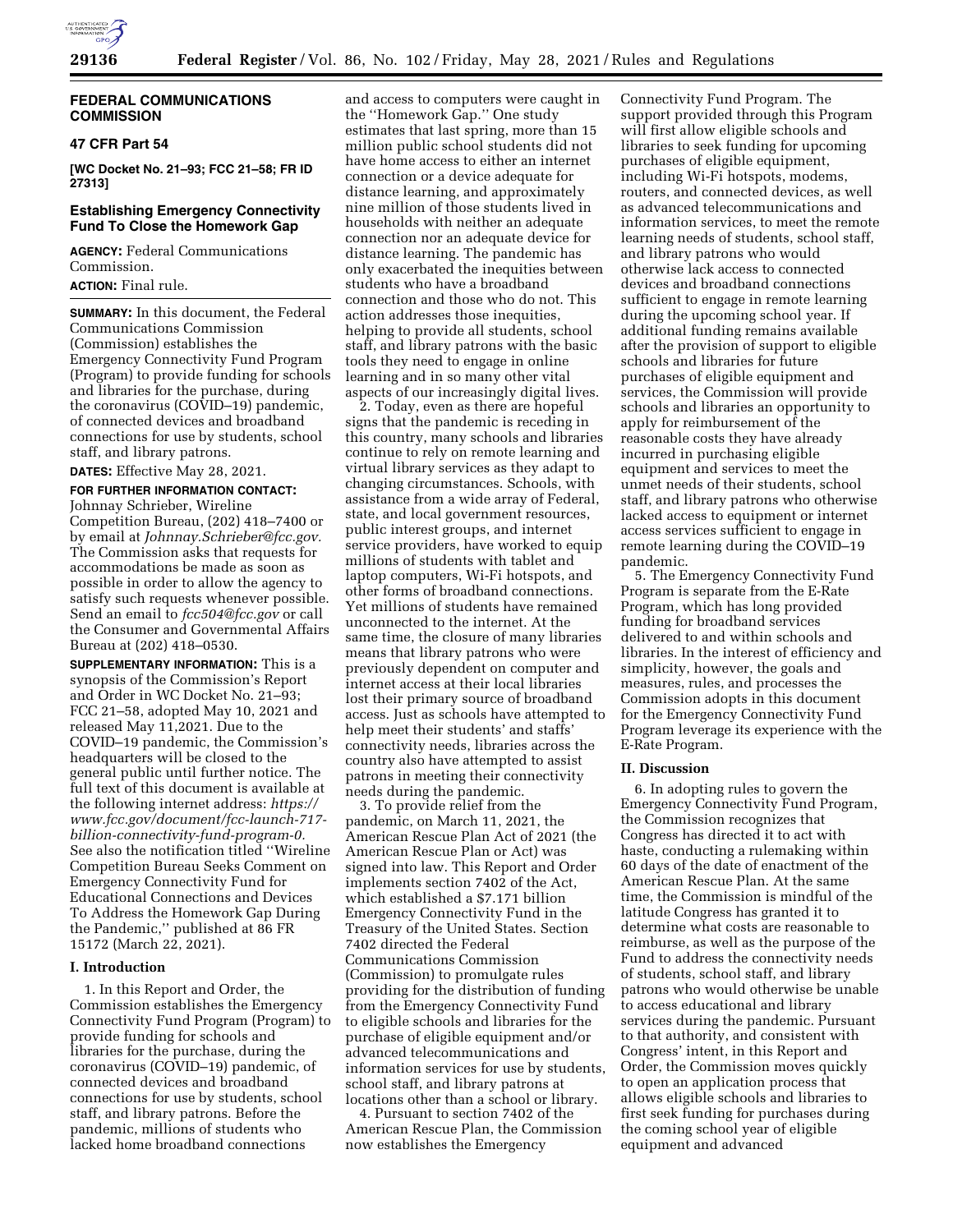telecommunications and information services to meet the needs of students, school staff, and library patrons who would otherwise lack access to basic educational opportunities and library services. If the demand for these future purchases does not exceed available funds, the Commission will open an additional application window to allow schools and libraries to seek funding for eligible equipment and broadband internet access services that they purchased earlier in the pandemic to address the needs of students, school staff, and library patrons who would otherwise have lacked access to devices and services sufficient to meet their remote learning needs.

7. Based on its experience with the E-Rate Program, the Commission also draws on the existing E-Rate rules and processes to provide clear rules and establish quick and easy to understand processes for requesting and receiving support from the Emergency Connectivity Fund Program, along with appropriate safeguards to protect the Program from waste, fraud, and abuse. In this way, the Commission seeks to maximize the efficiency and effectiveness of the Emergency Connectivity Fund Program and focus limited funding to target the needs of those students, school staff, and library patrons who would otherwise lack access to connected devices and broadband connections sufficient to engage in remote learning and virtual library services during the COVID–19 emergency period.

## *A. Performance Goals and Measures*

8. The Emergency Connectivity Fund Program will provide funding for schools and libraries to meet the otherwise unmet connectivity needs of students, school staff, and library patrons during the COVID–19 pandemic. Based on the record in this proceeding and its obligations under the American Rescue Plan, the Commission establishes three goals for the Emergency Connectivity Fund Program: (1) Connecting and facilitating remote learning for students, school staff, and library patrons who would otherwise lack adequate access to connected devices and broadband internet access connectivity during the pandemic; (2) ensuring that the Universal Service Administrative Company (USAC) efficiently and effectively administers the Emergency Connectivity Fund Program; and (3) providing pricing transparency for eligible equipment and services to inform future policy and purchasing decisions. The Commission also adopts associated performance measures and targets to determine

whether the Emergency Connectivity Fund Program is successfully achieving these goals. Setting clear goals for the Program, with performance measures and targets to determine success, will help focus its efforts as the Commission oversees use of the Emergency Connectivity Fund to connect and support students, school staff, and library patrons during the COVID–19 pandemic.

1. Connecting Students, School Staff, and Library Patrons During the Pandemic

9. The Commission adopts as its first goal for the Emergency Connectivity Fund Program helping to meet the need for connected devices and broadband internet access services to facilitate remote learning during the COVID–19 pandemic for students, school staff, and library patrons. The pandemic has caused students, school staff, and library patrons nationwide to shift from in-person instruction to remote learning. For some students and school staff (and many library patrons), this shift was relatively seamless, and education was able to continue remotely with minimal disruption. For millions of others, however, those who lacked (many of whom continue to lack) necessary connected devices and broadband services, the transition to remote learning has been filled with barriers. Many school districts have spent scarce resources purchasing devices and internet connections for students and staff to help bridge the gap. And, libraries have done the same for library patrons. Despite these best efforts, many schools and libraries nationwide lack adequate funding to ensure that all students, school staff, and library patrons are connected and able to fully participate in remote learning opportunities.

10. The Commission will use two metrics to measure the success of the Emergency Connectivity Fund Program in addressing students', school staffs', and library patrons' otherwise unmet need for connected devices and broadband connectivity: (1) The number of connected devices funded with Emergency Connectivity Fund support that are provided to students, school staff, and library patrons who would otherwise lack access to a device sufficient to enable them to engage in remote learning; and (2) the number of broadband internet access connections (including through use of Wi-Fi hotspots) funded with Emergency Connectivity Fund Program support that are provided to students, school staff, and library patrons who would otherwise lack access to internet

connectivity sufficient to engage in remote learning. To measure success in meeting this goal, the Commission agrees with commenters that recommend the Commission collects information about the number of connected devices and broadband connections that are used to connect students, school staff, and library patrons through the Emergency Connectivity Fund Program and release this data publicly. The Commission directs USAC to release this data as part of its Open Data project for the Emergency Connectivity Fund Program.

11. The Commission also appreciates the opportunity the Emergency Connectivity Fund Program presents to gather better, more accurate information about the number of students without connected devices and broadband services sufficient to engage in remote learning and the progress made towards closing that Homework Gap. At the same time, the Commission recognizes that during the pandemic school districts have been trying to meet the needs of their students and staff and therefore, they have not collected uniform data sets about their students' connectivity requirements. As part of the application process, the Commission will, therefore, collect schools' and school districts' best estimates about the number of students in their school or school district who did not have access to adequate connected devices, broadband connections, or both when the pandemic began; the number of students who do not currently have access to adequate connected devices, broadband internet access connections, or both; and how they expect those numbers to change with receipt of requested Emergency Connectivity Fund Program support. Given the pressing demands on schools, the Commission will not dictate specific data collection requirements, but instead will ask each school or school district to describe how and when they collected the information that they use for the estimates provided in their responses. The Commission directs USAC to release this data as part of its Open Data project for the Emergency Connectivity Fund Program.

2. Efficiently and Effectively Administer Funding

12. The Commission adopts as its second goal to ensure that the Commission and USAC efficiently and effectively commit funding and distribute support from the Emergency Connectivity Fund. The \$7.17 billion Emergency Connectivity Fund must be quickly made available to meet the immediate connectivity needs of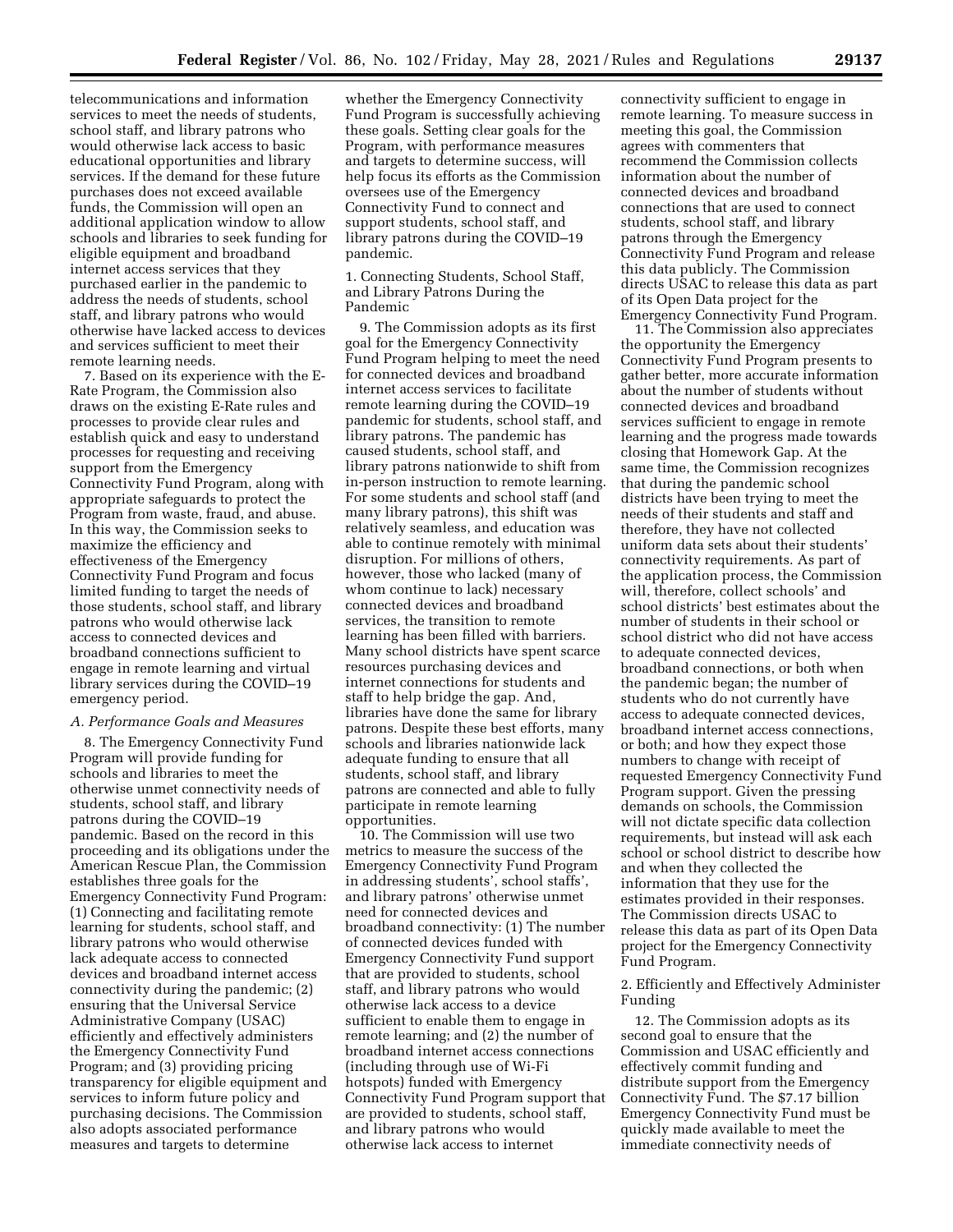students, school staff, and library patrons nationwide. To make that happen, the Commission and USAC must make the application and reimbursement processes simple and efficient. The Commission will measure success towards this goal in two main ways: (1) Speed and ease of the application process and (2) speed and ease of the reimbursement process.

13. *Speed and Ease of Application Process.* In the first instance, the application process should be easy for applicants to navigate and to use in requesting funding for eligible equipment and services. The Commission can measure success in terms of how quickly Emergency Connectivity Fund Program applications are reviewed, and funds are committed following the close of the filing window. Consistent with the suggestions of some commenters, the Commission sets targets for how quickly USAC is able to review applications and release funding commitment decision letters after the filing window closes. Some commenters have suggested that the Commission adopts performance metrics that require USAC to complete its review of applications within 30 days of filing date, or within 30 days of receiving additional information from the applicant. While it is important that USAC act expeditiously, the Commission also wants to give USAC sufficient time to do an appropriate review of each application. The Commission therefore set its targets having USAC issue funding decision commitment letters for 50% of the workable applications within 60 days of the close of the first application window and 70% of the workable applications within 100 days of the close of the first application filing window. Based on experience with USAC's issuance of funding commitment decision letters in the E-Rate Program, the Commission finds that these targets will further the goal of quickly having applications reviewed and funding committed, while allowing it to also track USAC's performance.

14. *Speed and Ease of Reimbursement Process.* Consistent with suggestions in the record, the Commission will also measure the ease of the reimbursement process and USAC's speed in providing an invoice submission process for Program participants and in reviewing invoices that have been submitted. The Commission appreciates the suggestion of several commenters that the Commission set a target for USAC of reviewing invoices within 30 days of submission, but in light of the very short time frame under which the Commission is adopting rules for this

new Program, the Commission does not yet have enough information to set specific invoice review targets. Instead, the Commission directs the Bureau in consultation with the Office of the Managing Director to work closely with USAC on the creation of an invoicing system for the Emergency Connectivity Fund Program that allows Program participants to easily submit invoices and USAC to promptly review those invoices.

3. Inform Future Purchasing and Policy Decisions Through Pricing Transparency for Eligible Equipment and Services

15. The Commission adopts its third goal informing future purchasing and policy decisions through pricing transparency for eligible equipment and services. The Commission's experience administering and collecting data on the Emergency Connectivity Fund Program will provide valuable information for future purchasing decisions for schools and libraries. The Commission therefore agrees with commenters that argue one crucial aspect of the Emergency Connectivity Fund Program is pricing transparency. The Commission thus requires USAC to make the pricing data from the Emergency Connectivity Fund Program publicly available through its Open Data platform. The publication of this pricing data will allow applicants to review past prices paid by schools and libraries across the country for same and similar eligible equipment and services. Doing so will put them in a better bargaining position when making such purchases in the future. The Commission directs USAC to make the Emergency Connectivity Fund Program application and pricing data publicly available within 160 days after the first Emergency Connectivity Fund Program application filing window closes.

16. To measure progress towards this goal, USAC, subject to oversight by the Bureau and the Office of Economics and Analytics, should conduct or commission at least one survey of participating schools and libraries to determine whether the data transparency measures built into the Emergency Connectivity Fund Program are enabling program participants to make more cost-effective purchasing decisions in the future. The Commission will share the results of the survey with interested stakeholders and other policy makers, so that it can inform future policy decisions.

## *B. Eligible Schools and Libraries*

17. Consistent with Congressional direction in section 7402, the Commission adopts rules providing that

all of the schools, libraries, and consortia of schools and libraries that are eligible for support under the E-Rate Program are also eligible to request and receive support through the Emergency Connectivity Fund Program. In so doing, the Commission also adopts for purposes of the Emergency Connectivity Fund Program, the same definitions of ''elementary school,'' ''secondary school," "library," and "library consortium'' as are used in the E-Rate rules, with one minor modification explained below. Those definitions are grounded in the definitions of ''elementary school'' and ''secondary school'' in section 254(h)(7) of the Communications Act, as well as the limitations on eligibility set forth in section 254(h)(4) of the Communications Act. The Commission also specifies that, as with the E-Rate Program, pursuant to section 254(h)(4) of the Communications Act, the following entities are not eligible to receive support from the Emergency Connectivity Fund: (1) For-profit schools and libraries; (2) schools and libraries with endowments in excess of \$50,000,000; (3) libraries whose budgets are not completely separate from any schools; and (4) library or library consortium that are not eligible for assistance from a state library administrative agency under the Library Services and Technology Act (LSTA).

18. The LSTA was recently amended to make clear that Tribal libraries are eligible for support from a state library administrative agency under LSTA. Consistent with the those amendments, and guidance from the Institute of Museum and Library Services, the Commission clarifies that Tribal libraries, which are by statute eligible for support from state library administrative agencies under the LSTA, are eligible for support from the Emergency Connectivity Fund. The current E-Rate eligibility rules were adopted long before the LSTA was amended and include a citation to an outdated version of that LSTA. Because this proceeding is focused on the implementation of the Emergency Connectivity Fund, the Commission does not amend the E-Rate rules at this time to reflect the change to the LSTA.

19. The Commission declines to extend eligibility for support from the Emergency Connectivity Fund Program to other entities that are not eligible for E-Rate support. The Commission is sympathetic to suggestions from commenters that the Commission expands the list of entities eligible to receive funding from the Emergency Connectivity Fund to include a wide variety of public and private institutions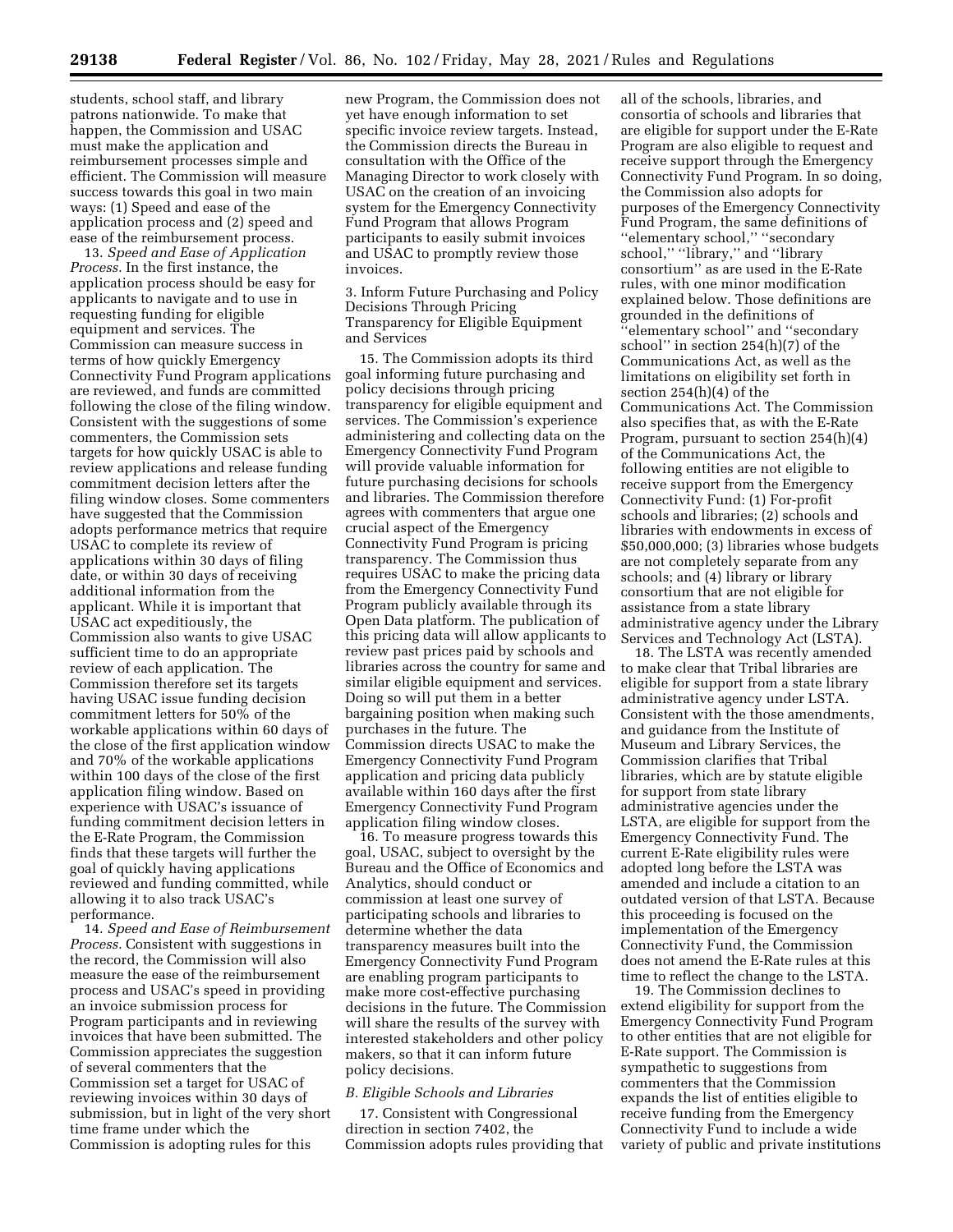that have done excellent work helping students and members of the public gain access to broadband internet access services and end-user devices during the pandemic. However, the Act specifies the entities eligible for Emergency Connectivity Fund Program support and does not authorize the Commission to expand the definition of eligible entities. Thus, even when such institutions are acting in coordination with schools or libraries, there is no authority to permit such institutions to receive Emergency Connectivity Fund Program support. Moreover, straying from the focus of the statute would divert much-needed funding from schools and libraries in dire need of assistance.

20. The Commission clarifies that eligible schools and libraries do not need to be current E-Rate participants, but eligible entities, particularly those that have not applied for E-Rate support, should be prepared to demonstrate eligibility as a school or library under Program rules eligible for support from the Emergency Connectivity Fund Program during USAC's application review.

#### *C. Eligible Equipment and Services*

21. The Commission looks to section 7402 of the American Rescue Plan to determine what equipment and services are eligible for support from the Emergency Connectivity Fund Program. The American Rescue Plan requires that the Emergency Connectivity Fund be used for the purchase of eligible equipment and/or ''advanced telecommunications and information services, or both.'' Section 7402(d)(6) of the American Rescue Plan defines eligible equipment as (1) Wi-Fi hotspots, (2) modems, (3) routers, (4) devices that combine a modem and router, and (5) connected devices. Wi-Fi hotspot is defined as ''a device that is capable of— (A) receiving advanced telecommunications and information services; and (B) sharing such services with another connected device through the use of Wi-Fi.'' ''Connected devices'' are defined as laptop computers, tablet computers, or similar end-user devices that are capable of connecting to advanced telecommunications and information services. Section 7402(d)(1) defines ''advanced telecommunications and information services'' to mean advanced telecommunications and information services, as such term is used in section 254(h) of the Communications Act.

22. *Eligible Equipment.* Consistent with the definitions in section 7402, the Commission adopts rules specifying that the following types of equipment are

eligible for support from the Emergency Connectivity Fund Program: Wi-Fi hotspots, modems, routers, devices that combine a modem and router, and connected devices. The Commission agrees with those commenters that point out that air-cards used to connect enduser devices to the internet through cellular data services are wireless modems, and as such are eligible for support from the Emergency Connectivity Fund Program. The Commission finds inapplicable to the Emergency Connectivity Fund Program the E-Rate Program's requirement that applicants demonstrate that air cards (and wireless data plans) are more costeffective than fixed wireless broadband services before seeking support for air cards (and wireless data plans). The Commission adopted that requirement for the E-Rate Program because schools and libraries require very substantial bandwidth connections to meet their on-campus connectivity needs, which in turn would require them to seek E-Rate support for large numbers of air cards to meet those needs. By contrast, individual students, school staff, or library patrons do not need enterprise level bandwidth, and in some instances air cards may be one of the few options available to provide connectivity to them.

23. *Connected Devices.* Based on the record, the Commission defines connected devices as laptop computers and tablet computers that are capable of connecting to advanced telecommunications and information services. The Commission expects connected devices to be Wi-Fi enabled and able to support video conferencing platforms and other software necessary to ensure full participation in remote learning. However, recognizing that schools and libraries have had to make challenging purchasing decisions to equip students, school staff, and library patrons with devices during the pandemic, the Commission declines to establish minimum screen size or system requirements for the connected devices supported by the Emergency Connectivity Fund Program and instead rely on schools and libraries to make the appropriate choices about their needs. At the same time, however, the Commission expects connected devices to be accessible to and usable by individuals with disabilities. If people with disabilities require connected devices to connect to the internet, the Commission expects that schools and libraries will request such devices to accommodate disabilities if needed.

24. By defining connected devices as ''laptop computers, tablet computers, or similar end-user devices that are

capable of connecting to advanced telecommunications and information services,'' Congress provided the Commission the discretion to include connected devices beyond laptop and tablet computers as long as they are ''similar.'' Based on the record, the Commission excludes desktop computers from its definition of ''connected devices.'' Although the Commission recognizes the functionality and value of desktop computers, the Commission finds that desktop computers are not similar to laptop computers and tablets because they lack the portability of laptop and tablet computers, which can be a drawback for many students, school staff, and library patrons seeking to engage in remote learning. The Commission also finds it significant that instead of identifying desktop computers or any other stationary devices as eligible connected devices Congress identified a set of portable devices as eligible ''connected devices'' and gave it discretion to determine whether other devices are similar to those portable devices.

25. Also, based on the record, the Commission excludes mobile phones, including smartphones, from its definition of ''connected device'' because they lack the same functionality students, school staff, and library patrons need to perform necessary remote learning activities, homework, or research, and thus the Commission does not consider them to be ''similar'' to laptop or tablet computers for the purposes intended by the statute here. Numerous commenters, including state education departments, education groups and public interest groups agree with excluding mobile phones from the definition of connected devices because such devices do not sufficiently allow students, school staff, and library patrons to meaningfully participate in remote learning activities. In establishing the Emergency Connectivity Fund, Congress intended to provide funding for devices that support remote learning. The record demonstrates that while a smartphone may be capable of connecting a student to his or her teacher or supplementing learning, it can limit the student's ability to develop a class presentation or draft a research paper. At least one smartphone vendor shows that some of its smartphones are capable of being made more functional by being connected to larger display screens for video conferencing and to peripherals, like a keyboard and mouse. The fact that some smartphones can be made more functional for educational purposes by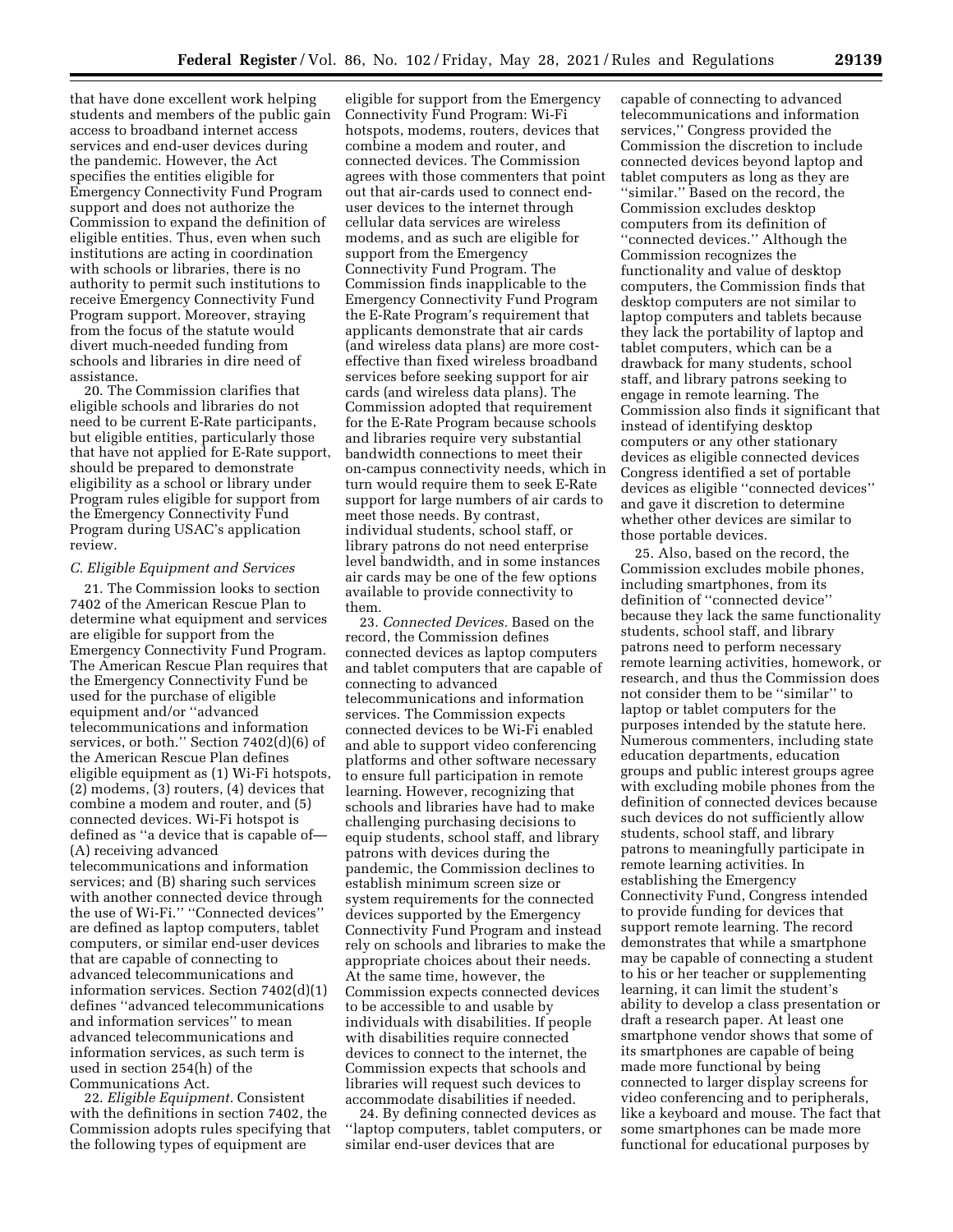adding these extra peripherals does not persuade the Commission that smartphones are similar end-user devices meeting the remote learning needs of students, school staff, or library patrons. The Commission also finds it significant that the Commission did not receive a single comment or other filing from a school or library claiming that they purchased smartphones to use instead of laptops or tablets for their students, school staff or library patrons or have found smartphones to be good substitutes for tablets or laptop computers.

26. The Commission also finds unpersuasive the arguments of some commenters that smartphones should be eligible for Emergency Connectivity Fund Program support as eligible devices because they meet the definition of a Wi-Fi hotspot, because some schools were forced to purchase smartphones to act as Wi-Fi hotspots due to supply chain issues at the start of the pandemic, or because the ability of smartphones to act as Wi-Fi hotspots was mentioned in the legislative history. Section 7402(b) of the American Rescue Plan tasks the Commission with determining whether the costs of requests for equipment are reasonable, and even with a cap on the reasonable support amount for Wi-Fi hotspots, the Commission does not find it reasonable to use limited Emergency Connectivity Fund Program support to reimburse schools and libraries for costly smartphones used as Wi-Fi hotspots, when much less expensive hotspots can serve the same purpose. This is particularly true because smartphones have myriad other functions, such as cellular voice service, and the Commission would have to choose between inappropriately expending resources on functions that are not core educational services that section 7402(a) of the American Rescue Plan was designed to fund, or allowing applicants to cost allocate eligible and ineligible portions of smartphones used as Wi-Fi hotspots. However, importing cost allocation requirements into the Emergency Connectivity Fund Program is inconsistent with the Commission's goals of administrative simplicity and fast funding decisions. It would create complexity for the applicants and for the USAC reviewers and would inevitably slow down the Emergency Connectivity Fund application processing. As such, the Commission agrees with commenters that urge it not to require cost allocation decisions in the Emergency Connectivity Fund Program and decline to include smartphones in the list of eligible

connected devices or Wi-Fi hotspots for the Program.

27. *Advanced Telecommunications and Information Services.* Although section 7402(d)(1) of the American Rescue Plan defines ''advanced telecommunications and information services'' by reference to section 254(h) of the Communications Act, the Communications Act does not offer a definition of that term. Instead, in the context of determining what services should receive E-Rate support, the Commission has recognized that section 254 grants ''the Commission broad and flexible authority to set the list of [E-Rate supported] services'' and ''to design the specific mechanisms of support.'' As the Commission has recognized, ''[t]his authority reflects Congress's recognition that technology needs are constantly ''evolving'' in light of ''advances in telecommunications and information technologies and services.'' As the Commission has done in the E-Rate context, the Commission finds that because the amount of available funding is finite, ''the Commission must make thoughtful decisions about what services are not just permissible to support, but are the most essential to support.''

28. The Commission's notification, published March 22, 2021, sought comment on treating a subset of the services currently eligible for category one E-Rate support as eligible ''advanced telecommunications and information services'' for the purposes of the Emergency Connectivity Fund Program. Based on the statutory text enumerating the equipment eligible for the Emergency Connectivity Fund (*i.e.,*  Wi-Fi hotspots, modems, routers, devices that combine a modem and a router, and connected devices), as well as the statutory language allowing Emergency Connectivity Fund support for the ''purchase'' of advanced telecommunications and information services, the Commission understands the legislation to be focused on quickly reaching students learning at home primarily through commercially available internet access services delivered via Wi-Fi hotspots with wireless broadband connectivity or via leased modems with fixed broadband connectivity, generally delivered from a local internet service provider. The Commission therefore finds, that, unless there is no internet access service available to purchase in an area, to qualify for funding as advanced telecommunications or information services, schools and libraries will only be reimbursed for purchasing a commercially available service providing a fixed or mobile broadband

internet access connection for offcampus use by students, school staff, or library patrons.

29. *Dark Fiber and New Networks.*  With the one exception for areas where no service is available for purchase, the Commission excludes from eligibility funding for dark fiber and the construction of new networks, including the construction of self-provisioned networks. In so doing, the Commission agrees with commenters that argue that, as a general rule, using Emergency Connectivity Fund Program support to construct new networks or selfprovisioned networks is inconsistent with Congress' intent to fund ''the purchase'' of broadband services to meet students, school staff and library patrons' immediate needs, rather than the construction of networks. As such, the Commission disagrees with those commenters that argue that Congress intended that the Emergency Connectivity Fund be used to support everything eligible under the E-Rate Program's category one services because it referenced ''advanced telecommunications and information services'' under section 254(h) of the Communications Act. The E-Rate Program does not provide funding for all types of advanced telecommunications and information services. Instead, over time, the Commission has evaluated whether and under what conditions providing funding for various types of advanced telecommunications and information services would be both cost-effective and further the policy goals of the program. For example, when the Commission chose to make school and library self-provisioned networks eligible in 2014, it did so subject to strict competitive bid requirements and cost-effectiveness safeguards to ensure that E-Rate funds are only spent on a self-provisioned network when it is demonstrated to be the most costeffective option.

30. Here, where the Commission is primarily relying on local, state, and Tribal procurement requirements and striving to provide a simple application review process, where it is possible to purchase broadband internet access services, the Commission thinks that is the most prudent path for meeting the goals of the Emergency Connectivity Fund Program of quickly getting connectivity to students, school staff, and library patrons. Moreover, in the Commission's experience with the E-Rate Program and as supported by the record, planning and executing selfprovisioned networks is complex and time-consuming. Although there are narrow instances where constructing a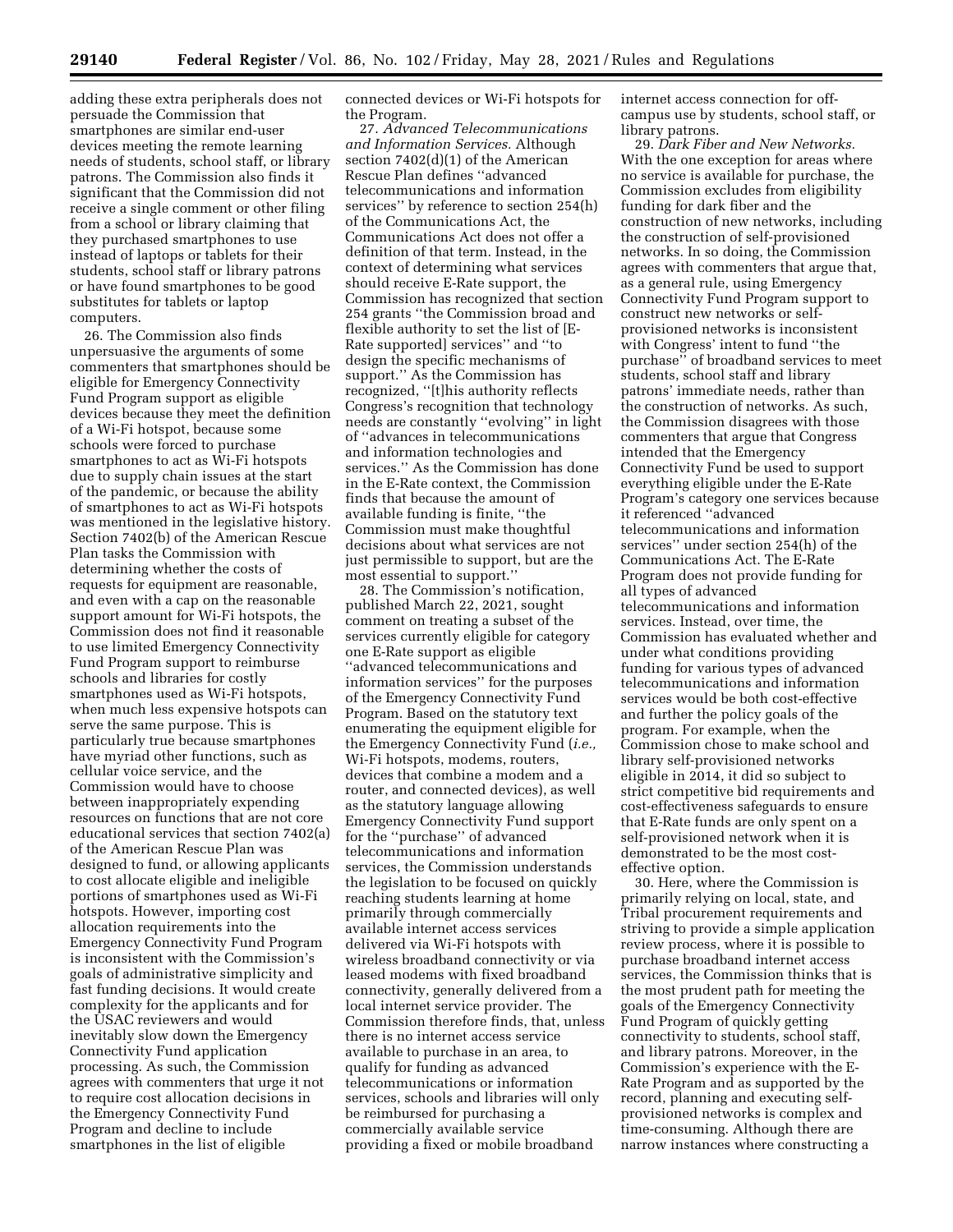new network is speedy and reasonable, and therefore we provide one limited exception, the Commission is not persuaded that on the whole, network construction is consistent with or appropriate given the goals of the Emergency Connectivity Fund Program to quickly fund schools and libraries during the pandemic or consistent with the statute and section  $254(h)(2)(A)$ 's direction that the Commission create rules to enhance economically reasonable access to support advanced telecommunications and information services. This is a short-term program, designed to give students, school staff, and library patrons access to devices and connectivity that is needed now for remote learning during the COVID–19 emergency period. Therefore, the Commission believes Congress intended it to provide funding for a narrower set of commercially available internet access services, and doing so provides a path to offering fast and simple application and reimbursement processes for desperately needed equipment and services.

31. The Commission recognizes that some schools and libraries have taken extraordinary steps to connect their students and patrons since the start of the pandemic and applaud their commitment to connect their students, school staff, and library patrons. But, by excluding support for potentially costly construction or self-provisioning projects, the Commission is able to satisfy the Congressional goals and swiftly act to provide much-needed support to more schools and libraries throughout the country. The Commission thus finds that providing support for such network construction in areas with commercially available options would be inconsistent with the emergency purposes of the Emergency Connectivity Fund and better addressed through other Commission Universal Service Fund Programs or broadband efforts that have established competitive bidding and cost-effectiveness safeguards. Adding all such program safeguards for areas with commercially available connectivity would be administratively burdensome and contrary to the goal to quickly provide access to equipment and connectivity to students, school staff, and library patrons during the pandemic.

32. Some stakeholders agree that excluding dark fiber and other network construction makes sense due to the nature of the emergency, but many seek flexibility and inclusion of additional equipment that may be used, to extend a school or library's existing E-Ratesupported broadband service to students' homes (largely, wirelessly) or

provision a separate network. The Commission disagrees that the language in section 7402 of the American Rescue Plan should be read to allow funding for additional, unenumerated equipment for network expansion and to use Emergency Connectivity Fund support for antennas, cell towers, Citizens Band Radio Service (CBRS), television white space (TVWS) base stations, or dronepowered internet, and other such wireless network equipment, except in the case outlined below. To the extent schools and libraries expanded their networks or built new networks to serve their students or library patrons over the last year, such equipment is ineligible for reimbursement through the Emergency Connectivity Fund Program, except for the portions of the network that fit into the enumerated list of eligible equipment (*i.e.,* Wi-Fi hotspots, modems, routers, or devices that combine a modem and router). Relatedly, the Commission is focusing in this document on implementation of section 7402 of the American Rescue Plan, and therefore, this Order does not address requests for action on a petition to allow schools and libraries to use their E-Rate-supported networks without cost-allocating out the offcampus use during the pandemic.

33. *Limited exception for network construction and/or datacasting where there is no commercially available internet access service option.* Despite this understanding of Congress' intent to speed funding to schools and libraries through commercially available broadband internet access service offerings, the Commission provides a limited exception to this finding. The record reflects the fact that in some instances there is simply no commercially available internet access service for purchase available to reach students, school staff, and library patrons in their homes. In only those limited instances, network construction (including construction of wireless networks) is the only way to quickly bring internet connectivity to these students, school staff, and library patrons, and the Commission believes that the ''purchase'' of equipment necessary to make advanced telecommunications and information services functional is consistent with Congress' intent to provide emergency connectivity to students, school staff, and library patrons that do not have any other internet access options. The record also demonstrates that where commercially available internet access services are not available datacasting can help meet students' remote learning needs by providing them with access to

educational content outside of school. Therefore, where there are no such commercially available broadband internet access services available, the Commission will allow schools and libraries to seek Emergency Connectivity Fund Program support to construct or self-provision networks to connect students, school staff, and library patrons during the COVID–19 emergency period who would otherwise not be connected to the internet, and the Commission will not require schools and libraries to engage in competitive bidding. Under those same circumstances the Commission will also allow schools and libraries to seek support for the customer premises equipment needed to receive access to educational content through datacasting. Some schools are already using datacasting and others may have already constructed wireless networks where there were no commercially available options and cannot go back and conduct competitive bidding. The Commission also considered requiring competitive bidding for applicants in areas with no commercially available options, but the timing does not work in light of the COVID–19 emergency and upcoming school year.

34. To reduce the risk of using emergency funding on time-consuming infrastructure construction projects better suited for funding from other programs, applicants seeking support for network construction, including selfprovisioned networks, and those seeking support for customer premises equipment used to receive datacasting services, must therefore demonstrate that there were no commercially available internet access service options sufficient to support remote learning from one or a combination of providers. For networks already constructed or equipment already purchased during the pandemic, applicants must show that services were provided to students, school staff, or library patrons during the funding period supported by the second filing window. For future construction, they must show that construction is completed and services provided within one year of a funding commitment decision. Applicants seeking support for network construction or customer premises equipment used to receive datacasting services must define the geographic area that was or will be served and assess the estimated number of students and school staff, or library patrons to be served. Schools and libraries must be able to provide clear evidence demonstrating how they determined that an existing fixed or mobile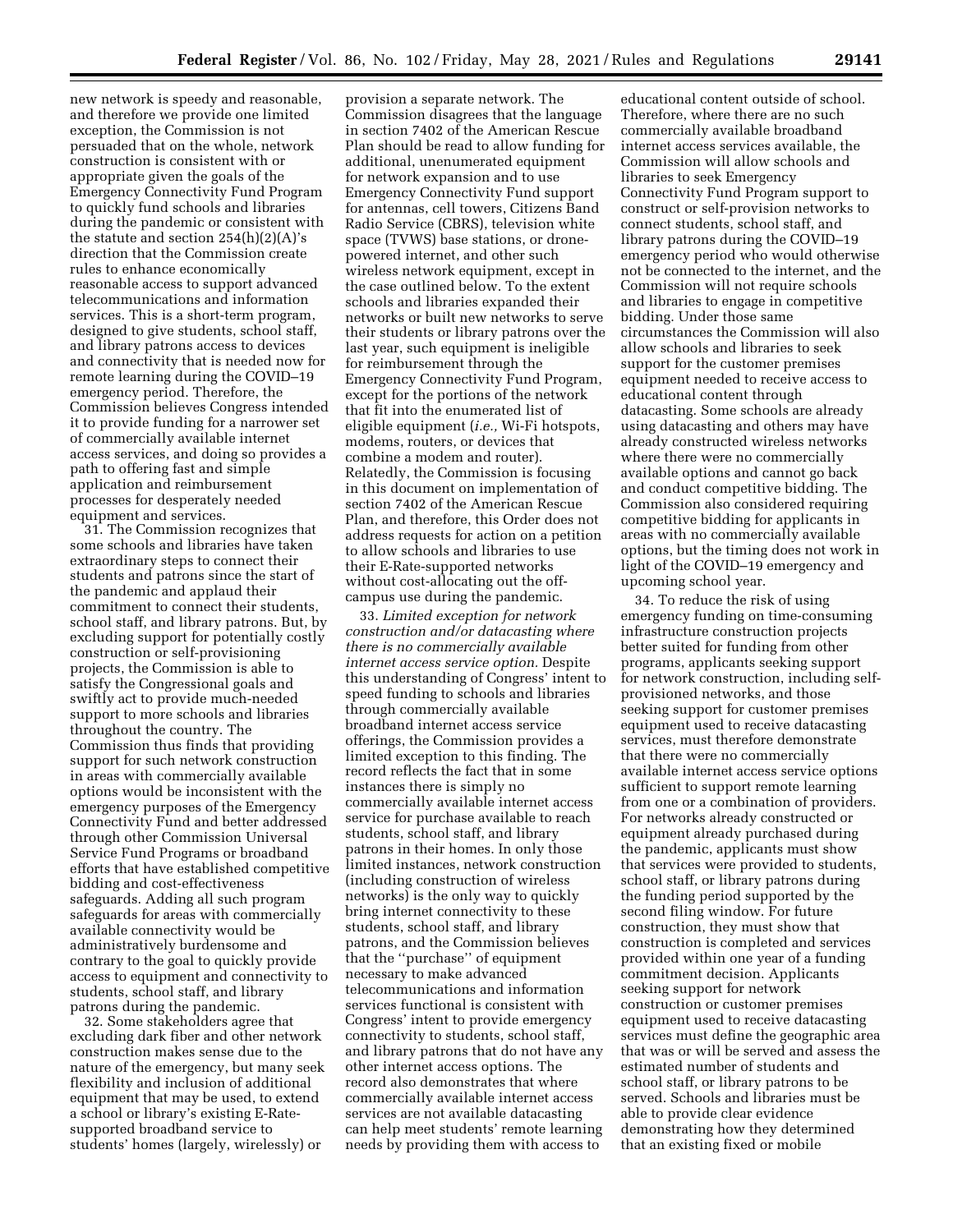broadband network sufficient to support remote learning was or is not available and that for prospective network construction, that they sought service from existing providers serving the area prior to constructing a new network, and that such providers were unable or unwilling to provide services sufficient to meet the remote learning needs of their students, school staff, or library patrons. Additionally, when the Emergency Connectivity Fund Program support is sought for future construction, or for customer premises equipment used to receive datacasting services, applicants will be required to certify that they sought service from existing service providers in the relevant area and that such providers were unable or unwilling to provide broadband internet access services sufficient to meet the remote learning needs of their students, school staff or library patrons.

35. *Minimum Service Standards.*  While the benefits to students, school staff, and library patrons of receiving high speed broadband services that include no data caps and low latency are well documented in the record, because of the current emergency and the lack of ubiquitous high speed broadband nationwide, the Commission declines to apply minimum service standards to covered services for the Emergency Connectivity Fund Program. As commenters recognize, to do otherwise would penalize schools, libraries, students, school staff, and library patrons in places where slower speed, data capped, and/or high latency services are currently the only affordable options. The Commission also recognizes that schools and libraries made purchases over the last year based on availability during the emergency, but without specific knowledge of whether such purchases might be eligible or ineligible for future support, such as from the Emergency Connectivity Fund. Moreover, as commenters argue, schools and libraries are in the best position to know what is available and sufficient for their remote learning needs. The Commission expects that schools and libraries will make the best decisions to meet the remote learning needs of their students, school staff, or library patrons. The Commission therefore finds that to qualify for funding as advanced telecommunications or information services purchased by schools and libraries for off-campus use by students, school staff, or library patrons, a service must include a fixed or mobile broadband connection that permits students, school staff, or library patrons

to use those connections for remote learning or library services. The approach the Commission takes in this document maximizes available choices during this emergency and thus speeds Emergency Connectivity Fund Program support to eligible schools and libraries making good faith efforts to facilitate remote learning throughout the pandemic.

36. *Installation, Taxes, and Fees.* The Commission agrees with commenters that the Emergency Connectivity Fund Program should also cover reasonable costs of the enumerated equipment, connected devices, and services, including installation, activation, and initial configuration costs, taxes, and fees. Such action is consistent with the E-Rate Program and most logically aligns with Congress' desire to cover the reimbursement of eligible equipment and services needed for remote learning without requiring a complicated cost allocation of items on participant invoices.

37. *Other Requests for Eligible Services and Equipment.* Commenters suggest many other types of equipment, services, or software be eligible for Emergency Connectivity Fund Program support including cybersecurity tools, learning management systems, private network services, online learning services that support online learning platforms, video conferencing equipment, and standalone microphones. The Commission does not dispute that schools and libraries need many of the identified products and services, but the Commission believes they are outside the scope of what Congress directed it to support through the Emergency Connectivity Fund. The Commission also denies Verizon's request to permit the use of Emergency Connectivity Fund Program support to fund Children's Internet Protection Act (CIPA) implementation costs. The Commission previously determined that E-Rate recipients are statutorily prohibited from obtaining discounts under the universal service support mechanism for the purchase or acquisition of technology protection measures necessary for CIPA compliance. The Commission finds that the use of Emergency Connectivity Fund Program support for implementing CIPA compliance is similarly statutorily barred.

38. While the Commission finds it imperative to focus the Emergency Connectivity Fund Program on the equipment and services specified by Congress, the Commission also seeks to avoid the challenging cost allocation application requirements needed in the E-Rate Program and therefore clarify

that any components purchased with the eligible equipment and necessary for the equipment to operate, such as cords and chargers, do not require cost allocation. These minimal costs do not warrant the expense or time of cost allocation in an emergency program designed to help students, school staff, and library patrons now. The Commission finds this will simplify applications and invoicing, which ultimately will speed funding to schools and libraries during this emergency. Consistent with the E-Rate Program, a manufacturer's multi-year warranty for a period up to three years that is provided as an integral part of an eligible component, without a separately identifiable cost, may be included in the cost of the component, but unbundled warranties are ineligible. To further assist applicants with determining eligible equipment and services for the Emergency Connectivity Fund Program, an eligible services list is included in the full version of this Report and Order.

39. Because the issue was raised in the record, the Commission also clarifies that, consistent with the E-Rate Program, schools and libraries may contract with any service provider or vendor willing to comply with the Emergency Connectivity Fund Program rules, not just eligible telecommunications carriers. The Commission also declines the suggestion of at least one commenter that the Commission excludes providers of broadband services that are not participating in the Emergency Broadband Benefit Program from providing eligible services in the Emergency Connectivity Fund Program. While hundreds of broadband providers are participating in the Emergency Broadband Benefit Program, some are not, and the Commission does not want to penalize schools or libraries for reasons beyond their control.

40. *National Security Supply Chain Restrictions.* Finally, the Commission reminds Emergency Connectivity Fund Program participants that, in accord with § 54.10 of the Commission's rules, participants are prohibited from using Federal subsidies to purchase, rent, lease, or otherwise obtain any covered communications equipment or service from a company identified as posing a national security threat to the integrity of communications networks or the communications supply chain. The Commission finds that this prohibition covers Emergency Connectivity Fund Program support, consistent with the determination that the prohibition applies to the Universal Service Fund Programs as providing funds for capital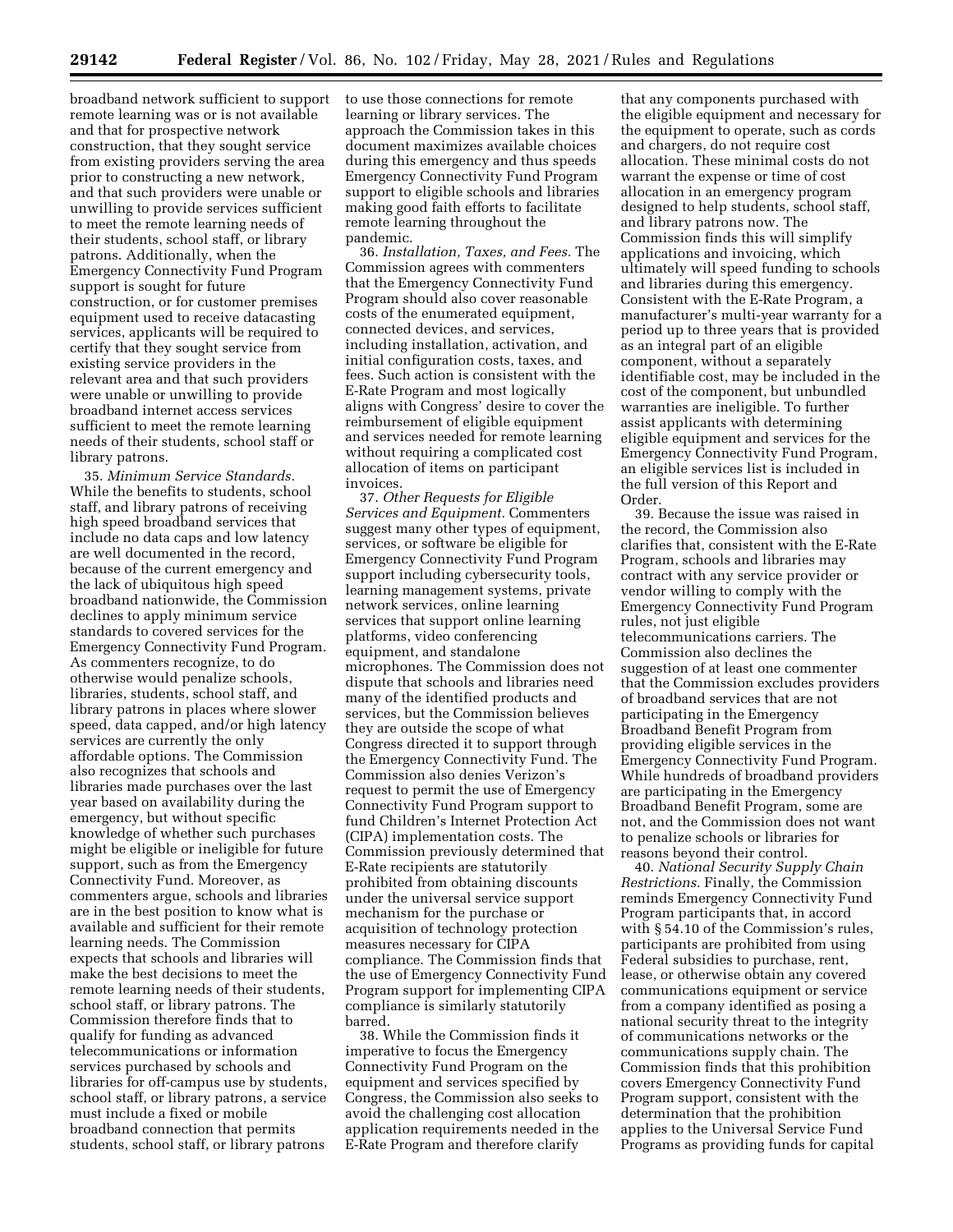expenditures necessary for the provision of advanced communications services. A list of covered equipment and services was posted on the Commission's website on March 12, 2021 and will be updated to reflect any future determinations.

# *D. Service Locations and Per-Location/ Per-User Limitations*

41. The American Rescue Plan requires the Commission to adopt regulations providing for the provision of support from the Emergency Connectivity Fund to an eligible school or library for the purchase of eligible equipment and/or services for use by students, school staff, and library patrons at locations that include locations other than the school or library. While the Act does not impose any explicit restrictions on the number of connections or connected devices supported by the Fund, it requires that reimbursements for eligible equipment ''not exceed an amount that the Commission determines . . . is reasonable.'' Moreover, Emergency Connectivity Fund Program support is provided under section 254(h)(2) of the Communications Act, which requires the Commission to consider what is technically feasible and economically reasonable when providing support for access to advanced telecommunications and information services for eligible schools and libraries. Mindful of the importance of maximizing the use of limited funds, the notification sought comment on whether the Commission should limit the locations where eligible equipment and services may be used or impose per-location or per-user limitations on eligible equipment and services. The notification also sought comment on the Commission's authority to impose such limitations, if any.

42. *Eligible Locations.* Recognizing that students, school staff, and library patrons are engaged in remote learning activities from a wide variety of offcampus locations that include, but are not limited to, their homes, the Commission declines to define or limit the specific off-campus locations where eligible equipment and services supported by the Emergency Connectivity Fund Program may be used during the COVID–19 emergency period. The Commission agrees with commenters that argue that limiting the off-campus locations where eligible equipment and services can be used would be inconsistent with the broad language in the Act. The Commission also agrees with those commenters that argue that schools and libraries are well positioned to determine where best to

connect their students, school staff, and library patrons.

43. The Commission expects that in most instances, the primary off-campus locations where students, school staff, and library patrons have been using eligible equipment and services is and for the duration of the emergency period—will be their homes. At the same time, the record is clear that there are some students, school staff, and library patrons who cannot receive broadband service at home, or for other reasons need access at locations other than their homes. For example, emphasizing the rural nature of much of the Navajo Nation and the important role government ''anchor institutions'' play in Tribal life, the Navajo Nation Telecommunications Regulatory Commission stresses the need to permit the placement of eligible equipment, like Wi-Fi hotspots, wherever students are engaged in educational activities. Other commenters explain that restricting where students, school staff, and library patrons may use eligible equipment and services could leave the most disadvantaged populations, like the unhoused, unconnected, and urge the Commission not to impose restrictions on service locations that would exclude these populations. The Commission agrees.

44. The Commission therefore will permit eligible schools and libraries to seek and receive support for the purchase of eligible equipment and services for use by students, school staff, and library patrons at locations that include, but are not limited to, the homes of students, school staff, and library patrons; community centers; churches; and any other off-campus locations where they are engaged in remote learning activities. In so doing, the Commission seeks to provide flexibility to eligible schools and libraries to determine the service locations that best fit their needs without hampering their ability to undertake creative solutions for connecting students, school staff, and library patrons or disadvantaging certain vulnerable populations during this unprecedented time.

45. Notwithstanding this broad interpretation of the Act, and pursuant to its authority under section 7402(b) of the Act and section 254(h)(2)(A) of the Communications Act, the Commission prohibits schools and libraries from seeking and receiving reimbursement for eligible equipment and services purchased for use solely at the school or library. Some commenters suggest that the Act may permit funding for eligible equipment and services intended solely for on-campus use, pointing to the

language in section 7402(a) that eligible equipment and services be used at ''locations that *include* locations other than the school'' and ''locations that *include* locations other than the library.'' The Commission disagrees with this reading of the statutory text. The primary purpose of the Emergency Connectivity Fund is to support offcampus connectivity for students, school staff, and library patrons that are unable to benefit from existing connectivity at their schools or libraries because of the pandemic, an interpretation supported by the legislative history. The Commission construes the statute in light of that primary purpose, while not precluding the likely reality of the need for some use of the eligible equipment, and perhaps incidental use of mobile services at school and library ''locations'' as well, as long as the eligible equipment and services were purchased to provide off-campus access. The Commission also does not believe that providing Emergency Connectivity Fund support for equipment or services to be used solely on campus is reasonable or sound policy in light of the significant need for off-campus connectivity brought on by the pandemic and considering that the E-Rate Program already provides funding to meet students', school staff, and library patrons' on-campus connectivity needs. To permit limited funding from the Emergency Connectivity Fund Program to be used to support eligible equipment and services solely for oncampus uses would effectively allow schools and libraries to replace connections already funded through the E-Rate Program with funding from the Emergency Connectivity Fund and to use the Fund to purchase every device used on campus. The Commission does not believe Congress intended such a result.

46. In particular, the Commission recognizes the benefit of being able to use connected devices—laptops and tablets—funded through this Program at schools and libraries as schools and libraries begin to reopen, and the Commission is sensitive to the need to provide some flexibility during this uncertain time. If those connected devices were purchased for the purpose of providing students, school staff, and library patrons with devices for offcampus use consistent with the rules the Commission adopts in this document, the Commission will not prohibit such on-campus use. Fixed wireless and wireline connections purchased with funding from the Emergency Connectivity Fund may not,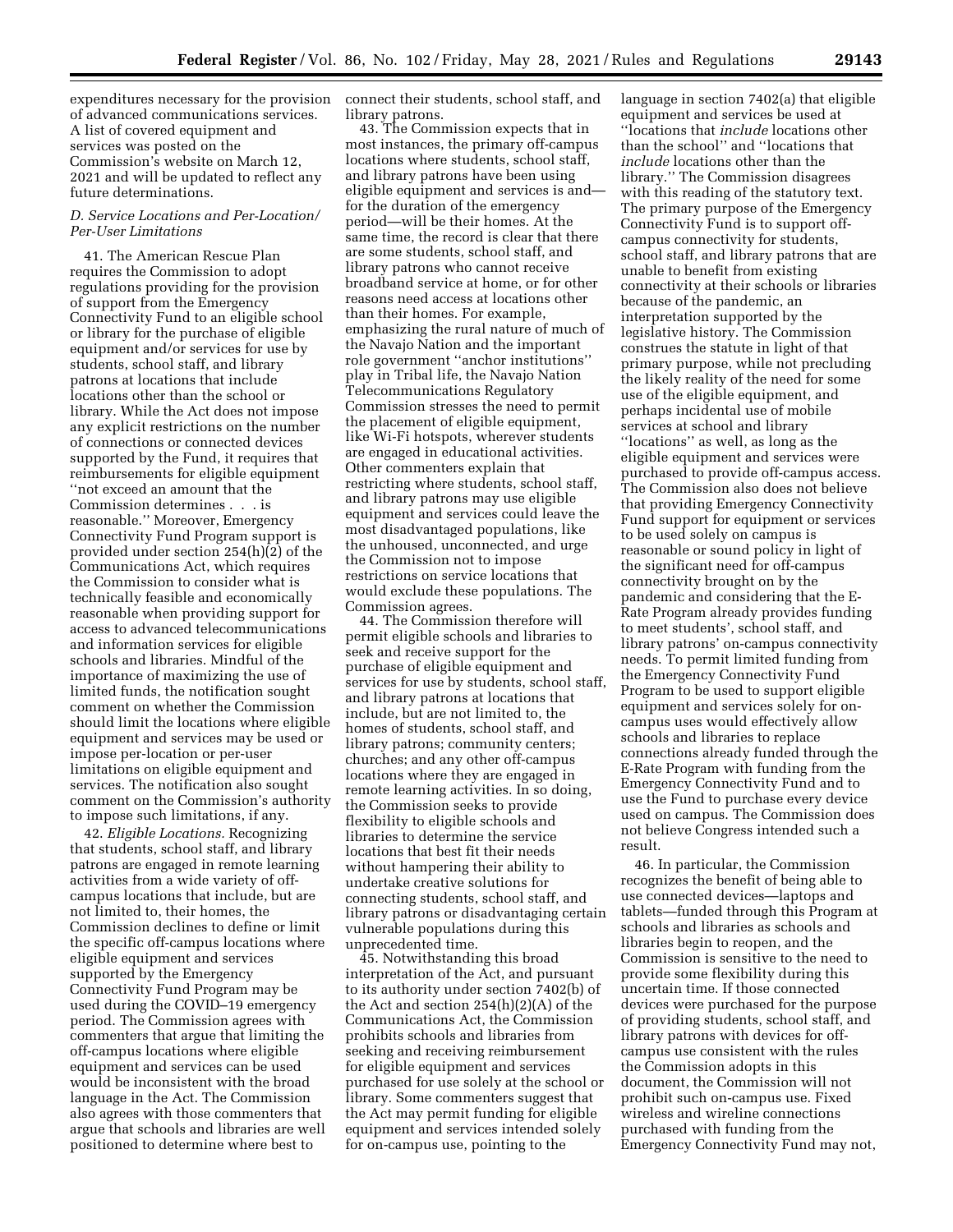however, be similarly used on-campus given that these connections are already eligible for funding under the E-Rate Program. While the Commission prohibits the use of funding to purchase eligible equipment and services used solely on campus, the Commission remains mindful of the importance of robust school and library networks, particularly in rural areas, for the provision of educational and library services across the nation. The Commission is committed to continuing to provide support for these networks through the E-Rate Program, and encourage schools and libraries participating in this new Program to continue to seek support for their oncampus connectivity needs through the E-Rate Program.

47. *Per-Location/Per-User Limitations.*  To maximize the use of limited funds, the Commission imposes certain perlocation and per-user limitations on applicants seeking support for eligible equipment and services under this Program. Specifically, the Commission will not permit an eligible school or library to apply for support for more than one fixed broadband internet access connection per location. Nor will the Commission provide support for eligible schools and libraries to purchase more than one connected device and more than one Wi-Fi hotspot per student, school staff member, or library patron during the COVID–19 emergency period.

48. Recognizing that Wi-Fi hotspots can be easily moved and used in different locations, while fixed broadband connections are delivered to a specific location, and pursuant to its authority under section 7402(b) of the Act and section 254(h)(2)(A) of the Communications Act, the Commission first limits support for those costs associated with fixed broadband services to one connection per location, but otherwise refrain from imposing a similar per-location limitation on Wi-Fi hotspots. The Commission agrees with those commenters that suggest that while a per-location limitation on fixed broadband services is reasonable, a similar limitation on Wi-Fi hotspots would be impractical since many of the Wi-Fi hotspots distributed by schools and libraries are insufficient for multiple users and many homes with multiple students, school staff, or library patrons could benefit from more than one Wi-Fi hotspot. For purposes of the per-location limitation the Commission imposes on fixed broadband services, the Commission will consider each unit in a multi-tenant environment (*e.g.,* apartment buildings) a separate location.

49. Next, with the exception of fixed broadband connections, for which there is a one-per-location limit, the Commission prohibits schools and libraries from providing more than one supported connection and more than one connected device to a student, school staff member, or library patron and clarify that this limitation shall apply for the duration of the COVID–19 emergency period. That is, during the defined emergency period, the Commission will permit eligible schools and libraries to request and receive support for no more than one connection and no more than one connected device for each student, school staff member, or library patron they serve.

50. While commenters generally support this approach, some argue that there may be instances where more than one connected device or connection per user may be appropriate. These commenters do not, however, provide any specific examples where more than one connected device or connection is necessary; and, the one example offered in the record by the American Library Association, the Commission finds inapposite. Specifically, the American Library Association explains that in some cases a parent may request two connected devices from a library—one for use of the parent and the other for use of the child. Because the library in this instance is providing each device for use of one, individual user, the Commission considers such use consistent with the per-user limitation the Commission imposes on schools and libraries. As such, the Commission is not persuaded by those commenters that suggest that more than one connection or connected device per user is necessary, particularly in light of its obligation to limit reimbursements to amounts the Commission finds reasonable.

51. Nor is the Commission persuaded that limited funding should be used to allow schools and libraries to purchase additional connected devices or other equipment beyond the per-user limitation the Commission sets to account for equipment damage and breakage. The notification sought comment on ''what allowances or controls may be necessary to allow schools and libraries to remediate such issues and how the Commission can prevent warehousing of unnecessary equipment and connected devices?'' While the Commission agrees with commenters that it is a sensible practice for schools and libraries to purchase some percentage of extra devices in preparation for inevitable equipment breakage, the Commission finds that

limiting support for connected devices and Wi-Fi hotspots provided to students, school staff, and library patrons to no more than one of each such type of equipment per person is reasonable. Were the Emergency Connectivity Fund unlimited, the Commission would likely provide support for additional equipment. To do so under the present circumstances would, however, be inconsistent with the goal to provide students, school staff, and library patrons with as many needed devices and broadband services as possible in the near term and prevent unnecessary warehousing.

52. In adopting a per-user limitation on these connections and connected devices, the Commission seeks to equitably distribute and maximize the use of limited funds and the number of students, school staff, and library patrons served by this Program. To further ensure requests for support for connected devices are reasonable, in the case of a library, the Commission directs USAC to make inquiries if a library or library system seeks reimbursement for more devices than seems reasonable based on the size of the library or library system.

53. To ensure compliance with the per-location and per-user limitations the Commission imposes on schools and libraries, and to aid in preventing waste, fraud, and abuse, the Commission also requires schools and libraries to document the student(s), school staff member(s), and library patron(s) served at each location. Because the Commission expects that many schools and libraries are, in the normal course of business, already documenting this information, the Commission anticipates that imposing this requirement for purposes of participating in the Emergency Connectivity Fund Program will not be an additional burden on most applicants. Moreover, in requiring schools and libraries to collect and document this information as detailed below, the Commission acknowledges some comments expressing concerns about protecting the privacy of students and library patrons, as well as the confidentiality of library records, and asserting that imposing such a requirement on schools and libraries could discourage them from participating in the Program. The Commission is mindful of the need to safeguard the privacy of students, school staff, and library patrons, and the Commission commits to ensuring that, if the Commission or USAC staff needs to access this information, for example, for audit purposes, they will request and safeguard the information in accordance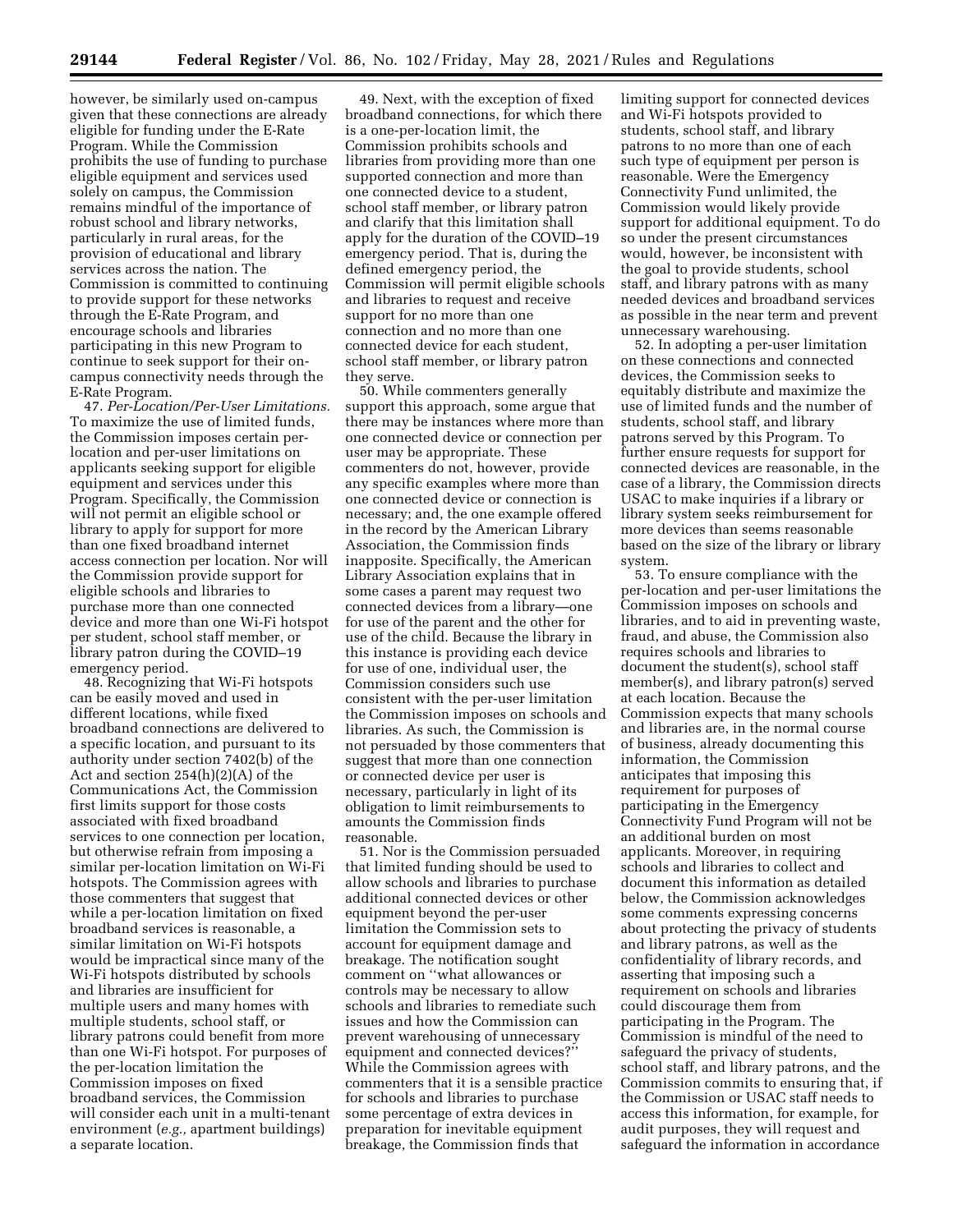with the applicable privacy laws and guidance. With this approach, the Commission seeks to balance the need to protect limited funds from waste, fraud, and abuse and the privacy of students, school staff, and library patrons.

54. *Wi-Fi Hotspots on School Buses and Bookmobiles.* Consistent with its decision above regarding eligible locations, the Commission allows schools and libraries to use Emergency Connectivity Fund Program support to purchase Wi-Fi hotspots for school buses and bookmobiles to provide offcampus broadband services to students, school staff, and library patrons who currently lack sufficient broadband access. The Commission finds ample support in the record for its action and agree with those commenters that assert that deploying Wi-Fi hotspots on schools buses or bookmobiles is a costeffective means by which to provide much-needed connectivity to those students, school staff, and library patrons in areas with limited options. In addition, the Commission is aware that a number of schools and libraries have already undertaken initiatives to equip school buses and bookmobiles with Wi-Fi hotspots during the COVID–19 emergency period and have found such initiatives to be particularly effective. As such, during the second application window, schools and libraries will be able to seek support for these purchases if made during the relevant time period.

### *E. Eligible Uses*

55. Consistent with the goal of funding the connections and devices needed for remote learning embodied in section 7402(a) of the American Rescue Plan and section 254(h)(1)(B) of the Communications Act, and with the E-Rate program, the Commission requires that equipment and services supported by the Emergency Connectivity Fund Program be used primarily for educational purposes. Although the text of section 7402 of the American Rescue Plan is silent on permitted uses of equipment and services eligible for Emergency Connectivity Fund support, that section of the Act is entitled ''Funding for E-Rate Support for Emergency *Educational* Connections and Devices.'' Moreover, it provides that the Commission promulgate rules for the provision of funding consistent with sections  $254(h)(1)(B)$  and  $(2)$  of the Communications Act, and section 254(h)(1)(B) of the Communications Act requires telecommunications carriers to provide services to schools and libraries for ''educational purposes.'' As a result, the Commission's E-Rate rules require schools and libraries to use E-Ratesupported services ''primarily for educational purposes.'' Educational purposes, in turn, are defined as 'activities that are integral, immediate, and proximate to the education of students'' in the case of schools and activities that are ''integral, immediate, and proximate to the provision of library services to library patrons'' in the case of libraries. The Commission takes that same approach here.

56. For purposes of the Emergency Connectivity Fund Program, the Commission therefore defines ''educational purposes'' as activities that are integral, immediate, and proximate to the education of students in the case of a school, and activities that are integral, immediate, and proximate to the provision of library services to library patrons in the case of a library. And, the Commission requires schools and libraries to use eligible equipment and services supported by this Program primarily for educational purposes, but still limit use to students, school staff, and library patrons as intended by Congress. Because the Commission requires eligible equipment and services be used primarily for educational purposes, as defined in § 54.500 of its rules, in the case of schools, the Commission emphasizes that the provision of eligible equipment and services for school staff is limited to school staff that will be providing (or provided) educational services during the relevant time periods and would otherwise lack access to connected devices or broadband connections sufficient to facilitate remote learning during the pandemic.

57. The Commission recognizes that some commenters would prefer that schools and libraries be able to use eligible equipment and services for any purpose they see fit. At least one commenter suggests that the Commission adopts a presumption that all off-campus use of eligible equipment and services is an ''educational use.'' Others argue that the Commission should allow eligible equipment and services to be used for broader purposes without imposing any constraints or giving priority to educational uses, including for professional development and to support household connectivity that provides access to a variety of internet resources, not just educational or library resources or limited to the intended users specified in the Act. In requesting such expansive uses for eligible equipment and services, commenters ignore the fact that the Congressional reason for establishing the Emergency Connectivity Fund was to fund emergency educational connections and devices, as reflected in

the title of section 7402 of the American Rescue Plan, for use by students, school staff, and library patrons. What is more, such arguments, when taken to an extreme, are also an invitation to waste, fraud, and abuse.

58. At the same time, the Commission is sensitive to the critical need students, school staff, and library patrons have for broadband connections and devices for any number of important and productive uses during the COVID–19 pandemic, as well as the need to provide schools and libraries with as much flexibility as possible to meet the unique remote learning needs of students, school staff, and library patrons. The Commission also recognizes that even the most ardent student will not be using his or her connected device and broadband connection to attend classes and do schoolwork all day every day, and that library patrons use the broadband services at libraries for an enormous variety of purposes. The Commission therefore finds that it is only reasonable that schools and libraries be given the flexibility to allow the use of eligible equipment and services for other purposes when they are not needed for educational purposes in the first instance. The Commission concludes that requiring that eligible equipment and services supported by the Emergency Connectivity Fund Program be used primarily for educational purposes strikes the right balance. It will ensure that such equipment and services are first and foremost used to facilitate remote learning, as intended by Congress, while also allowing them to be used for other purposes for the benefit of students, school staff, and library patrons.

59. To ensure that connected devices supported by this Program are used primarily for educational purposes and by students, school staff, and library patrons, the Commission requires schools and libraries to restrict access to eligible connected devices to only those students, school staff, and library patrons with appropriate credentials. The Miami-Dade County Public Schools, in response to the question in the notification, confirms in its comments that it already requires appropriate credentials, and the Commission expects other schools and libraries are doing the same. The Commission thus finds that imposing such a restriction will not impose an additional burden on most applicants and is an important safeguard to ensure that connected devices supported by this Program are used for their intended purpose and by intended users. In addition requiring schools and libraries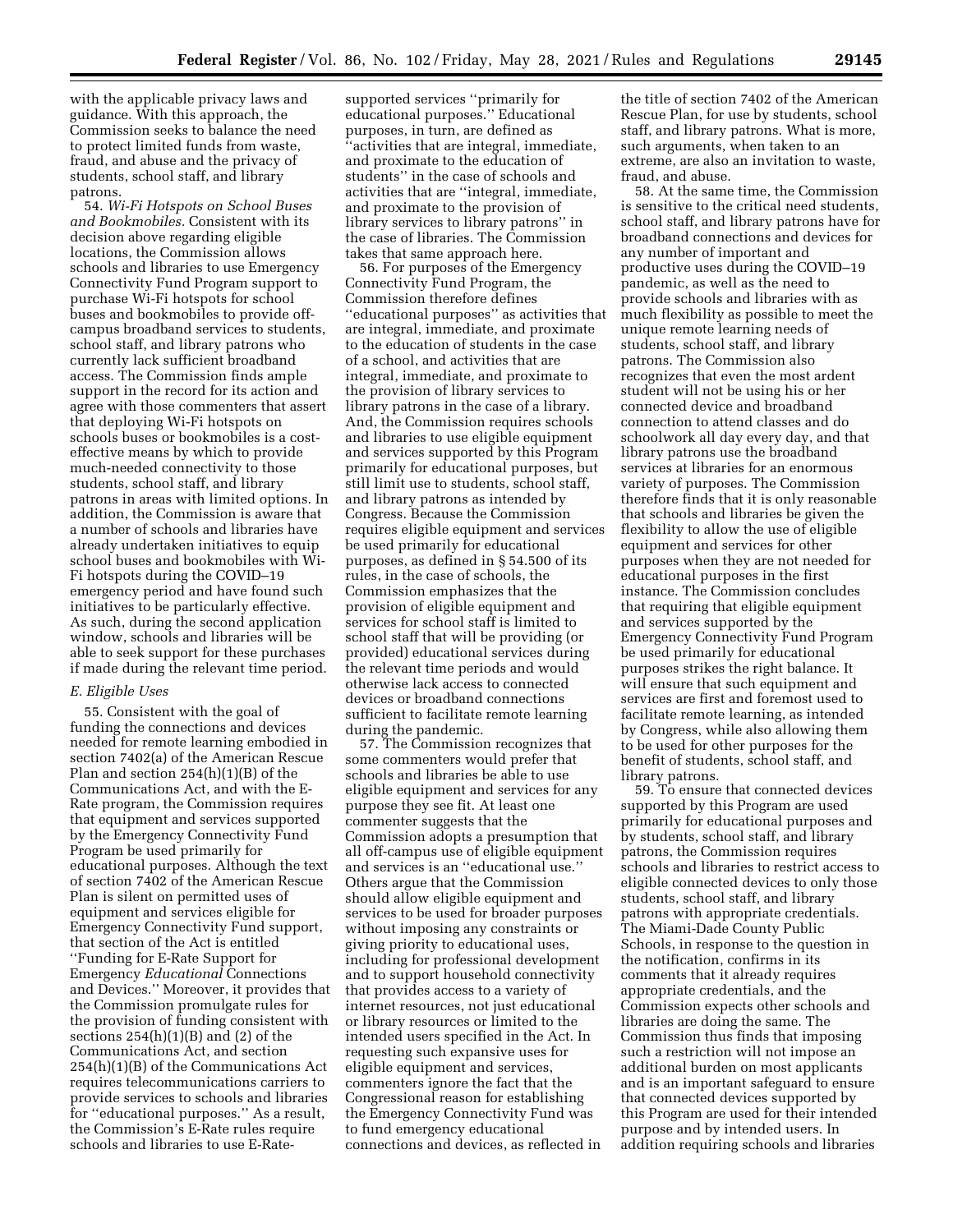to restrict access to the connected devices they provide for use by students, school staff, and library patrons helps protect the privacy of those users by limiting access to any information they have stored on such devices.

60. Recognizing that it may not always be technically possible to similarly restrict access for other eligible equipment and eligible services supported by this Program, the Commission encourages, but do not require, schools and libraries to take the same approach for the use of other eligible equipment and services. The Commission finds that restricting access in this way is a best practice and will help ensure that eligible services are provided to students, school staff, and library patrons, as provided for by the Act.

## *F. Reasonable Support Amount*

61. The Commission next establishes a range of costs that are presumed reasonable for eligible connected devices and Wi-Fi hotspots and direct USAC to limit funding commitments for each type of equipment or device to the maximum amount deemed reasonable. The Commission also establishes an application review process for considering the reasonableness of other types of eligible equipment and services. In the E-Rate Program, competitive bidding and the requirement to use price as the primary factor help ensure cost-effective purchasing. As discussed in greater detail below, because the Commission is providing support for purchases made during the pandemic without requiring a competitive bidding process, those protections do not exist here. Moreover, schools and libraries purchased these equipment and services, often on short notice and during a time when demand was high for tablets, laptops, and Wi-Fi hotspots, and supply chains were disrupted leading some schools and libraries to pay premium prices for needed equipment. At the same time, the Commission is mindful that the Emergency Connectivity Fund, while substantial, is insufficient to meet the entire need of the nation's schools and libraries for eligible devices and services. Congress therefore directed the Commission to reimburse 100% of the costs associated with eligible equipment and services, ''except that any reimbursement of a school or library for the costs associated with any eligible equipment may not exceed an amount that the Commission determines, with respect to the request by the school or library for reimbursement, is reasonable.'' Read in conjunction with

section 254(h)(2)(A) of the Communications Act's direction that services be ''technically feasible and economically reasonable,'' the Commission adopts reasonable support amounts for connected devices and Wi-Fi hotspots and a framework to determine unreasonable costs for other eligible equipment and services supported under this Program.

62. For connected devices and Wi-Fi hotspots, the two types of eligible equipment for which the Commission expects to see the most requests for support through the Emergency Connectivity Fund Program, the Commission adopts per-device caps based on a reasonable support amount, up to which an applicant may receive support. Adopting these reasonable maximum support amounts will provide the simplest review process for applications requesting these two types of equipment, although applicants will be reimbursed based on the actual costs of the equipment. First, after consideration of the record, the Commission finds that \$400 is a reasonable, maximum support amount for connected devices. In response to the *Remote Learning Public Notification,* 86 FR 9309 (Feb. 12, 2021), commenters discussed costs of between \$160 and \$650, and just under \$300 for iPads. Here, stakeholders support a reimbursement limit between \$300 and \$750 per device to ensure that the Emergency Connectivity Fund is not used entirely to support a limited number of expensive connected devices and to allow the Program to support the much-needed connectivity for students, school staff, and library patrons. One commenter suggests that \$500 is more than sufficient to cover the most commonly used connected devices, while another representing states across the country determined that \$300 per device reflects a reasonable allowance based on knowledge of procurements over the last year. However, after consideration of the record, \$400 is a reasonable amount to reimburse for the vast majority of the devices suggested in the record, consistent with limits other programs have used. The Commission also elects a maximum support amount of \$400 in order to ensure funding is available equitably, does not unintentionally provide more support to schools and libraries that had greater access to funds, and increases the likelihood of available funds for those schools and libraries with continuing unmet needs. To be clear, applicants that spend more than \$400 per connected device may seek support of \$400 for each such device.

63. The Commission recognizes that in some instances \$400 may not be a reasonable maximum cost for a connected device that meets the needs of some people with disabilities. Applicants may request a waiver of the reasonable support amount for connected devices, if the reasonable cost to purchase devices for students, school staff, or patrons with disabilities is higher than \$400 and the public interest warrants deviation from the general rule. The Commission emphasizes that applicants seeking a waiver for this purpose should demonstrate that the additional cost associated with connected devices for those with disabilities is necessary to meet the needs of students, school staff, and library patrons with disabilities that would otherwise not be met with the purchase of a connected device at the \$400 reasonable support amount the Commission sets for the Program.

64. For Wi-Fi hotspots, the Commission adopts \$250 as a maximum reasonable cost for a Wi-Fi hotspot provided by a school or library to a student, school staff member, or library patron, based on advertised costs for Wi-Fi hotspots. Again, applicants that spend more than \$250 per Wi-Fi hotspot may seek \$250 in support for such devices. This maximum allowable cost is for the equipment itself, and the Commission expects applicants to separately seek support for the cost of the service provided using the hotspot device.

65. For the other types of eligible equipment—namely, modems, routers, and devices that combine modems and routers—the Commission does not at this time have a sufficient record to determine a reasonable maximum support amount, nor does the Commission expect to receive requests totaling a substantial amount of the Fund. The Commission therefore directs USAC to carefully review the requests and identify applications that are out of line with the funding requests of other applicants. The Commission delegates authority to the Bureau to provide guidance to USAC for assessing the reasonability of those applications based on the universe of requests for reimbursement for similar equipment and on applicants' justifications for their requests. The Commission recognizes that costs may be higher because of supply chain issues at the start of the pandemic, or geographic differences, and the Commission expects applicants to be prepared to explain their selections and costs, as needed, to be eligible for 100% reimbursement.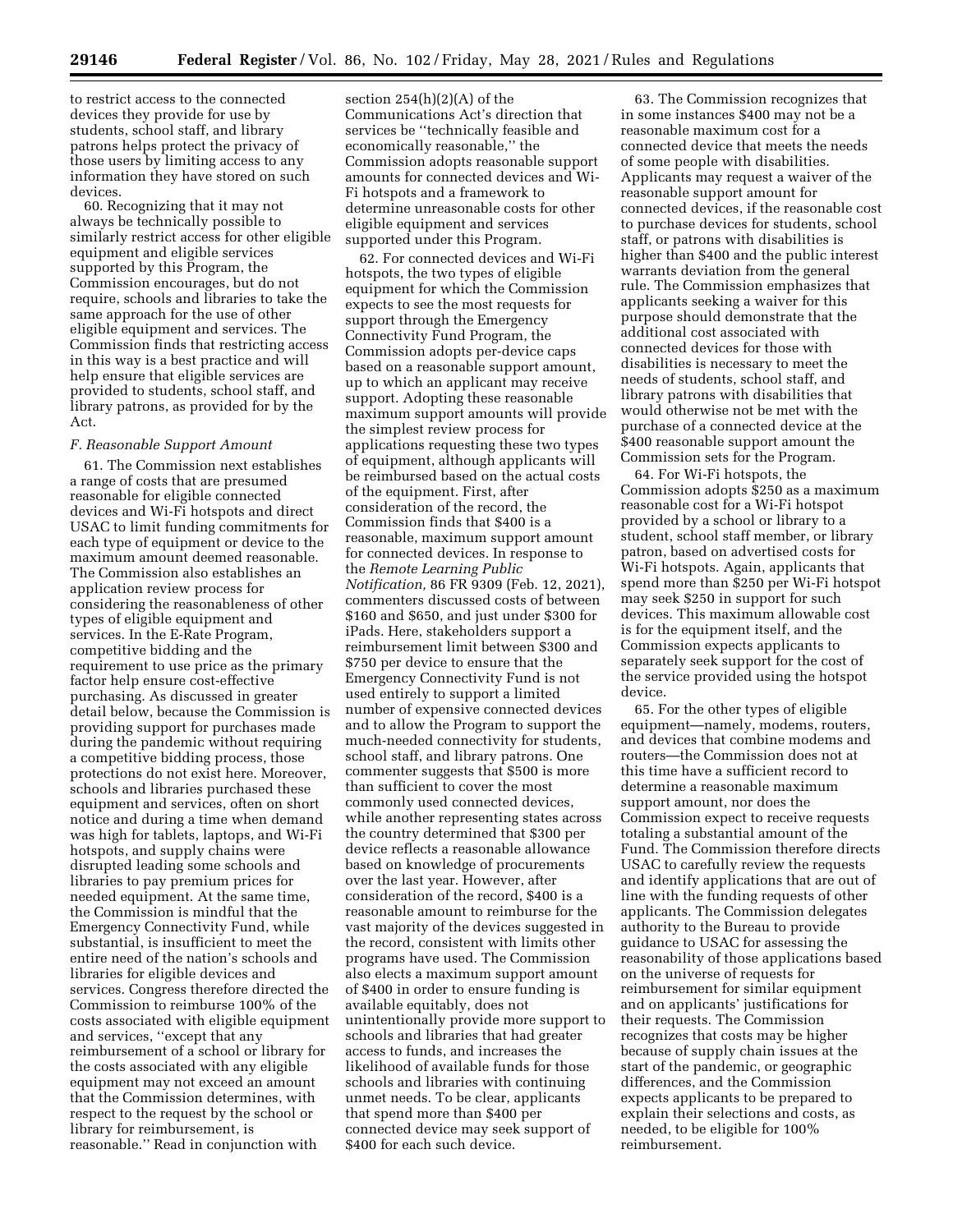66. Consistent with this approach for eligible equipment and the requirements under section 254(h)(2)(A) that the Commission provide access to services to the extent technically feasible and economically reasonable, the Commission also directs USAC to review applications for commercially available advanced telecommunications and information services and identify the applications with outlying costs. The Commission delegates authority to the Bureau to provide guidance to USAC on how to determine the reasonableness of such costs. Based on the record, the Commission expects that most of the applications for support for broadband internet access services will be for services purchased under bulk purchase agreements, and the Commission expects services to generally be in the range suggested by commenters between \$10 and \$25 per month.

67. At the same time, the Commission recognizes that not all schools and libraries will be able to benefit from such bulk purchasing arrangements and pricing for broadband services varies widely across its nation based on the availability of competitive options, rurality, and other factors. In assessing the reasonableness of costs for broadband internet access services, particularly in rural locations, USAC and the Bureau should make use of the reasonable comparability benchmarks established for the High Cost Universal Service Support Program. The Bureau and the Office of Economics and Analytics publishes an updated reasonable comparability benchmark annually, including Alaska-specific benchmarks.

68. The Commission is mindful of the many valid concerns expressed in the record that there may be insufficient funding available for the Emergency Connectivity Fund Program to fully support the emergency connectivity and device needs of all eligible schools and libraries across the nation. In recognition of the concerns that reimbursement could be slow or uncertain, the Commission aims throughout this Report and Order to implement Program rules and processes that help applicants easily apply for funding and receive support as quickly as possible.

69. The Commission has carefully considered, but do not adopt here, the recommendation made by many commenters that instead of imposing reasonable maximum support amounts by type of eligible equipment and service, the Commission sets funding amounts for schools based on the number of students in a school, and for

libraries based on their square footage, with some adjustments for higher poverty or more rural applicants. This is the basic model used for determining the amount of funding provided to schools and libraries that apply for E-Rate support for internal connections (category two services).

70. The Commission agrees with commenters that budgets have been a successful approach to funding category two services. The commenters supporting a similar budget approach for apportioning the Emergency Connectivity Fund, however, fail to acknowledge that those category two budgets were adopted after a lengthy rulemaking and analysis of the costs of deploying internal connections within schools and libraries. While these category two budgets do not precisely meet the costs of each applicant, they were established with a goal of meeting every school and library's need for category two services over the course of a five-year budget cycle using available data on the costs and network needs and made permanent after careful examination of the budget amounts. Here, the Commission lacks sufficient data or estimates to make such determinations and instead find commenters' suggested budget levels to largely be focused on dividing the appropriated funds with slight differences to account for income or rurality. Had Congress wished to provide a set amount of funding to each school and library in the country, it could have easily done so. Instead, the American Rescue Plan clearly states that the Commission shall reimburse 100% of the costs associated with the eligible equipment and services, subject to a determination of what constitutes reasonable equipment costs, and suggestions that the Commission implement applicant budgets is simply inconsistent with this direction.

# *G. Application Process*

71. The Commission adopts an application process that first provides funding to schools and libraries for purchases during the coming school year of eligible equipment and services for use by students, school staff, and library patrons who would otherwise lack access to eligible equipment or services sufficient to engage in remote learning and virtual library services. As discussed further below, during this first application window, applicants will be able to submit requests for funding for purchases made between July 1, 2021 and June 30, 2022, which aligns with the coming school year and the E-Rate funding year, with which schools and libraries are very familiar.

Then, if there are remaining funds after this initial application window, the Commission will open a second application window for schools and libraries to seek funding for eligible equipment and services they previously purchased to address the needs of students, school staff, and library patrons who would otherwise have lacked access to the equipment or services sufficient to engage in these activities during the COVID–19 pandemic. During this second application window, applicants will be able to submit requests for funding for purchases made from March 1, 2020 to June 30, 2021. However, in consideration of the importance of providing support for unconnected students, in the event that demand for prospective support in the first window appears to be far short of meeting current needs, the Commission may consider opening a second prospective window before opening an application window to fund previously purchased eligible equipment and services.

72. In adopting this approach, the Commission is particularly cognizant of the substantial remaining unmet need for connected devices and broadband internet access services among students, school staff, and library patrons. The Commission also recognizes that a significant amount of other Federal funding has been made available to schools to assist with digital learning (although schools have had the option to use that funding to meet a plethora of other pressing needs as well) through both the Coronavirus Aid, Relief, and Economic Security (CARES) Act last year, as well as other provisions of the American Rescue Plan Act. The approach the Commission takes in prioritizing existing unmet need, followed by a funding window providing support for previous purchases during the pandemic, is consistent with the suggestion made by those commenters who support prioritizing future purchases, as well as those who support allowing applicants to request support for both past and future purchases. Some other commenters support allowing requests only for purchases made after the date of this Order, others support prioritizing prior purchases, and still others support opening a single application window providing support for past and future purposes. The Commission recognizes that there is some merit to these other approaches. In particular, the Commission sees the appeal of using the Emergency Connectivity Fund Program to first reimburse those schools and libraries that have already paid for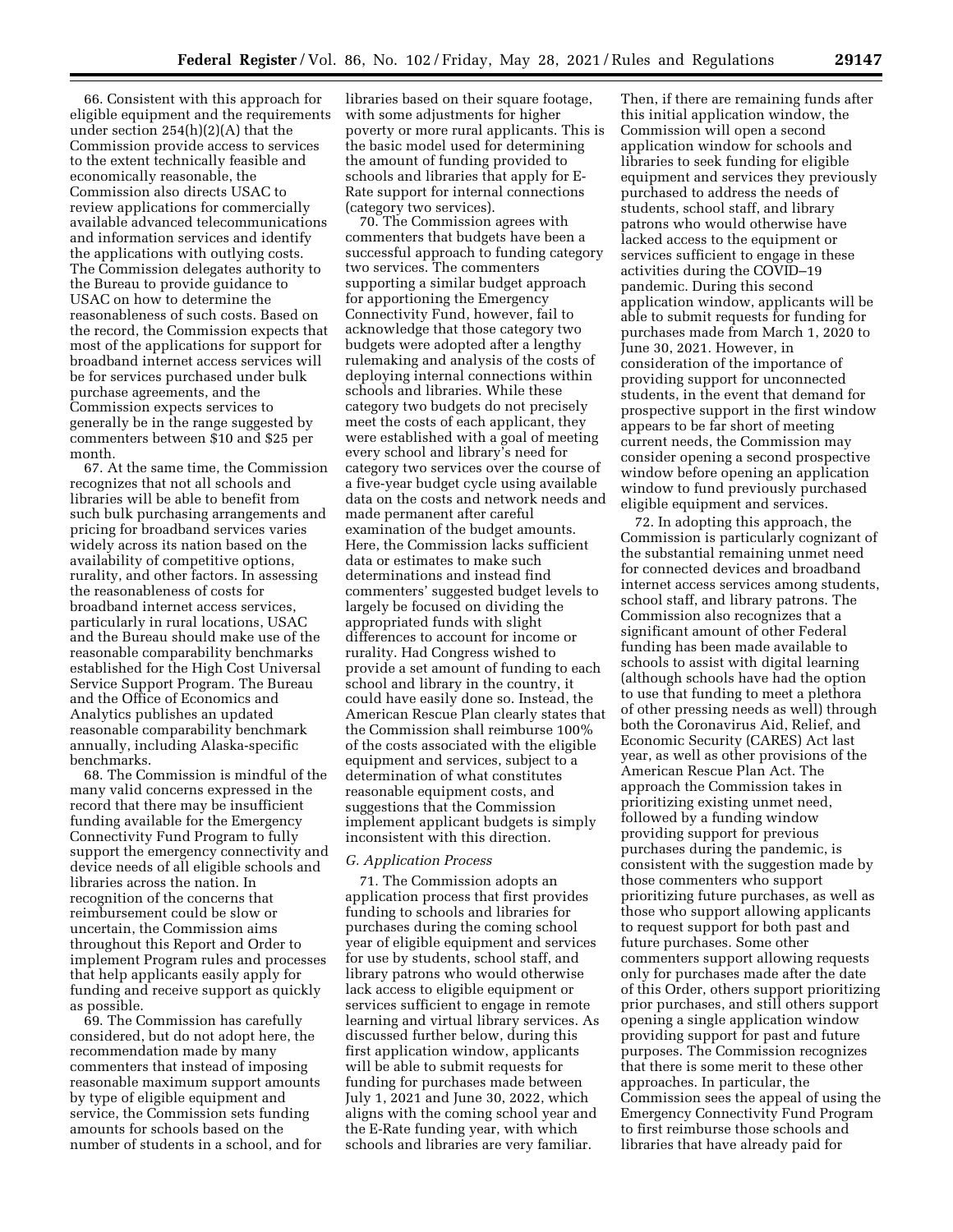eligible equipment and services to meet the needs of their students, school staff, and library patrons by prioritizing past purchases. On balance, however, the Commission finds that doing so would not be the best use of public funds because it would create a risk that the Commission would have insufficient funding available to provide support for connected devices and broadband internet access services for students, school staff, and library patrons who otherwise will not have access to devices and connectivity sufficient to meet their remote learning needs during the coming school year. Adopting a single funding window for past and future purchases creates the same risk, and imposes substantial administrative burdens on schools and libraries and on USAC.

73. As discussed above, section 7402(a) requires that the Commission promulgates rules for the provision of support under sections 254(h)(1)(B) and (h)(2) of the Communications Act. Section 254(h)(2) of the Communications Act, in turn, requires the Commission to consider what is technically feasible and economically reasonable when providing support for advanced telecommunications and information services. Given this statutory direction, as well as the limited funding available under the Emergency Connectivity Fund Program, the Commission therefore finds it reasonable to prioritize support to connect those students, school staff, and library patrons that would otherwise lack sufficient connectivity to benefit from remote learning this coming school year. In so doing, the Commission is also mindful of the purpose of the Fund and Congress' intent to address the connectivity needs of students, school staff, and library patrons who would otherwise be unable to access educational and library services due to the pandemic.

74. To ensure that funding is focused on unmet need, the Commission will require schools to certify, as part of their funding application, that they are only seeking support for eligible equipment provided to students and school staff who would otherwise lack access to connected devices sufficient to engage in remote learning. The Commission will also require schools to certify, as part of their funding application, that they are only seeking support for eligible services provided to students and school staff who would otherwise lack broadband services sufficient to engage in remote learning. This should not be an onerous burden, as the record shows that many school districts have conducted needs assessments to

determine the connectivity needs of their students and staff. The Commission thinks that schools are in the best position to determine whether their students and staff have devices and broadband services sufficient to meet their remote learning needs, and the Commission recognizes that they are making such decisions in the midst of a pandemic. The Commission, therefore, will not impose any specific metrics or process requirements on those determinations, but the Commission expects schools to take reasonable measures to determine need, avoid duplicating support provided by other programs such as the Emergency Broadband Benefit Program, and document need to the extent they do not already do so.

75. The Commission recognizes that libraries do not usually inquire about the needs of their patrons before providing services. They do, however, typically have acceptable use policies governing patron use of library computers and Wi-Fi hotspots. To ensure that libraries are providing eligible equipment and services to patrons with unmet needs, the Commission therefore requires that on a going forward basis before providing a library patron with eligible equipment or services, for which the library is seeking Emergency Connectivity Fund support, the library must provide the patron a copy of an eligible use policy, which explains that the equipment or service is intended for library patrons who do not otherwise have access to equipment or services sufficient to meet the patron's educational needs. On a going forward basis, the Commission also requires that the library patron sign and return a statement that the library patron would otherwise lack access to equipment or services sufficient to meet the patron's educational needs if not for the use of the equipment or service being provided by the library.

76. *Initial Emergency Connectivity Fund Program Application Filing Window.* To speed the availability of funds to schools and libraries during the public health emergency, the Commission directs USAC to open an initial 45-day Emergency Connectivity Fund Program filing window as soon as practicable. During this initial Emergency Connectivity Fund Program filing window, eligible schools and libraries may apply for funding for the purchase of eligible equipment and services made between July 1, 2021 and June 30, 2022 and provided during that time period to students, school staff and library patrons who still lack access to adequate connected devices, other eligible equipment or eligible services.

The Commission includes within this first window, only eligible equipment ordered by and received, as well as only services delivered by June 30, 2022.

77. The Commission finds that a 45 day application window will provide sufficient time for schools and libraries to apply for reimbursement. The Commission considered the suggestion of some commenters that a 30-day application filing window would be sufficient, but the Commission is mindful that this is a new program, the application window will be open during the summer, and school staff have much to do to get schools ready for the upcoming school year. The Commission also considered suggestions that the filing window be longer, but this is an ''emergency'' program. Closing the window after 45 days will allow USAC to quickly size demand, review applications, and release funding commitment decision letters—ensuring that funding from the Emergency Connectivity Fund will begin to flow to eligible applicants within a short period of time.

78. *Additional Application Filing Windows.* If demand does not exceed available funds for the first application period and the Commission does not open a second prospective window, the Commission delegates authority to the Bureau to direct USAC to open additional application filing windows until the funds are exhausted or the emergency period ends, whichever is earlier. The Commission recognizes that there will be a point at which the administrative costs to applicants and USAC of opening an application process for a relatively small amount of remaining funds is not cost-effective and delegate authority to the Bureau, after consultation with the Office of the Managing Director and USAC, to determine when that point has been reached.

79. In setting a start date for purchases that are reimbursable through the Emergency Connectivity Fund Program in the second application filing window, the Commission agrees with commenters that urge the Commission to use March 1, 2020 as the starting date for the Emergency Connectivity Fund Program. Although January 27, 2020 is the date the Secretary of Health and Human Services retroactively determined that a public health emergency existed as a result of COVID– 19 pursuant to section 319 of the Public Health Service Act, and section 7402 states that its regulations should provide for the provision of support for purchases ''during a COVID–19 emergency period,'' the Commission views that language as giving it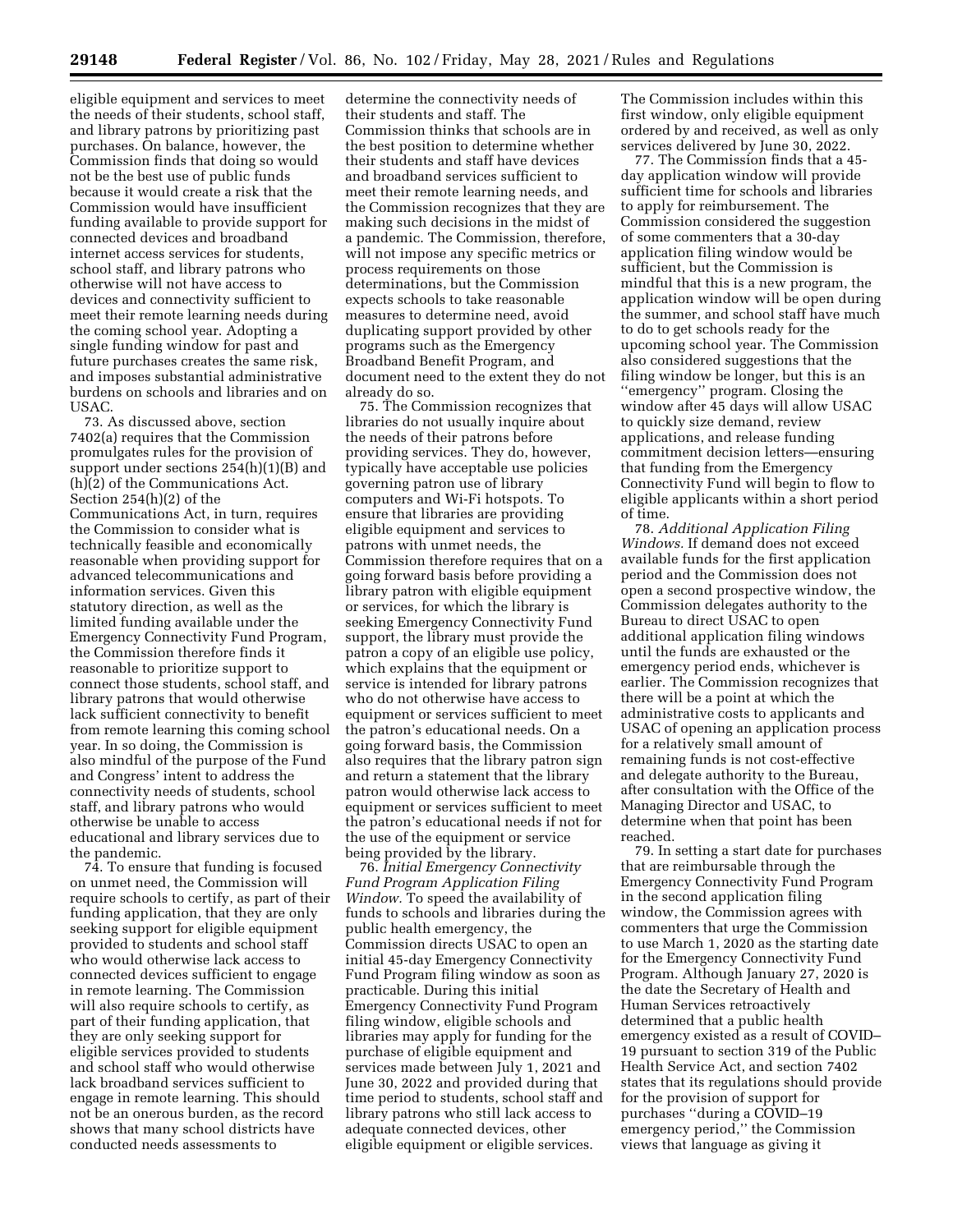discretion to determine the appropriate funding period for purchases made during the COVID–19 emergency period. While some commenters suggest using July 1, 2020 as a start date for eligibility for Emergency Connectivity Fund support for administrative ease, the Commission agrees with those commenters that argue that it will be fairer to applicants that acted quickly, once they became aware of the looming pandemic, to use March 1, 2020 as the starting date based on when schools began sending students home because of the pandemic. As the Remote Learning Coalition points out, every state in the nation began closing schools in March 2020. Given the statutory goal of meeting the need of students, school staff, and library patrons for connectivity during the pandemic, allowing reimbursement for purchases made beginning on the first day of the month when schools began to close because of the pandemic helps ensure that the Commission provides support that is tied to needs arising from the pandemic.

80. *Competitive Bidding Requirements.* The Commission allows eligible schools and libraries to seek reimbursement for the cost of eligible equipment and services purchased without having conducted a Commission-mandated competitive bidding process for purposes of the Emergency Connectivity Fund. Based on the record, the Commission concludes that it is appropriate in light of the emergency, rather than adopting an Emergency Connectivity Fund competitive bidding process, to require schools and libraries seeking funding from the Emergency Connectivity Fund to certify that they have complied with all applicable local, state, and Tribal procurement requirements with respect to *both* previous purchases and future purchases and contracts. This requires schools and libraries that are not subject to public procurement rules to follow their own procurement process and rules, such as those that may be included in a written charter.

81. For purchases that have already been made and contracts that have already been executed, it is impractical to attempt to impose Commissionspecific competitive bidding or other contract restrictions on such purchases, and the Commission is also persuaded that compliance with local, state, and Tribal procurement requirements offer significant protections against waste, fraud and abuse. Schools and libraries have been asked to take incredible steps at great cost this year in order to facilitate remote learning and keep their communities connected, and they did so

without the knowledge of whether such expenses would be reimbursed. While such expenses will still be reviewed to ensure the costs were reasonable, the Commission is convinced that the Commission can rely on the local, state, and Tribal procurement requirements as a check on unreasonable spending. For purchases made after the date of this Report and Order, some stakeholders recommend a streamlined competitive bidding approaches, ranging from just minor modifications to the E-Rate competitive bidding rules to a shortened 14-day competitive bidding window. Given the emergency nature of this funding, as well as the ability of the Commission to review and reject the requests for unreasonable costs, the Commission is convinced that compliance with local, state, and Tribal procurement regulations will sufficiently safeguard the Program for future purchases and decline to adopt a streamlined competitive bidding process for the Emergency Connectivity Fund Program.

82. The Commission also clarifies that schools and libraries may seek support from the Emergency Connectivity Fund Program for the purchase of eligible services and equipment using existing bulk purchase programs or sponsored service agreements, so long as doing so is consistent with the relevant local, state and Tribal procurement regulations. Unlike the traditional E-Rate Program, which funds broadband connectivity to a single school or district of schools and therefore generally only funds service from the single most cost-effective service provider, the Emergency Connectivity Fund Program is aimed at connecting numerous students, school staff, and library patrons at their homes or other locations, and therefore a school district or library system appropriately may have agreements with multiple service providers to offer connectivity. At the same time, the Commission declines to adopt the suggestion made by at least one commenter that the Commission requires school districts to select multiple existing providers, or set requirements for solicitation, finding that flexibility is appropriate under the circumstances. The Commission also reminds applicants that only eligible schools and libraries may seek reimbursement for such costs, and therefore a non-profit organization or other entity that arranged for such bulk purchases is not eligible for reimbursement through the Emergency Connectivity Fund Program.

83. *Leveraging E-Rate Processes and Forms.* As commenters strongly support, the Commission directs USAC to

leverage the existing E-Rate application, *i.e.,* FCC Form 471 (Description of Services Ordered and Certification Form) and other E-Rate processes to the extent feasible for the Emergency Connectivity Fund Program. Schools and libraries are already familiar with these processes and will be able to apply more easily than if an entirely new system is developed using different forms and processes. The Commission also expects that leveraging E-Rate processes and forms will likely reduce administrative costs and delays in the Emergency Connectivity Fund Program and ensure that Emergency Connectivity Fund Program support is quickly released to schools and libraries.

84. *Prioritization.* In the event that demand exceeds available funds during any Emergency Connectivity Fund Program application filing window, the Commission will prioritize requests based on applicants' E-Rate Program discount rate for category one services, adjusted to provide a five percent bump up for rural schools and libraries. Those schools and libraries entitled to a higher discount will receive funding ahead of those entitled to a lower discount rate. In the event there is insufficient funding to meet the need at a particular discount rate, the Commission will prioritize within the discount rate based on the percentage of free and reduced lunch eligible students, consistent with the rules for the E-Rate Program. Commenters suggest using assorted variations on the E-Rate discount matrix or a set-aside to reflect need in rural or Tribal areas, or special education programs and services. Adjusting the discount matrix to increase the likelihood of rural schools and libraries receiving funding in the event that demand exceeds available funds, will provide a more equitable geographic distribution of available funds, particularly in light of the higher cost of residential broadband services in many rural areas and the extraordinary circumstances of the pandemic. The Commission declines suggestions that the Commission provides a prorated amount of funding to all applicants that apply for support, finding instead that prioritizing by the discount rates provides a better method to prioritize the needs of high poverty and rural schools and libraries. The Commission finds that the approach the Commission adopts in this document balances the goal of targeting funding to the students, school staff, and library patrons with the greatest need with the goal of maximizing administrative efficiency by adjusting existing E-Rate Program standards rather than creating whole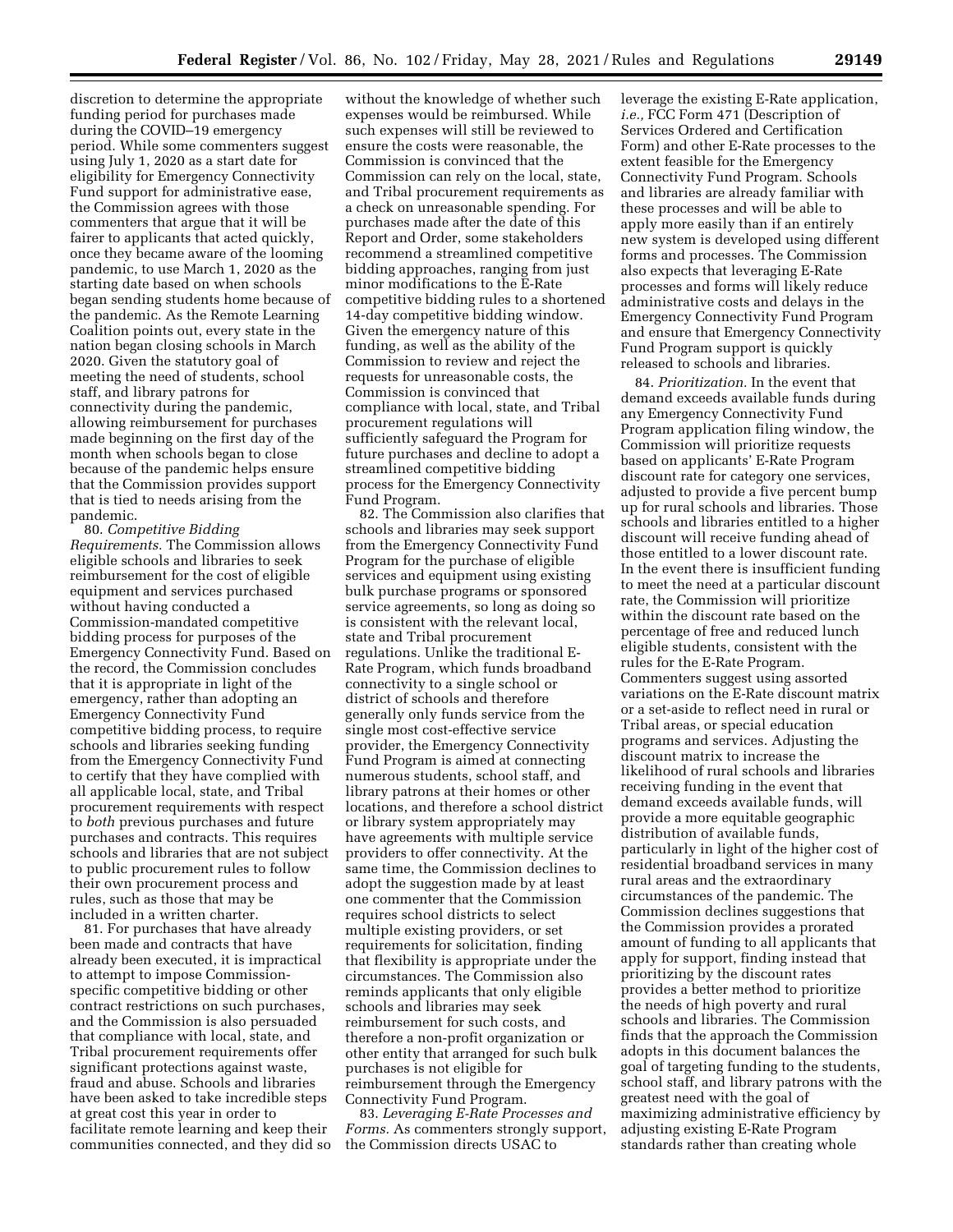new processes just for the Emergency Connectivity Fund Program.

# *H. Invoicing and Reimbursement Process*

85. As discussed above, one of the goals the Commission adopts for the Program is to efficiently and effectively administer funding, which will be measured in part by the speed and ease of the reimbursement process. Consistent with that goal, the Commission establishes a streamlined invoicing process for applicants and service providers to submit requests for reimbursement, leveraging existing E-Rate forms to reduce administrative burdens where possible, while providing effective safeguards against waste, fraud, and abuse.

86. *Submission of Reimbursement Requests.* As part of this streamlined process, the Commission allows applicants and service providers to submit requests for reimbursement. The Commission agrees with those commenters that explain allowing both applicant and service provider invoicing options is the most efficient and direct way to get much needed funding to eligible schools and libraries. The Commission sees no reason not to send the actual funds to the service provider where the applicant and service provider have both consented to that approach and the applicant can show that the contractual obligation exists. As part of the invoicing process, applicants and service providers must provide required certifications, along with any necessary documentation to support their requests. The Commission clarifies that applicants may use consultants and service providers to assist with the preparation of their reimbursement requests to the extent necessary, but any fees associated with such assistance are not eligible for funding under the Program.

87. In addition, the Commission is also sympathetic to concerns raised by commenters that applicants may not be able to cover the upfront costs associated with eligible equipment and services. The Commission therefore will allow applicants who have entered into contractual arrangements or are otherwise legally obligated to purchase eligible equipment and services from their service provider, to submit requests for reimbursement before they have paid for the requested equipment and services. Applicants must pay their service provider within 30 days after receipt of funds and will be required to certify compliance and provide verification of payment to the service provider.

88. Although the Commission allows applicants to request that their service providers submit invoices for payment from the Emergency Connectivity Fund, the Commission does not require service providers to accept that responsibility. At this juncture, the Commission expects that applicants and service providers may have already entered into contracts for much of the eligible equipment and services to be purchased in the coming school year, and service providers would not have entered into those contracts expecting to have responsibility for invoicing the Emergency Connectivity Fund Program. At the same time, if requested to do so by the school or library, some service providers may be willing to invoice the Federal Government rather than the school or library for payment. The Commission therefore concludes on balance that allowing both options for submission of Emergency Connectivity Fund Program reimbursement requests is an efficient and effective way to ensure that applicants are actually able to purchase the eligible equipment and services. For administrative simplicity, applicants must specify at the application stage whether the applicant or service provider will be doing the invoicing. If an applicant indicates that the service provider will be doing the invoicing, the applicant will have to submit evidence of the service provider's willingness to do so.

89. *Documentation.* To protect against waste, fraud, and abuse of the Fund, the Commission will require applicants and service providers to submit, along with their reimbursement requests, invoices detailing the items purchased. Invoices must support the amounts requested in the application form and reimbursement request. The Commission agrees with commenters that suggest submission of invoices with reimbursement requests is sufficient in most instances and will help expedite review of reimbursement requests and the disbursement of funds. While the Commission will not require applicants and service providers to submit other supporting documentation at the time they submit their reimbursement requests, as discussed further below and pursuant to its document retention requirements, all participants must certify receipt/ delivery of eligible equipment and services and that only eligible equipment and services were invoiced, as well as retain and provide upon request by USAC, Commission staff, or any other authorized Federal entity with oversight authority over Federal financial assistance and/or the Federal response to the pandemic, all records

related to their reimbursement request (including, for example, contracts and asset inventories).

90. *Leveraging Existing E-Rate Invoicing Forms.* To further streamline the invoicing process and reduce burdens on applicants, the Commission directs USAC to leverage the existing E-Rate invoicing forms to the extent feasible for the Emergency Connectivity Fund Program. Because the Commission allows applicants and service providers to submit reimbursement requests, the Commission expects USAC to use, to the extent possible, the FCC Form 472 (Billed Entity Applicant Reimbursement (BEAR) Form) and FCC Form 474 (Service Provider Invoice (SPI) Form) for this purpose. As detailed below, the Commission will require participants to make certain certifications on the form to protect against waste, fraud, and abuse. By leveraging existing E-Rate forms, the Commission expects to save participants time needed to familiarize themselves with new forms and reduce administrative costs.

91. *Invoicing Deadline.* The notification sought comment on establishing a short window for schools and libraries to file invoices and reimbursement requests and sought comment on what the shortest possible invoice filing window would be that would not impose undue burden on applicants. In order to allow the Commission to de-obligate committed funds for use by other schools and libraries, the Commission directs USAC to start accepting requests for reimbursement within 15 days of the first wave of commitments in the first application filing window. The Commission permits applicants and service providers to submit reimbursement requests and invoices for prior and prospective purchases for 60 days from the date of the funding commitment decision letter; a revised funding commitment decision letter approving a post-commitment change or a successful appeal of a previously denied or reduced funding commitment; or service delivery date, whichever is later. That is half the time provided in the E-Rate Program, but necessary to ensure that the Commission can identify unspent funds and make them available to other applicants as quickly as possible. Commenters agree that a shorter invoicing period is reasonable and recommend an invoicing window of between 60 and 90 days. The Commission finds that 60 days strikes the correct balance.

#### *I. Payment Administration*

92. While USAC will be administering the Emergency Connectivity Fund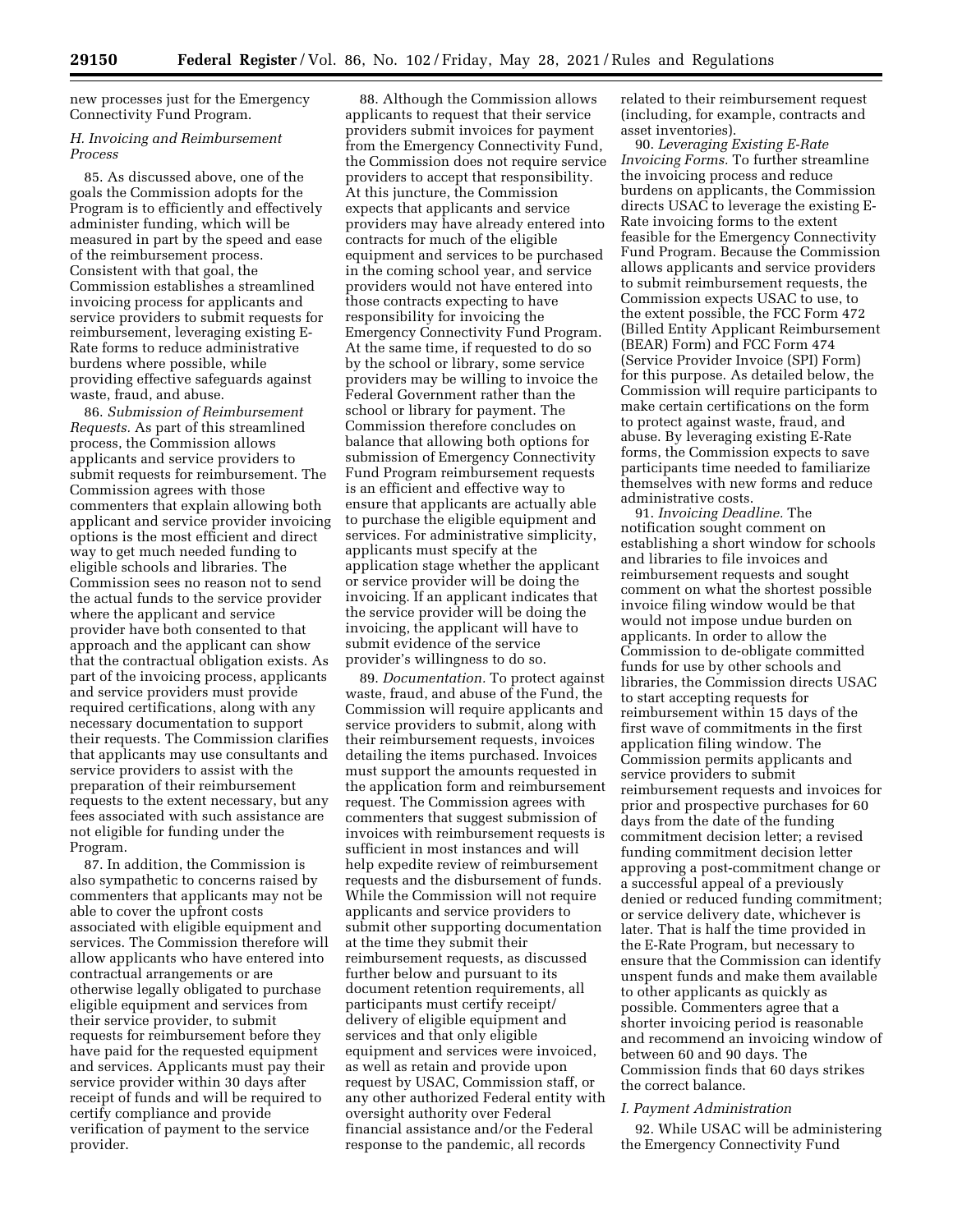Program as permitted under section 7402(c)(2)(A) of the American Rescue Plan, and pursuant to the terms of the Memorandum of Understanding between the Commission and USAC that authorizes the use of USAC for the administration of the Emergency Connectivity Fund Program, the Commission must authorize the payments from the Emergency Connectivity Fund prior to the disbursement of those funds by the United States Department of Treasury. In this Report and Order, the Commission provides guidance on steps participants must be prepared to take to ensure timely payment of reimbursement claims from the Fund, as well as processes used to ensure proper payment.

93. *FCC Red Light Rule.* To implement the requirements of the Debt Collection Improvement Act of 1996, the Commission established what is commonly referred to as the ''red light rule.'' Under the red light rule, the Commission will not take action on applications or other requests by an entity that is found to owe debts to the Commission until full payment or resolution of that debt. If the delinquent debt remains unpaid or other arrangements have not been made within 30 days of being notified of the debt, the Commission will dismiss any pending applications. If an Emergency Connectivity Fund participant is currently on red light, it will need to satisfy or make arrangements to satisfy any debts that it owes to the Commission before its application can be processed.

94. *System for Award Management (SAM) Registration.* All applicants that intend to participate and all service providers that elect to submit requests for reimbursement in the Emergency Connectivity Fund Program must also register with the System for Award Management (SAM). SAM is a webbased, government-wide application that collects, validates, stores, and disseminates business information about the Federal Government's partners in support of Federal awards, grants, and electronic payment processes. Registration in the SAM provides the Commission with an authoritative source of information necessary to provide funding to applicants and to ensure accurate reporting pursuant to the Federal Funding Accountability and Transparency Act of 2006, as amended by the Digital Accountability and Transparency Act of 2014 (collectively, Transparency Act or FFATA/DATA Act). Only those applicants and service providers that are actively registered in

SAM will be able to receive reimbursement from the Emergency Connectivity Fund Program. Applicants and service providers that are already registered with SAM do not need to reregister with that system in order to receive payment from the Emergency Connectivity Fund Program. Applicants who are not already registered with SAM may still participate in the Emergency Connectivity Fund Program, apply for funding, and receive program commitments. However, active SAM registration is required for an applicant or service provider to receive a payment from the Emergency Connectivity Fund Program. To assist participants who are not registered with SAM, the Commission directs USAC to provide information and guidance to participants regarding the SAM registration process. Furthermore, Program recipients may be subject to further FFATA/DATA Act reporting requirements to the extent that awardees subaward the payments they receive from the Program, as defined by FFATA/DATA Act regulations. Recipients may be required to submit data on those subawards.

95. *Do Not Pay.* Pursuant to the requirements of the Payment Integrity Information Act of 2019, the Commission is required to ensure that a thorough review of available databases with relevant information on eligibility occurs to determine program or award eligibility and prevent improper payments before the release of any Federal funds. To meet this requirement, the Commission and USAC will make full use of the Do Not Pay system administered by the U.S. Treasury's Bureau of the Fiscal Service. If a check of the Do Not Pay system results in a finding that an Emergency Connectivity Fund Program applicant or service provider should not be paid, the Commission will not issue any funding commitments or issue disbursements. The Emergency Connectivity Fund Program participant is responsible for working with the relevant agency to correct its information in the Do Not Pay system before its Emergency Connectivity Fund Program application is processed and Program payments can be issued.

# *J. Designating USAC as the Administrator of the Emergency Connectivity Fund Program*

96. Pursuant to the authority granted in section  $7402(c)(2)(A)$  of the American Rescue Plan, and the terms of the Memorandum of Understanding between the Commission and USAC that authorizes the use of USAC for the administration of the Emergency

Connectivity Fund, the Commission designates USAC as the Administrator of the Emergency Connectivity Fund Program. The Commission will use USAC's services to review and approve applications for funding, recommend funding commitments, issue funding commitment decision letters, review requests for reimbursement and invoices and recommend payment of funds, as well as other administration-related duties. Commenters that addressed the issue overwhelmingly support using USAC and its processes for the efficient and effective administration of the Emergency Connectivity Fund Program, and the Commission agrees that USAC's experience administering the E-Rate Program and other Commission pandemic response programs makes USAC uniquely situated to be the administrator of the Emergency Connectivity Fund Program.

97. In designating USAC as Administrator of the Emergency Connectivity Fund Program, the Commission adopts the same requirements for USAC as are currently provided in § 54.702(c)–(d) of its rules governing USAC's duties as Administrator of the Universal Service Support Programs. In so doing, among other things, the Commission prohibits USAC from making policy, interpreting unclear statutes or rules relied upon to implement and administer the Emergency Connectivity Fund Program, or interpreting the intent of Congress.

98. In its administration of the Program, the Commission also directs USAC to comply with, on an ongoing basis, all applicable laws and Federal Government guidance on privacy and information security standards and requirements, such as the Privacy Act, relevant provisions in the Federal Information Security Modernization Act of 2014, National Institute of Standards and Technology publications, and Office of Management and Budget guidance.

99. Universal Service Fund Program audits have been successful in helping participants become compliant with the Commission's rules and in protecting the funds from waste, fraud, and abuse. The Commission therefore reminds Emergency Connectivity Fund Program participants including schools, libraries, consortia, and service providers, that similar to the E-Rate and other Universal Service Fund Programs, they shall be subject to audits and other investigations to evaluate their compliance with the statutory and regulatory requirements for the Emergency Connectivity Fund Program. If the Commission determines that USAC should administer program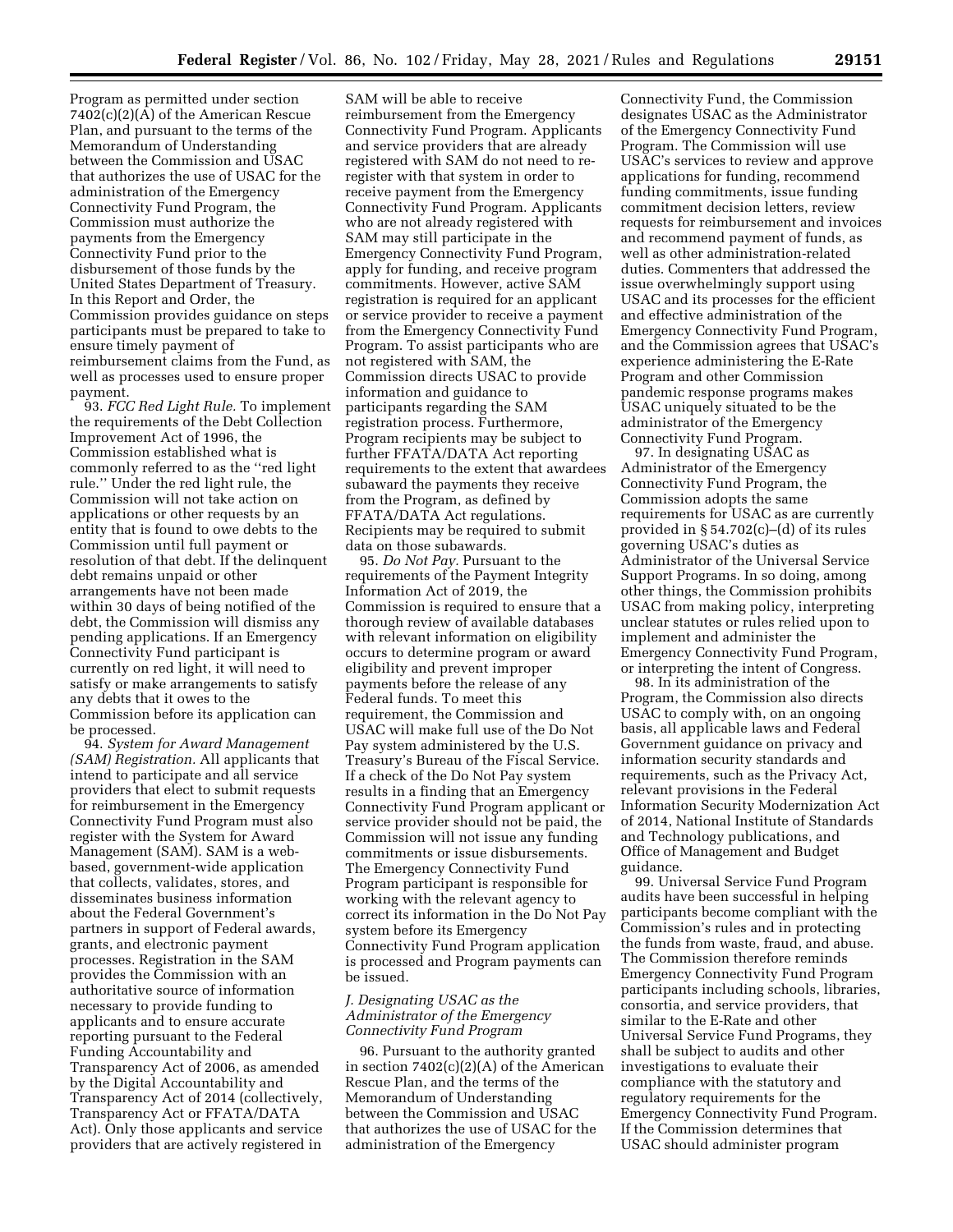audits for the Emergency Connectivity Fund Program, the Commission will direct USAC to perform such audits pursuant to the Commission and USAC's respective roles and responsibilities in the Memorandum of Understanding.

100. The Commission also provides a path for recourse to parties aggrieved by decisions issued by USAC. Specifically, the Commission adopts the appeals and waiver request rules that govern USAC's administration of the Universal Service Support Programs, including the E-Rate Program. The Commission finds these existing processes sufficient to provide a meaningful review of decisions issued by USAC and the Commission regarding the Emergency Connectivity Fund Program. However, the Commission makes one modification for the Emergency Connectivity Fund Program appeal and waiver rules and provide a 30-day timeframe to request the review of an action by USAC, or to request the review of a decision by USAC or a waiver of the Commission's rules. The Commission makes this change because this is a short-term emergency program and to help provide faster timeframes for issuing appeal and waiver decisions.

#### *K. Children's Internet Protection Act*

101. The Commission finds that the obligations of the Children's Internet Protection Act (CIPA), which apply to schools and libraries having computers with internet access that seek E-Rate funding for internet access, internet service, or internal connections under section 254(h)(1)(b) of the Communications Act also apply to schools and libraries making certain purchases through the Emergency Connectivity Fund Program. Specifically, the Commission concludes that CIPA applies to the use of school or library owned computers, including laptop and tablet computers, if the school or library accepts Emergency Connectivity Fund or E-Rate support for internet access or internet services, or E-Rate support for internal connections. The Commission also concludes that CIPA does not apply where schools or libraries have purchased advanced telecommunications and information services through the Emergency Connectivity Fund Program to be used only in conjunction with student-, school staff- or patron-owned computers. As explained below, these conclusions reflect the fact that section 7402(a) of the American Rescue Plan expressly provides that Emergency Connectivity Fund support is to be made available pursuant to section 254(h)(1)(B) and (2) of the Communications Act.

102. Congress enacted CIPA as part of the Consolidated Appropriations Act of 2001, amending section 254 of the Communications Act. CIPA requires a school or library ''having'' internetconnected computers and receiving E-Rate funding for internet access, internet service, or internal connections to comply with, and certify its compliance with, specific internet safety requirements for ''its'' computers, including the adoption and enforcement of an internet Safety Policy that includes the operation of a technology protection measure. Schools, but not libraries, must also provide education about appropriate online behavior including cyberbullying.

103. Many commenters support the applicability of CIPA requirements in the context of the Emergency Connectivity Fund Program, while others raised concerns regarding the potential challenges of implementing CIPA compliance on services and devices that are outside of the applicant's direct control. The Commission rejects the argument made by at least two commenters that CIPA does not apply to the Emergency Connectivity Fund Program because the American Rescue Plan does not explicitly cite to the CIPA provisions in section 254 of the Communications Act. Section 7402(a) of the American Rescue Plan requires that the Emergency Connectivity Fund is to be made available under section 254(h)(1)(B) and (2), and CIPA requirements apply to eligible entities having computers with internet access that seek funding for internet access, and internet service, and internal connections under the same provision, section  $254(h)(1)(B)$ . Therefore, as discussed further in this section, the Commission concludes that CIPA requirements extend to eligible entities having computers with internet access that seek support for internet access or internet service through the Emergency Connectivity Fund pursuant to section  $254(h)(1)(B)$ . Few commenters, however, analyzed whether CIPA's applicability might depend on which equipment and services a school or library purchases through the Emergency Connectivity Fund Program. And the Commission concludes that such an analysis is necessary, given the unique text and structure of CIPA.

104. *First,* the Commission concludes that CIPA applies to the use of any computers owned by a school or library, including those purchased with Emergency Connectivity Fund support if the school or library receives Emergency Connectivity Fund or E-Rate support for internet access or internet

services, or E-Rate support for internal connections. This is true even if the student or library patron does not use internet access services provided by the school or library. This conclusion follows from the statutory text: CIPA applies to a school or library ''having'' computers and requires the entity to certify compliance as to "its" computers. Both words indicate that CIPA is triggered by ownership of a device, not the location where the device is used or temporarily possessed. The Commission disagrees with the suggestion that CIPA applicability is narrowly limited to school- or libraryowned computers within a school or library building. While the drafters of CIPA may have been primarily focused on computers within schools or libraries, that is because of the circumstances at the time, and the plain language of the statute is not so limited. It reaches the use of devices owned by schools and libraries, regardless of whether the device is used off-campus, including use of such devices by students in their homes.

105. *Second,* the Commission concludes that CIPA does *not* apply to the use of computers owned by a school or library including those laptop computers or tablet computers purchased with support from the Emergency Connectivity Fund Program, if the purchasing entity does not *also*  receive Emergency Connectivity Fund or E-Rate discounted internet access or internet services, or E-Rate discounted internal connections—or network equipment for internet access, internet service, or internal connections. Here too, the Commission's conclusion follows from the plain text of the statute. CIPA prohibits a school or library from ''receiv[ing] services at discount rates'' unless it complies with CIPA. CIPA also makes clear that this prohibition does not apply to a school or library that receives discounted services ''only for purposes other than the provision of internet access, internet service, or internal connections.'' The Commission has construed these provisions to mean that CIPA ''applies [only] to entities receiving internet access, internet service, or internal connections'' under section 254(h). Thus, there is no statutory basis for requiring CIPA compliance from a school or library that does not receive those services through E-Rate or the Emergency Connectivity Fund—even if it purchases laptop computers or tablet computers through the Emergency Connectivity Fund.

106. *Third and finally,* the Commission concludes that CIPA does not apply to the use of third-party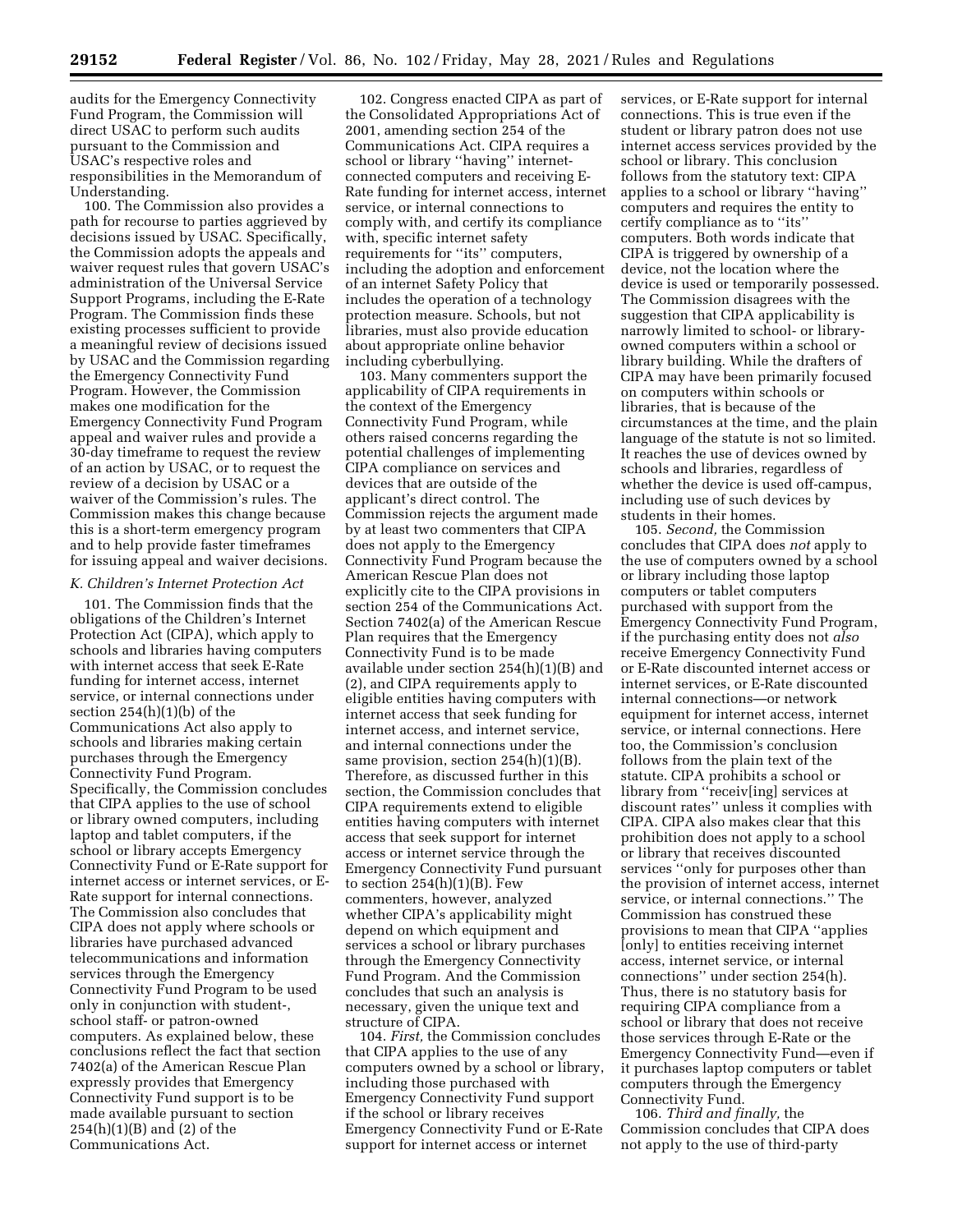owned devices, even if the school or library receives Emergency Connectivity Fund or E-Rate support for internet access or internet services, or E-Rate support for internal connections. This interpretation flows from the statute. A school or library does not ''hav[e]'' student-, school staff- or patron-owned devices, nor would it make sense for a school or library to certify that those devices are ''its'' devices for purposes of CIPA compliance. Moreover, when read in conjunction with section 254(h)(5) and (6), section 254(l) is meant to apply only to a school's or library's computers—and not to the delivery of services for a student's, school staff's or library patron's personal computer. Schools and libraries are free to decide whether to allow the use of third-party devices on their own networks or the broadband connections purchased for use by their students, school staff, and library patrons and to adopt measures to protect or limit the use of those connections by students, school staff or library patrons using their own devices to access those connections.

107. *CIPA Certifications.* In recognition of the long history of CIPA compliance in the E-Rate application process, the Commission finds that an Emergency Connectivity Fund applicant need not complete additional CIPA compliance certifications if it has already certified its CIPA compliance for E-Rate support for the relevant funding year (*i.e.,* has certified its compliance in an FCC Form 486 or FCC Form 479). To the extent an applicant for Emergency Connectivity Fund Program support has not already certified its CIPA compliance for E-Rate applications, these applicants will be required to certify either (1) that it is in compliance with CIPA requirements under section 254(h) and (l); (2) that it is undertaking the actions necessary to comply with CIPA requirements; or (3) if applicable, that the requirements of CIPA do not apply, because the applicant is not receiving discounted internet access, internet services, or internal connections. The Commission concludes that its approach will best ensure full accountability and compliance on the part of all schools and libraries, while minimizing administrative burdens and costs for applicants and the Commission. To streamline the application and reimbursement process, the CIPA certifications will be included on the FCC Form 471 that will be used for the Emergency Connectivity Fund Program and will not be on a separate FCC form.

# *L. Protections Against Waste, Fraud, and Abuse*

108. The Commission takes seriously its obligation to be a careful steward of the Emergency Connectivity Fund, and to protect the Program from waste, fraud, and abuse. The Commission is committed to ensuring the integrity of the Emergency Connectivity Fund Program and will pursue instances of waste, fraud, or abuse under its own procedures and in cooperation with law enforcement agencies. The specific procedures identified below regarding asset inventory requirements, document retention requirements, the prohibition on gifts, certifications, audits, and treatment of eligible equipment are tools at the Commission's disposal to protect the Emergency Connectivity Fund and to ensure the limited funding is used for its intended purposes to support and enable remote learning for students, school staff, and library patrons nationwide.

# 1. Device and Service Inventory Requirements

109. The Commission requires Emergency Connectivity Fund Program participants to maintain inventories of devices and services purchased with Program support. Commenters are very supportive of requiring Emergency Connectivity Fund Program participants to maintain device and service inventories, which are also required in the E-Rate Program. Requiring eligible entities to keep and maintain inventories for eligible equipment and services purchased through the Emergency Connectivity Fund Program ensures that schools and libraries know where the Emergency Connectivity Fund-supported equipment and services are located and that they are being used consistent with the same requirement in the E-Rate Program. The Commission is sympathetic to concerns expressed by some commenters that keeping track of equipment in the homes of students and library patrons is more difficult than maintaining an inventory list of equipment in a school or library. The Commission acknowledges the fact that some loss of equipment as a result of students, school staff, or library patrons breaking or losing the equipment or moving out of the area and not returning it, and other similar scenarios is to be expected and is not *per se* evidence of waste, fraud and abuse by the applicants. However, it is the obligation of schools and libraries to keep track of and document the devices and other equipment that they distribute, and that includes documenting information

about missing, lost, or damaged equipment.

110. For the Emergency Connectivity Fund Program, the asset inventory for devices provided to individuals, must include the following information: (a) Device type (*i.e.,* laptop, tablet, mobile hotspot, modem/router); (b) device make/model; (c) equipment serial number; (d) the name of the person to whom the device was provided; and (e) the dates the device was loaned out and returned to the school or library. The inventory for devices not provided to individual students, school staff, or library patrons, but used to provide service to multiple eligible users, for example, a Wi-Fi hotspot used to provide service on a school bus, must include the following information: (a) Device type (*i.e.,* laptop, tablet, mobile hotspot, modem/router); (b) device make/model; (c) equipment serial number; (d) the name of the school or library employee responsible for that device; and (e) the dates the device was in service.

111. The Commission further requires Emergency Connectivity Fund Program participants to maintain a record of services purchased with Emergency Connectivity Fund support. This record of services must include the following information: (a) Type of service provided (*i.e.,* DSL, cable, fiber, fixed wireless, satellite, mobile wireless); (b) broadband plan details, including: Upload and download speeds and monthly data cap; (c) the name(s) of the person(s) to whom the service was provided; and for fixed broadband service; (d) the service address, and (e) the installation date of service: And (f) the last date of service (as applicable). The inventory for service not provided to an individual student, school staff member, or library patron, but used to provide service to multiple eligible users must include the following information: (a) Type of service provided (*i.e.,* DSL, cable, fiber, fixed wireless, satellite, mobile wireless); (b) broadband plan details, including: Upload and download speeds and monthly data cap; and (c) the name of the school or library employee responsible for the service; (d) a description of the intended service area; and for fixed broadband service; (e) the service address; (f) the installation date of service, and (g) the last date of service (as applicable).

## 2. Document Retention Requirements

112. The Commission also adopts records retention rules for the Emergency Connectivity Fund Program. Specifically, the Commission requires Emergency Connectivity Fund Program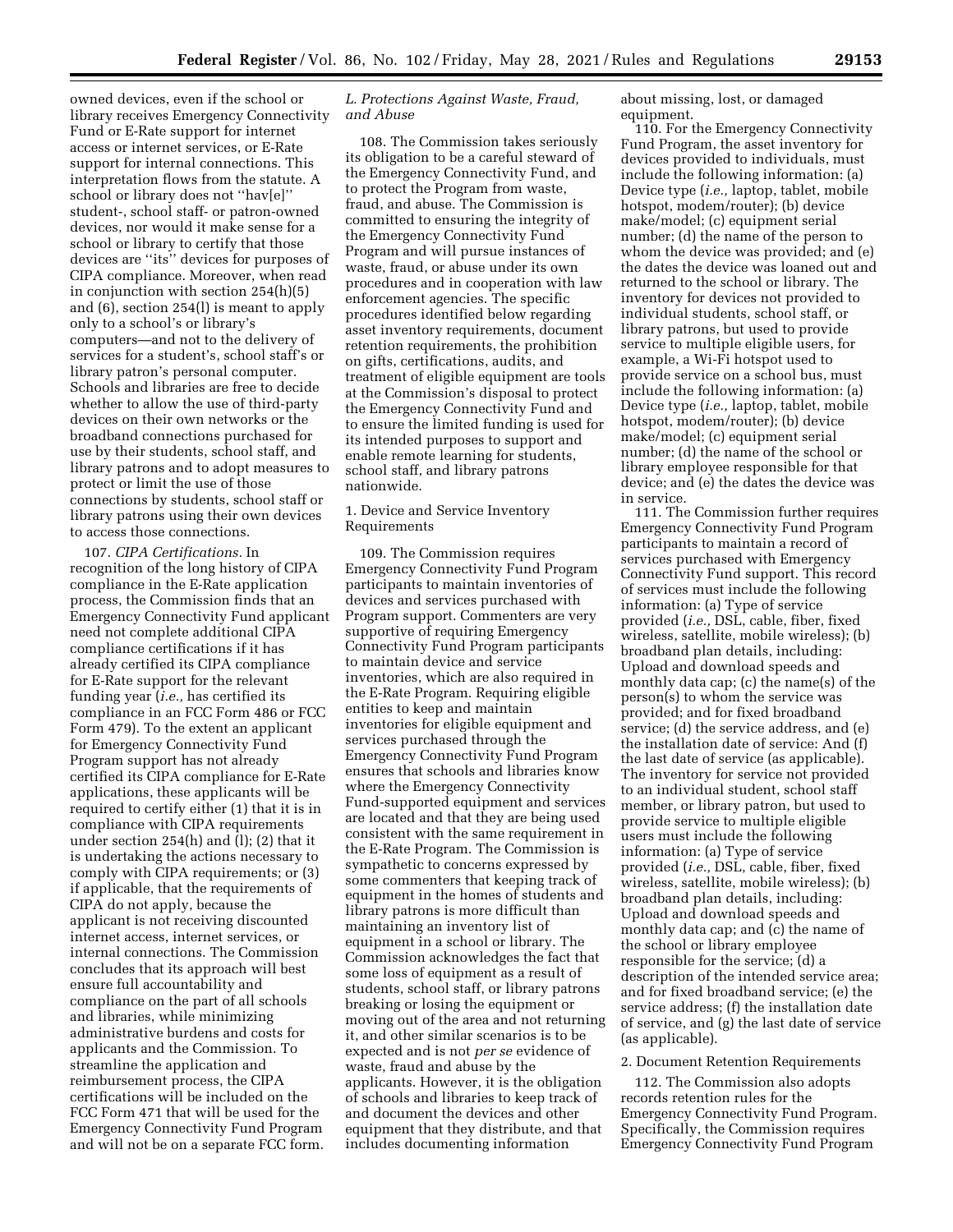participants to retain records related to their participation in the Program sufficient to demonstrate compliance with all Program rules for at least 10 years from the last date of service or delivery of equipment. This 10-year document retention requirement is consistent with the document retention requirement in the E-Rate Program, and many commenters were supportive of conforming the document retention requirements of the two programs. Doing so allows E-Rate participants to rely on their existing retention polices and mitigates the confusion that different retention periods might create. Some commenters supported a shorter document retention period, explaining that the emergency nature of the Emergency Connectivity Fund Program makes the 10-year document retention period too long. The Commission finds some of the shorter suggested document retention periods of only one or two years inadequate to protect the integrity of the Fund—as they would not provide sufficient time to uncover and investigate instances of waste, fraud, and abuse. Although the Commission has adopted shorter document retention periods for both the Emergency Broadband Benefit Program and the COVID–19 Telehealth Program, the Commission notes that Emergency Connectivity Fund Program support may be available through September 30, 2030 and given the size of the fund, \$7.17 billion, a longer document retention period is reasonable for this Program. On balance, the Commission finds that a 10-year period is appropriate for the Emergency Connectivity Program, because it allows the Commission the ability to protect the integrity of the Emergency Connectivity Fund Program and is consistent with the document retention requirements for the E-Rate Program. Participants are further required to present this information upon request to the Commission or its delegates, including USAC, as well as to the Commission's Office of Inspector General.

#### 3. Gift Rule

113. In balancing the longstanding goal of fair and open procurement of eligible equipment and services, with the efforts made to date by schools and libraries and service providers to meet remote learning needs during the pandemic, the Commission agrees with commenters that gift restrictions should apply to the Emergency Connectivity Fund Program. As AT&T explains, not applying the gift rule ''could compromise fair and open procurement.'' The Commission

recognizes that many schools and libraries may have taken advantage of free or discounted connections and devices offered by service providers over the course of the pandemic as a result of the waiver of the E-Rate gift rule granted by the Bureau last year. That waiver currently enables service providers to offer and provide, and schools and libraries to solicit and accept improved broadband connections or equipment for remote learning through June 30, 2021. Moreover, it is impractical to try to impose restrictions on activity that occurred before Congress established the Emergency Connectivity Fund.

114. Therefore, the Commission adopts gift restrictions for the Emergency Connectivity Fund Program that take into account that waiver. The gift restrictions the Commission adopts for the Program prohibit eligible schools and libraries receiving support through the Emergency Connectivity Fund Program, including their employees, officers, representatives, agents, independent contractors, and individuals who are on the governing boards, from soliciting or accepting any gift or other thing of value from a service provider participating in or seeking to participate in the Emergency Connectivity Fund Program. Participating service providers are likewise prohibited from offering or providing any gift or other thing of value to eligible entities, including their employees, officers, representatives, agents, independent contractors, and individuals who are on the governing boards.

115. In light of the extraordinary needs of schools and libraries to meet the remote learning needs of students, school staff, and library patrons during the pandemic, and the existing partial waiver of the gift rule in the E-Rate program, the Commission provides an exception in the Emergency Connectivity Fund Program gift rule that allows service providers to offer and provide, and applicants to solicit and accept, broadband connections, devices, networking equipment, or other things of value that are directly related to addressing the pandemic-related needs of students, school staff, and library patrons through June 30, 2022. The Commission provides this limited exception for the Emergency Connectivity Fund Program through the end of June 2022 with the hope that by the end of this coming school year, the pandemic-related needs of schools and libraries for broadband connections, devices and networking equipment will have, for the most part, been met. Should that not be the case, affected

parties will be able to seek a waiver of the gift rules, following the sunset of this exception. The Commission finds that this approach protects the integrity of the procurement of purchases through the Emergency Connectivity Fund Program without unnecessarily burdening applicants or hindering beneficial partnerships between participating service providers, schools, and libraries that support remote learning efforts during these unprecedented times.

#### 4. Certifications

116. As an additional measure to safeguard the Emergency Connectivity Fund from waste, fraud, and abuse, the Commission requires participants to provide several certifications as part of the application and invoicing processes. The Commission has found, and participants largely agree, that the use of certifications are a key compliance mechanism to protect the limited funds from waste, fraud, and abuse. All certifications must be made subject to the provisions against false statements contained in the Communications Act and Title 18 of the United States Code.

117. *Compliance with Local, State, and Tribal Procurement Requirements Certification.* To streamline and promote an efficient application process without adopting competitive bidding requirements for the Emergency Connectivity Fund Program, applicants will be required to certify as part of the FCC Form 471 that they have complied with all applicable local, state, and Tribal procurement requirements for any equipment and services purchased, or that will be purchased, with Emergency Connectivity Fund Program support. Schools and libraries that are not subject to public procurement requirements must certify that that have complied with their own procurement processes and requirements, such as those included in a written charter. Complying with local, state, and Tribal procurement rules is an important safeguard to ensure that costs for eligible equipment and services are reasonable and cost-effective. If applicants are unable or unwilling to certify that they have complied with local, state, or Tribal procurement requirements, they will not receive support from the Emergency Connectivity Fund Program. The Commission recognizes this may cause hardship for certain schools and libraries, but given the importance of protecting the Emergency Connectivity Fund Program, the Commission must ensure applicants are compliant with local, state, or Tribal procurement requirements to receive commitments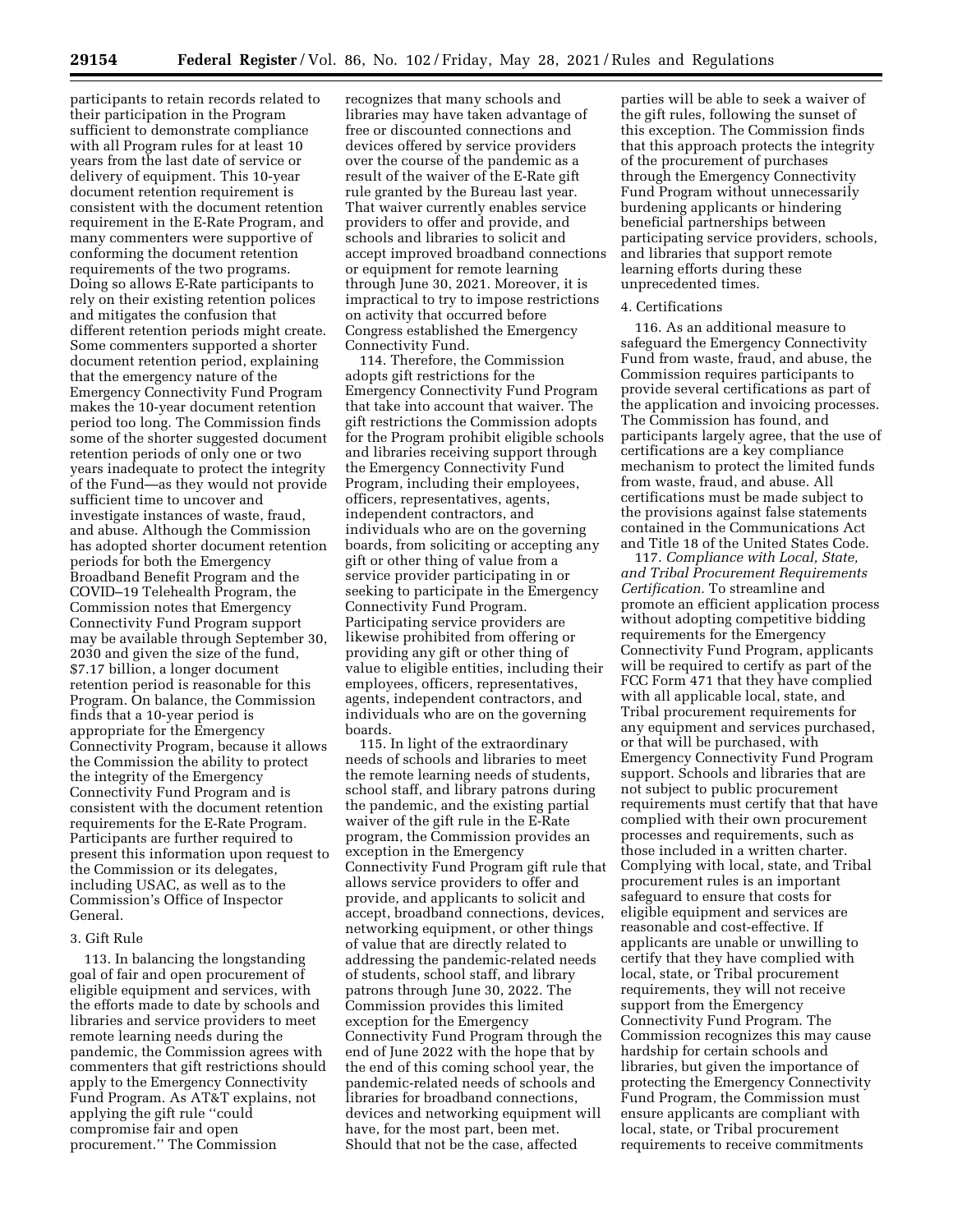and reimbursements through the Program.

118. *Duplicate Funding Certification.*  To avoid duplicative funding, protect against waste, fraud, and abuse, and to stretch the limited support available through the Emergency Connectivity Fund Program, the Commission will not provide support from the Fund for eligible equipment and services that have already been reimbursed through other Federal pandemic relief programs (*e.g.,* CARES Act, Emergency Broadband Benefit Program, or other provisions of the American Rescue Plan); state programs specifically targeted to providing funding for eligible equipment and services; other external sources of funding or gifts specifically targeted to providing funding for eligible equipment and services. For example, if a student's household is receiving support from the Emergency Broadband Benefit Program for broadband internet access connectivity, the student would not be eligible for broadband connectivity under the Emergency Connectivity Fund Program. Commenters are supportive of adopting this limitation to stretch the limited funds.

119. However, the Commission also agrees with commenters that argue schools and libraries should be able to request reimbursement for a portion of the costs of eligible equipment and services if they received funding from another source for only a portion of the costs of that equipment or services. For example, the California Public Utilities Commission (CPUC) explains that it established the California Teleconnect Fund Distance Learning Discount in March 2020 to provide a 50% discount on monthly recurring charges for mobile data services (hotspots) to qualifying K– 12 schools, libraries, and other community-based organizations. The Commission agrees that the schools and libraries that received 50% discounts through this Program should still be able to seek reimbursement through the Emergency Connectivity Fund Program for the portion of the costs that were not covered by the CPUC's program. The Commission therefore makes clear that schools and libraries may request and receive reimbursement for the portion of the costs of eligible equipment and services that were not covered through other sources of funding.

120. The Commission agrees, to an extent, with commenters that argue that if applicants were able to pay for eligible equipment and services through a financial gift or donation, that they should be allowed to also seek reimbursement through the Emergency Connectivity Fund in some situations. If

the donor specified that the gift was to be used for the type of equipment or services at issue, the applicant cannot seek to use the Emergency Connectivity Fund Program as a second source of funding for the same equipment or service. But, if the school or library simply used general funds it had available to it as the result of gifts or donations, it can seek reimbursement of the cost of the equipment or services from the Emergency Connectivity Fund Program.

121. To implement this prohibition on requesting or receiving duplicative funding, the Commission will require applicants to certify, on the application for funding and on the invoicing form that they are not seeking Emergency Connectivity Fund support or reimbursement for eligible equipment or services that have been purchased and reimbursed with other Federal pandemic-relief funding (*e.g.,* CARES Act, Emergency Broadband Benefit Program, Emergency Connectivity Fund Program); targeted state funding; other external sources of targeted funding or targeted gifts; or eligible for discounts through the schools and libraries universal service support mechanism or other universal service support mechanisms. The Commission takes this action to ensure that the limited Emergency Connectivity Fund Program support will be used for its intended purposes and if the eligible equipment and services were reimbursed through other Federal funds or other sources targeted for those purposes, the applicants should not be seeking funding through the Emergency Connectivity Fund Program.

122. *Non-Usage Certification.* In order to ensure that the Emergency Connectivity Fund Program makes the best use of limited funding, the notification sought comment on whether service providers providing monthly services reimbursed through the Emergency Connectivity Fund should be required to report and validate usage of the supported services. The notification also sought comment on whether, if there is non-usage during a service month, service providers should be required to notify the school or library regarding the non-usage, and to remove the cost for any non-used service from the invoice provided to the school or library for that service month. The notification further sought comment on whether service providers should also be required to certify that they have notified the school or library regarding any non-usage during a service month and have removed charges from such non-usage from the invoices submitted to the school or

library for payment. There was widespread agreement that such actions to address non-usage would be overly burdensome on both the service providers and the applicants.

123. Based on the record, the Commission finds that the better course will be to have applicants certify on requests for reimbursement (*i.e.,* the invoicing form) that the equipment and services are being primarily used for educational purposes by students, school staff, or library patrons and both applicants and service providers are not willfully or knowingly requesting reimbursement for equipment or services that are not being used. Participants should take reasonable actions to monitor and track the usage of equipment and services that are purchased and reimbursed through the Emergency Connectivity Fund, for example, requiring their service providers to provide monthly reports or other information on data use. The Commission adopts these measures to ensure that the equipment and services purchased through the Emergency Connectivity Fund Program are being used for educational purposes and to prevent wasteful spending for unused services, and determine the certification requirement strikes a fair balance between the burdens on applicants and service providers to monitor non-usage and the need to protect the Emergency Connectivity Fund Program from wasteful non-usage.

124. *Additional Certification Requirements.* The Commission also requires participants when submitting requests for reimbursement (*i.e.,*  invoicing forms) to provide several additional certifications. Participants will also certify that they are seeking funding only for eligible equipment and services. In addition, consistent with the asset and service inventories and records retention requirements discussed above, participants will be required to certify that they maintain an asset inventory, an inventory of services provided, and data regarding fixed broadband services. Participants will also be required to certify that they will retain all program records for 10 years following the last date of service, as well as to their agreement to participate in audits and other post-commitment reviews as may be required.

#### 5. Audits

125. As the Commission has for all the Universal Service Fund Programs, the Commission considers audits in the Emergency Connectivity Fund Program to be an important tool in ensuring compliance, and identifying instances of waste, fraud, and abuse. Every dollar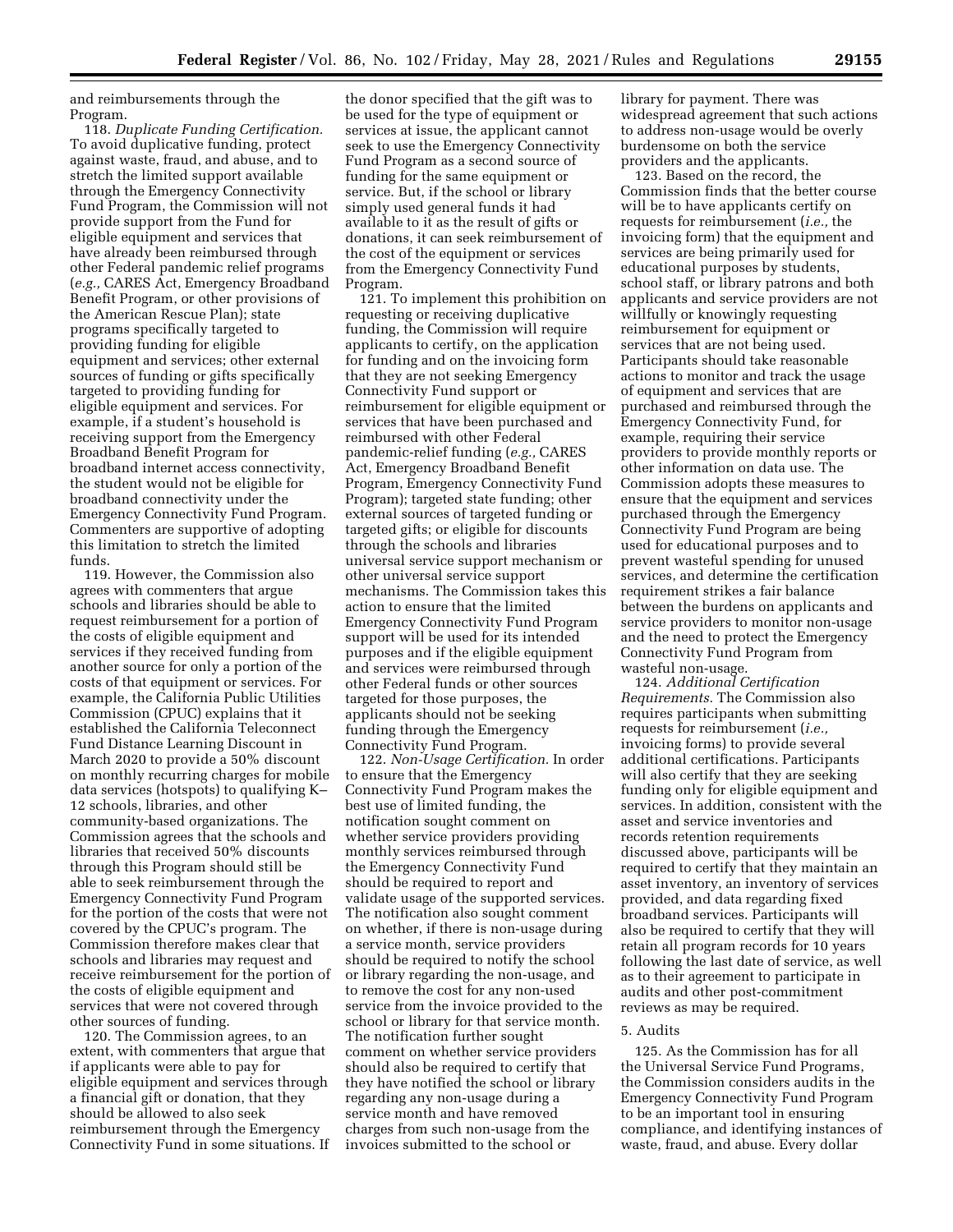lost to waste, fraud, and abuse is funding that does not go to provide devices or connectivity to students, school staff, or library patrons. Not surprisingly, commenters are largely supportive of establishing audit procedures for the Emergency Connectivity Fund Program. To that end, the Commission delegates authority to the Office of the Managing Director to develop and implement an audit process for participants that complies with the requirements and procedures of the Emergency Connectivity Fund Program. The Office of the Managing Director may obtain the assistance of third parties, including but not limited to USAC, in carrying out this effort.

126. In developing audit requirements, the Office of the Managing Director should be mindful of the emergency nature of the pandemic and the intended use for eligible equipment and services purchased with Emergency Connectivity Fund Program support. Specifically, Emergency Connectivity Fund participants shall be subject to audits and other investigations to evaluate compliance with the statutory and regulatory requirements for the Emergency Connectivity Fund, including what equipment and services may be purchased using support from the Emergency Connectivity Fund, and how the equipment and services may be used. Funding recipients are required to maintain documentation sufficient to demonstrate their compliance with program rules for ten years after the last date of delivery of services or connected devices supported through the Emergency Connectivity Fund Program. Upon request, Emergency Connectivity Fund Program participants must submit documents sufficient to demonstrate compliance with Program rules. Additionally, schools and libraries participating in the Emergency Connectivity Fund Program, may be subject to other audit processes including audits by the Office of Inspector General, and certain schools and libraries participating in the Emergency Connectivity Fund Program that meet the thresholds for being audited under the Single Audit Act are subject to a single audit that contains the FCC compliance supplement for the Emergency Connectivity Fund Program.

127. The Commission is also mindful of the privacy concerns raised regarding providing personally identifiable information to USAC or Commission staff about the individual (*e.g.,* student, school staff member, or library patron) that is receiving and using the Emergency Connectivity Fund-

supported equipment and/or services. USAC and Commission staff will abide by all applicable Federal and state privacy laws. The Commission also directs USAC and Commission staff to take into account the importance of protecting the privacy of students, school staff and library patrons, to design requests for information from schools and libraries that minimize the need to produce information that might reveal personally identifiable information, and to work with auditors to accept anonymized or deidentified information in response to requests for information wherever possible. If anonymized or deidentified information regarding the students, school staff, and library patrons is not sufficient for auditors' or investigative purposes, the auditors or investigators may request that the school or library obtain consent of the parents or guardians, for students, and the consent of the school staff member or library patron to have access to this personally identifiable information or explore other legal options for obtaining personally identifiable information. In the event consent is not available, the Commission recognizes that the auditors may need to use other procedures or take different actions to determine if there is any evidence of waste, fraud or abuse in the Emergency Connectivity Fund Program.

6. Treatment of Eligible Equipment During and After the COVID–19 Emergency Period

128. In order to protect against waste, fraud, and abuse in the Emergency Connectivity Fund Program, and consistent with the current E-Rate rules, the Commission prohibits schools and libraries from selling, reselling, or transferring equipment funded through the Emergency Connectivity Fund Program in consideration of money for three (3) years after its purchase. The Commission concludes that eligible equipment purchased with Emergency Connectivity Fund Program support that has been in use for at least three years will be considered obsolete. Obsolete equipment may be resold or transferred in consideration of money or any other thing of value, disposed of, donated, or traded. This approach is consistent with section 254(h)(3) of the Communications Act, which applies to the E-Rate Program, and the existing E-Rate Program rules, which prohibit sale, resale or transfer of E-Rate-supported equipment for five years. The Commission adopts this shorter threeyear time frame for the Emergency Connectivity Fund, because the Commission agrees with commenters

that devices and other equipment loaned to students, school staff, and library patrons and installed off-campus will likely have a shorter average life cycle than equipment installed and maintained on school or library premises.

129. The Commission considers but reject suggestions that the Commission ''should not prohibit the sale, resale, or transfer of the purchased equipment for anything of value despite the current E-Rate Program rules so long as any such proceed or value be employed for educational or library purposes.'' Congress has authorized the use of billions of dollars for purchase of specific types of equipment, and the Commission thinks permitting schools and libraries to trade in that equipment to fund other programs or services would be inconsistent with Congress' intent.

130. The Commission hopes and expects that the useful life of much of the eligible equipment purchased through the Emergency Connectivity Fund Program will extend beyond the COVID–19 emergency period, and that schools and libraries can continue to use the equipment as the pandemic recedes. At the same time, the Commission recognizes that needs may change over the next few years. To that end, commenters urge the Commission to provide schools and libraries the flexibility to determine how such equipment should be treated after the pandemic ends. The Commission agrees with commenters that argue that schools and libraries are in the best position to determine the best use of their equipment. The Commission therefore allows participating schools and libraries to use the equipment after the emergency period for such purposes as the school or library considers appropriate, provided that the equipment be used for educational purposes. The Commission finds this approach will provide schools and libraries the flexibility to account for the limited lifespan of eligible equipment, while simultaneously combating potential waste, fraud, and abuse.

# *M. Cost-Effectiveness Analysis*

131. The American Rescue Plan requires the Commission to take action by May 10, 2021 to promulgate rules for the provision of support from the Emergency Connectivity Fund to schools and libraries for specified equipment and services. The Commission has no discretion to diverge from statutory direction and thus a conventional cost benefit analysis, which would seek to determine whether the costs of the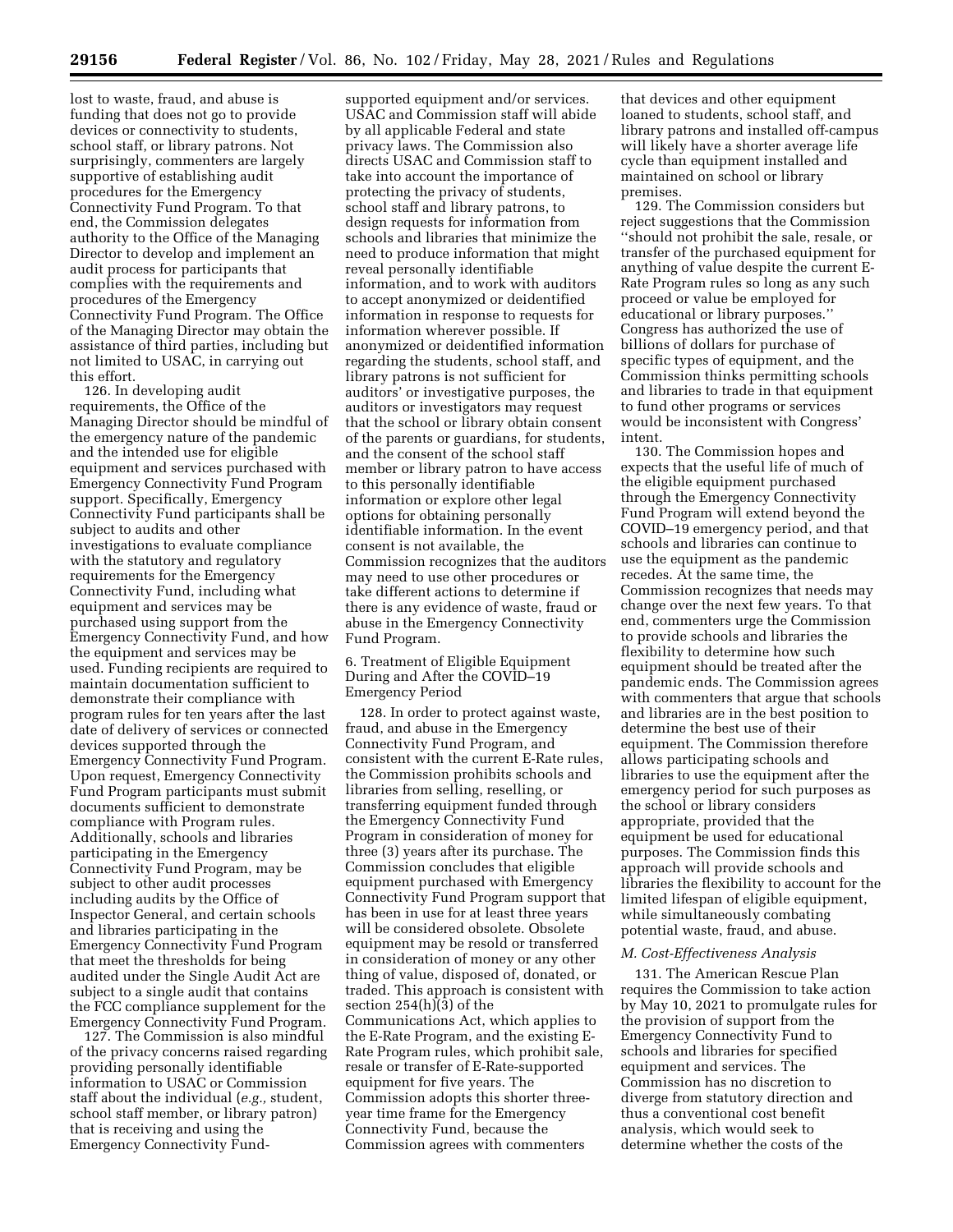required actions exceed their benefits, is not directly called for. Instead, the Commission considers whether the actions the Commission takes in this document are the most cost-effective means to implement this legislation, recognizing that these actions are designed to mitigate a crisis and require swift action.

132. In that regard, because eligible schools and libraries are already very familiar with the E-Rate Program, by leveraging, to the extent feasible, existing E-Rate rules and processes to provide support from the Emergency Connectivity Fund Program, the Commission is adopting the most costeffective means currently at its disposal for timely implementation of the legislative direction. Those rules have been developed through a series of careful, and iterative rulemaking proceedings, and are well understood. The alternative of devising new approaches would lengthen the process of implementation and, given that they would need to be developed quickly and without the degree of scrutiny usually applied, they would be prone to unintended consequences. Further, a new process would require the benefiting schools and libraries to deal with the unfamiliar, increasing the time and effort they would necessarily expend exactly when both those things come at a premium, and increasing the likelihood of error. The Commission also finds that limiting funding to schools which certify that they are using support from the Emergency Connectivity Fund Program to satisfy otherwise unmet needs for connectivity or for devices of students or staff make its actions more cost-effective than other alternatives.

#### *N. Enforcement*

133. The notification sought comment on imposing administrative forfeitures and other penalties on Emergency Connectivity Fund Program participants found to be in violation of the Program rules and requirements. The record supports the application of the Commission's existing enforcement powers, including imposing administrative forfeitures and other penalties on participating providers that violate the Program rules and requirements, to protect the integrity of the Emergency Connectivity Fund Program, thus the Commission concludes it is appropriate to use the Commission's existing, statutorily permitted enforcement powers for the Program. The Commission also finds it appropriate to apply the Commission's suspension and debarment rules currently applicable to the Universal

Service Fund Programs to the Emergency Connectivity Fund Program participants. The Commission will withhold Emergency Connectivity Fund Program support from participants found to be in violation of the Program rules, if appropriate, and will also seek to recoup improperly disbursed funds, in addition to appropriate enforcement penalties. The Commission thinks T-Mobile's concern that an ''unduly strict approach to enforcement'' could discourage participation in the Program and undermine the goals of the Program is misplaced. The rules the Commission adopts in this document are straightforward and consistent with the goals of the statute, and the Commission does not think a safe harbor to protect against good faith errors is warranted. Instead, the Commission finds that these enforcement mechanisms sufficiently balance the need for widespread participation in the Emergency Connectivity Fund Program with the importance of maintaining the Program's integrity and protecting the Program from waste, fraud, and abuse.

# *O. Delegations to the Bureau and the Office of Managing Director*

134. The Commission delegates authority to the Bureau, in consultation with the Office of the Managing Director, to implement the decisions reached here. Those implementing decisions may include providing additional detail and specificity to the requirements of the Program to conform with the decisions in this Report and Order, thus ensuring the efficient functioning of this Program.

135. In addition, the Commission delegates financial oversight of this program to the Commission's Managing Director and direct the Office of the Managing Director to work in coordination with the Bureau to ensure that all financial aspects of the program have adequate internal controls. These duties fall within the Office of the Managing Director's current delegated authority to ensure that the Commission operates in accordance with Federal financial statutes and guidance. Such financial oversight must be consistent with the rules adopted in this Report and Order. The Office of the Managing Director performs this role with respect to USAC's administration of the Commission's Universal Service Programs, the COVID–19 Telehealth Program, and the Emergency Broadband Benefit Program, and the Commission anticipates that the Office of the Managing Director will leverage existing policies and procedures, to the extent practicable and consistent with the American Rescue Plan, to ensure the

efficient and effective management of the Emergency Connectivity Fund Program. Finally, the Commission provides that the Office of the Managing Director is required to consult with the Bureau on any policy matters affecting the Emergency Connectivity Fund Program, consistent with § 0.91(a) of the Commission's rules. The Office of the Managing Director, in coordination with the Bureau, may issue additional directions to USAC and Emergency Connectivity Fund Program participants in furtherance of the decisions reached here.

136. The Commission directs the Bureau, as well as the Commission's Consumer and Governmental Affairs Bureau (CGB), to conduct outreach to educate eligible schools and libraries about the Emergency Connectivity Fund Program, and to coordinate, as necessary, with Congressional offices, other Federal agencies, and state, local and Tribal governments. The Commission also directs USAC to develop and implement a communications strategy, under the oversight of the Bureau, in coordination with CGB, to provide training and information necessary for schools and libraries to successfully participate in the Emergency Connectivity Fund Program and provide support to students, school staff, and library patrons who lack adequate access to connected devices and broadband connections necessary for remote learning. At the suggestion of several stakeholder groups, the Commission also directs USAC to engage with external users for the testing of any new systems for the Emergency Connectivity Fund Program. Outreach, education, and engagement with eligible schools and libraries will be an important tool in ensuring the Emergency Connectivity Fund Program meets its goals of providing connected devices and broadband connections to students, school staff, and library patrons that otherwise would lack sufficient access and be unable to engage in remote learning and virtual library services.

137. The Commission recognizes that, once implementation of the Emergency Connectivity Fund Program begins, the Bureau or USAC may encounter unforeseen issues or problems with the administration of the Program that will need to be resolved. To promote maximum effectiveness and smooth administration of the Emergency Connectivity Fund Program, the Commission delegates this authority to Bureau staff to address and resolve such issues related to the administration of the Emergency Connectivity Fund Program provided that doing so is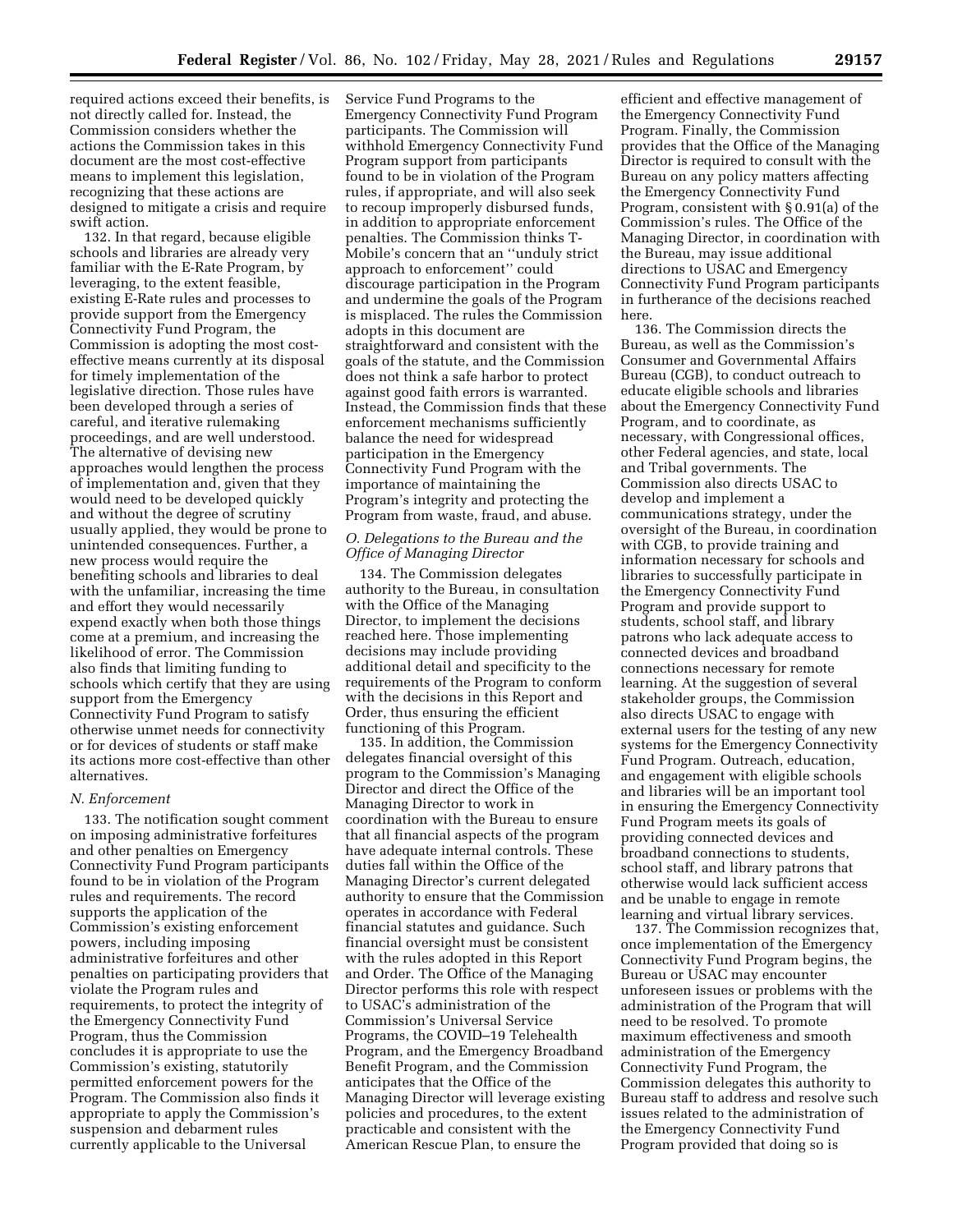consistent with the decisions the Commission reaches here in this document.

# **III. Procedural Matters**

138. *Administrative Procedure Act Exception.* The Commission finds good cause exists for making the rules the Commission adopts in this document effective May 28, 2021. The Administrative Procedure Act (APA) provides that with a showing of ''good cause,'' an agency is permitted to make rules effective before 30 days after publication in the **Federal Register**. ''In determining whether good cause exists, an agency should 'balance the necessity for immediate implementation against principles of fundamental fairness which require that all affected persons be afforded a reasonable amount of time to prepare for the effective date of its ruling.' '' As a general matter, the Commission believes that the APA requirements are an essential component of its rulemaking process. In this case, however, because of the unprecedented nature of this pandemic and the need for immediate action, the Commission finds there is good cause to make the Program rules effective May 28, 2021. Waiting an additional 30 days to make this relief available ''would undermine the public interest by delaying'' Congress' intent to quickly provide resources to eligible schools and libraries to provide the greatly needed connectivity and connected devices to enable students, school staff, and library patrons to fully engage in remote learning during the COVID–19 emergency period.

139. *Regulatory Flexibility Act.* The Regulatory Flexibility Act of 1980, as amended (RFA), requires that an agency prepare a final regulatory flexibility analysis ''whenever an agency promulgates a final rule under [5 U.S.C. 553], after being required by that section or any other law to publish a general notice of proposed rulemaking.'' The Commission finds good cause that the notice and public procedure on the rule adopted herein are impracticable, unnecessary, or contrary to the public interest, and thus no final regulatory flexibility analysis is required.

140. *Congressional Review Act.* The Commission has determined, and the Administrator of the Office of Information and Regulatory Affairs, Office of Management and Budget (OMB), concurs, that the regulations implementing the Emergency Connectivity Fund Program are a ''major rule'' under the Congressional Review Act, 5 U.S.C. 804(2). The Commission finds for good cause that notice and public procedure on the rules adopted

herein are impracticable, unnecessary, or contrary to the public interest, and therefore this Report and Order will become effective upon publication in the **Federal Register** pursuant to 5 U.S.C. 808(2). The Commission will send a copy of this Report and Order to Congress and the Government Accountability Office pursuant to 5 U.S.C. 801(a)(1)(A).

141. *Paperwork Reduction Act.* This document contains new or revised information collection requirements subject to the Paperwork Reduction Act of 1995 (PRA), 44 U.S.C. 3501–3521. It was submitted to the Office of Management and Budget (OMB) for review and emergency processing pursuant to section 3507(j) of the PRA, 44 U.S.C. 3507(j). On May 20, 2021, OMB has approved, for a period of six months, the information collection requirements contained in 47 CFR 54.1710(a)–(b), 54.1711(a)–(b), 54.1714, and 54.1715. Under 5 CFR part 1320, an agency may not conduct or sponsor a collection of information unless it displays a current, valid OMB Control Number. No person shall be subject to any penalty for failing to comply with a collection of information subject to the Paperwork Reduction Act that does not display a current, valid OMB Control Number. The OMB Control Number is 3060–1286. The forgoing notice is required by the Paperwork Reduction of 1995, Public Law 104–13, October 1, 1995, and 44 U.S.C. 3507. The March 22, 2021 notification sought specific comment on how the Commission may reduce the information collection burden on small business concerns with fewer than 25 employees pursuant to 44 U.S.C. 3506(c)(4).

142. *Late-Filed Comments.* The Commission notes there were several comments filed in this proceeding after the April 5, 2021 comment deadline. In the interest of having as complete and accurate record as possible, and because the Commission would be free to consider the substance of those filings as part of the record in any event, the Commission will accept the late-filed comments and waive the requirements of 47 CFR 1.46(b), and have considered them in this Report and Order. This does not apply to late-filed comments that are prohibited under the Commission's *ex parte* rules as modified in this proceeding by the Wireline Competition Bureau in a Public Notice dated April 30, 2021.

#### **IV. Ordering Clauses**

143. Accordingly, *it is ordered* that, pursuant to the authority contained in section 7402, Title VII of the American Rescue Plan Act, 2021, Public Law 117– 2, 135 Stat. 4, this Report and Order *is adopted* and *shall become effective* May 28, 2021.

144. *It is further ordered* that, pursuant to the authority contained in section 808(2) of the Congressional Review Act, 5 U.S.C. 808(2), and 5 U.S.C. 553(d), this Report and Order *shall become effective* May 28, 2021.

145. *It is further ordered,* that pursuant to the authority contained in section 7402, Title VII of the American Rescue Plan Act, 2021, Public Law 117– 2, 135 Stat. 4, part 54 of the Commission's rules, 47 CFR part 54, is *amended* as set forth below, and such rule amendments shall be effective May 28, 2021.

146. *It is further ordered* that the Commission *shall send* a copy of this Report and Order to the Congress and the Government Accountability Office pursuant to the Congressional Review Act, *see* 5 U.S.C. 801(a)(1)(A).

# **List of Subjects in 47 CFR Part 54**

Communications common carriers, Internet, Libraries, Reporting and recordkeeping requirements, Schools, Telecommunications.

Federal Communications Commission.

**Marlene H. Dortch,** 

*Secretary.* 

# **Final Rules**

For the reasons set forth above, part 54 of title 47 of the Code of Federal Regulations is amended as follows:

#### **PART 54—UNIVERSAL SERVICE**

■ 1. The authority for part 54 continues to read as follows:

**Authority:** 47 U.S.C. 151, 154(i), 155, 201, 205, 214, 219, 220, 229, 254, 303(r), 403, 1004, 1302, and 1601–1609, unless otherwise noted.

■ 2. Add subpart Q to read as follows:

## **Subpart Q—Emergency Connectivity Fund**

# Sec.

- 54.1700 Terms and definitions.<br>54.1701 Eligible recipients
- 54.1701 Eligible recipients.<br>54.1702 Emergency Connec
- Emergency Connectivity Fund eligible equipment and services.
- 54.1703 Emergency Connectivity Fund competitive bidding requirements.
- 54.1704 Emergency Connectivity Fund gift restrictions.
- 54.1705 Emergency Connectivity Fund eligible uses.
- 54.1706 Emergency Connectivity Fund service locations.
- 54.1707 Emergency Connectivity Fund reasonable support amounts.
- 54.1708 Emergency Connectivity Fund cap and requests.
- 54.1709 Availability period of the Emergency Connectivity Fund.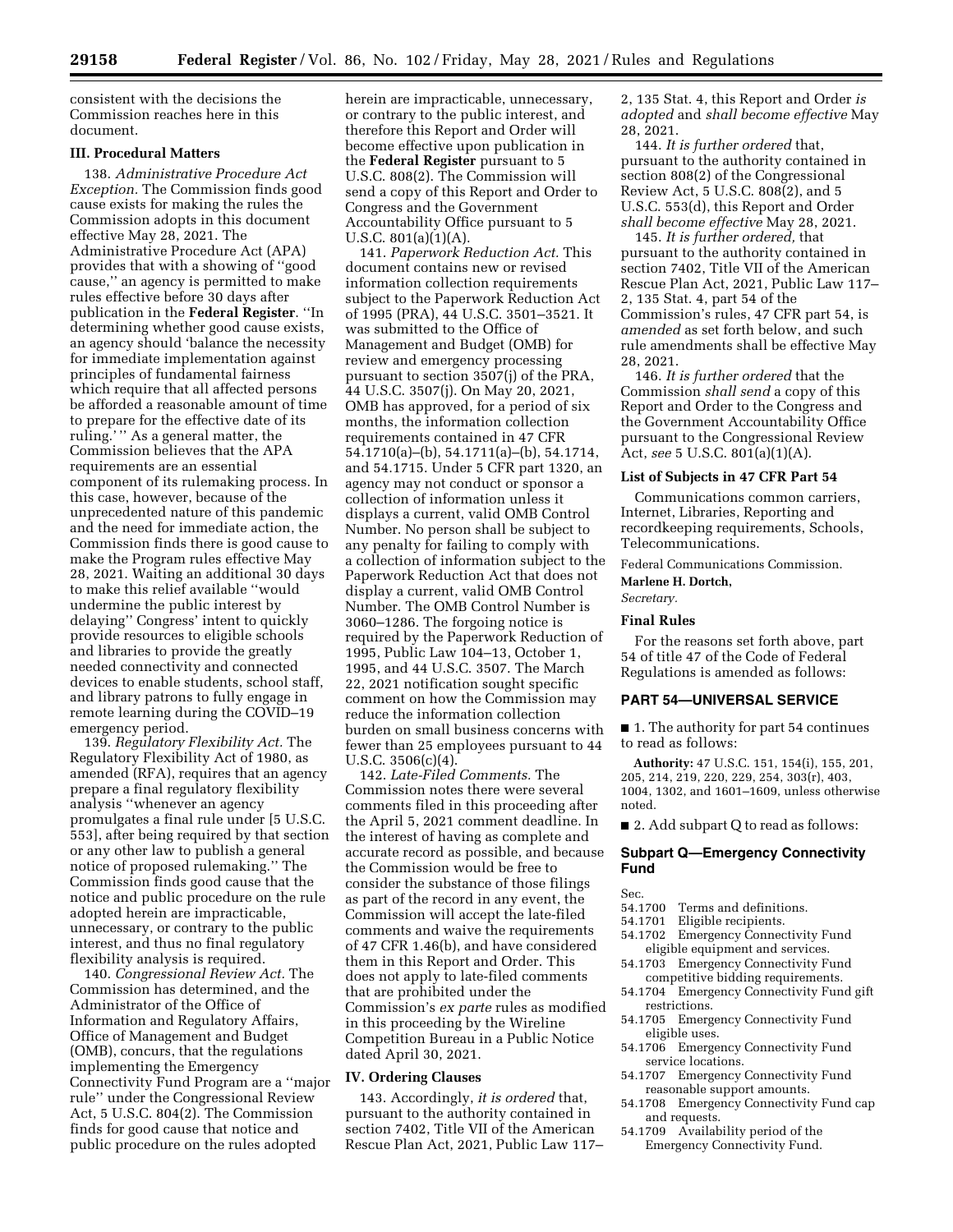- 54.1710 Emergency Connectivity Fund requests for funding.
- 54.1711 Emergency Connectivity Fund requests for reimbursement.
- 54.1712 Duplicate support.
- 54.1713 Treatment, resale, and transfer of equipment.
- 54.1714 Audits, inspections, and investigations.
- 54.1715 Records retention.
- 54.1716 Children's internet Protection Act certifications.
- 54.1717 Administrator of the Emergency Connectivity Fund.
- 54.1718 Appeal and waiver requests.

#### **§ 54.1700 Terms and definitions.**

(a) *Advanced telecommunications and information services.* ''Advanced telecommunications and information services'' are services, as such term is used in section 254(h) of the Communications Act, 47 U.S.C. 254(h).

(b) *Billed entity.* A ''billed entity'' is the entity that remits payment to service providers for equipment and services rendered to eligible schools and libraries.

(c) *Connected devices.* ''Connected devices'' are laptop computers or tablet computers that are capable of connecting to advanced telecommunications and information services. Connected devices do not include desktop computers or smartphones.

(d) *Consortium.* A ''consortium'' is any local, statewide, regional, or interstate cooperative association of schools and/or libraries eligible for Emergency Connectivity Fund support that seeks funding for eligible services on behalf of some or all of its members. A consortium may also include health care providers eligible under subpart G of this part, and public sector (governmental) entities, including, but not limited to, state colleges and state universities, state educational broadcasters, counties, and municipalities, although such entities are not eligible for support.

(e) *COVID–19 emergency period.* The ''COVID–19 emergency period'' has the meaning given the term in title VII, section 7402(d)(5), Public Law 117–2 (the American Rescue Plan Act).

(f) *Educational purposes.* For purposes of this subpart, activities that are integral, immediate, and proximate to the education of students in the case of a school, or integral, immediate, and proximate to the provision of library services to library patrons in the case of a library, qualify as ''educational purposes.

(g) *Elementary school.* An ''elementary school'' means an elementary school as defined in 20 U.S.C. 7801, a non-profit institutional day or residential school, including a public elementary charter school, that provides elementary education, as determined under state law.

- (h) *Library.* A ''library'' includes:
- (1) A public library;

(2) A public elementary school or secondary school library;

(3) A Tribal library;

(4) An academic library;

(5) A research library, which for the purpose of this section means a library that:

(i) Makes publicly available library services and materials suitable for scholarly research and not otherwise available to the public; and

(ii) Is not an integral part of an institution of higher education; and

(6) A private library, but only if the state in which such private library is located determines that the library should be considered a library for the purposes of this paragraph (h).

(i) *Library consortium.* A ''library consortium'' is any local, statewide, regional, or interstate cooperative association of libraries that provides for the systematic and effective coordination of the resources of schools, public, academic, and special libraries and information centers, for improving services to the clientele of such libraries. For the purposes of this subpart, references to library will also refer to library consortium.

(j) *National school lunch program.*  The ''national school lunch program'' is a program administered by the U.S. Department of Agriculture and state agencies that provides free or reducedprice lunches to economicallydisadvantaged children. A child whose family income is between 130 percent and 185 percent of applicable family size income levels contained in the nonfarm poverty guidelines prescribed by the Office of Management and Budget is eligible for a reduced-price lunch. A child whose family income is 130 percent or less of applicable family size income levels contained in the nonfarm income poverty guidelines prescribed by the Office of Management and Budget is eligible for a free lunch.

(k) *Secondary school.* A ''secondary school'' means a secondary school as defined in 20 U.S.C. 7801, a non-profit institutional day or residential school, including a public secondary charter school, that provides secondary education, as determined under state law except that the term does not include any education beyond grade 12.

(l) *Wi-Fi.* ''Wi-Fi'' is a wireless networking protocol based on Institute of Electrical and Electronics Engineers standard 802.11.

(m) *Wi-Fi hotspot.* A ''Wi-Fi hotspot'' is a device that is capable of receiving advanced telecommunications and information services, and sharing such services with another connected device through the use of Wi-Fi.

#### **§ 54.1701 Eligible recipients.**

(a) *Schools.* (1) Only schools meeting the statutory definition of ''elementary school" or "secondary school" as defined in § 54.1700, and not excluded under paragraph (a)(2) or (3) of this section shall be eligible for support under this subpart.

(2) Schools operating as for-profit businesses shall not be eligible for support under this subpart.

(3) Schools with endowments exceeding \$50,000,000 shall not be eligible for support under this subpart.

(b) *Libraries.* (1) Only libraries eligible for assistance from a state library administrative agency under the Library Services and Technology Act and not excluded under paragraph (b)(2) or (3) of this section shall be eligible for support under this subpart.

(2) A library's eligibility for Emergency Connectivity Fund support shall depend on its funding as an independent entity. Only libraries whose budgets are completely separate from any schools (including, but not limited to, elementary and secondary schools, colleges, and universities) shall be eligible for support as libraries under this subpart.

(3) Libraries operating as for-profit businesses shall not be eligible for support under this subpart.

(c) *Consortia.* For consortia, reimbursement through the Emergency Connectivity Fund shall apply only to the portion of eligible equipment and services purchased by eligible schools and libraries and used by students, school staff, or library patrons as provided for by this subpart.

# **§ 54.1702 Emergency Connectivity Fund eligible equipment and services.**

(a) *Eligible equipment.* For the purposes of this subpart, the following shall be considered equipment eligible for Emergency Connectivity Fund support:

- (1) Wi-Fi hotspots;
- (2) Modems;
- (3) Routers;

(4) Devices that combine a modem

- and a router; and
	- (5) Connected devices.

(b) *Eligible services.* (1) For purposes of this subpart, except as provided in paragraph (b)(2) of this section, services eligible for Emergency Connectivity Fund support shall be commerciallyavailable fixed or mobile broadband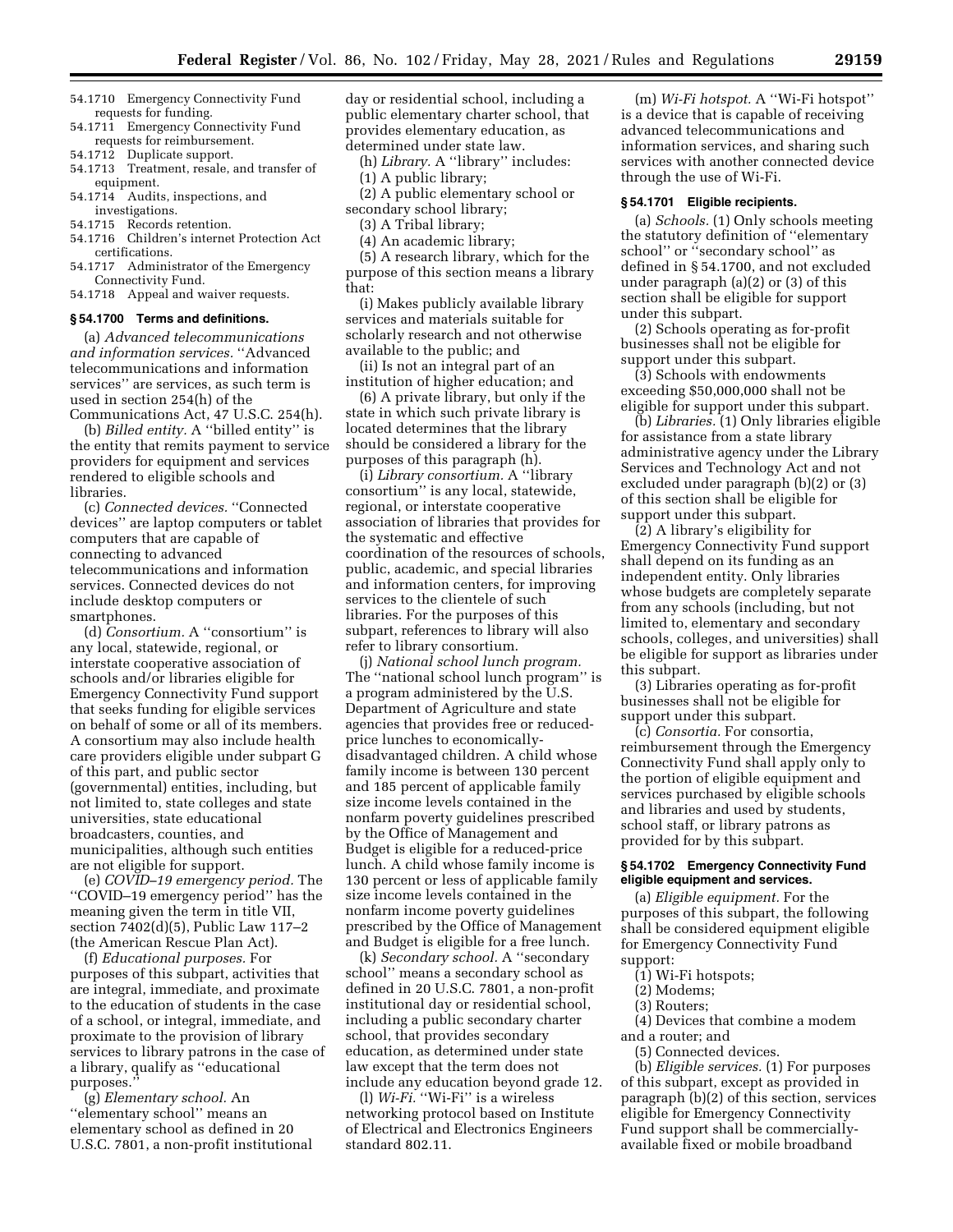internet access services, including those available for purchase by schools and libraries through bulk purchasing arrangements.

(2) For eligible entities unable to provide students, school staff, or library patrons commercially-available fixed or wireless broadband internet access services, services eligible for Emergency Connectivity Fund support shall include the reasonable costs of construction of new networks, including self-provisioned networks included in the Emergency Connectivity Fund eligible services list; and/or the reasonable costs of customer premises equipment to receive datacasting services.

### **§ 54.1703 Emergency Connectivity Fund competitive bidding requirements.**

A school, library, or consortium seeking to participate in the Emergency Connectivity Fund must comply with all applicable state, local, or Tribal procurement requirements for all equipment and services supported by the Emergency Connectivity Fund.

# **§ 54.1704 Emergency Connectivity Fund gift restrictions.**

(a) *Gift restrictions.* (1) Subject to paragraphs (a)(3) and (4) of this section, an eligible school, library, or consortium that includes an eligible school or library may not directly or indirectly solicit or accept any gift, gratuity, favor, entertainment, loan, or any other thing of value from a service provider participating in or seeking to participate in the Emergency Connectivity Fund Program. No such service provider shall offer or provide any such gift, gratuity, favor, entertainment, loan, or other thing of value except as otherwise provided in this section. Modest refreshments not offered as part of a meal, items with little intrinsic value intended solely for presentation, and items worth \$20 or less, including meals, may be offered or provided, and accepted by any individuals or entities subject to this subpart, if the value of these items received by any individual does not exceed \$50 from any one service provider per funding year. The \$50 amount for any service provider shall be calculated as the aggregate value of all gifts provided during a funding year by the individuals specified in paragraph (a)(2)(ii) of this section.

(2) For purposes of this paragraph (a): (i) The terms ''school, library, or consortium'' include all individuals who are on the governing boards of such entities (such as members of a school committee), and all employees, officers, representatives, agents, consultants or

independent contractors of such entities involved on behalf of such school, library, or consortium with the Emergency Connectivity Fund Program, including individuals who prepare, approve, sign or submit Emergency Connectivity Fund Program applications, or other forms related to the Emergency Connectivity Fund Program, or who prepare bids, communicate, or work with Emergency Connectivity Fund Program service providers, Emergency Connectivity Fund Program consultants, or with the Administrator, as well as any staff of such entities responsible for monitoring compliance with the Emergency Connectivity Fund Program; and

(ii) The term ''service provider'' includes all individuals who are on the governing boards of such an entity (such as members of the board of directors), and all employees, officers, representatives, agents, or independent contractors of such entities.

(3) The restrictions set forth in this paragraph (a) shall not be applicable to the provision of any gift, gratuity, favor, entertainment, loan, or any other thing of value, to the extent given to a family member or a friend working for an eligible school, library, or consortium that includes an eligible school or library, provided that such transactions:

(i) Are motivated solely by a personal relationship;

(ii) Are not rooted in any service provider business activities or any other business relationship with any such eligible school, library, or consortium; and

(iii) Are provided using only the donor's personal funds that will not be reimbursed through any employment or business relationship.

(4) Any service provider may make charitable donations to an eligible school, library, or consortium that includes an eligible school or library in the support of its programs as long as such contributions are not directly or indirectly related to Emergency Connectivity Fund procurement activities or decisions and are not given by service providers to circumvent Emergency Connectivity Fund Program rules in this subpart.

(b) *COVID–19 pandemic exception.*  Any service provider may offer and provide, and any applicant may solicit and accept, broadband connections, devices, networking equipment, or other things of value directly related to addressing remote learning needs of students, school staff, and library patrons due to the COVID–19 pandemic through June 30, 2022.

### **§ 54.1705 Emergency Connectivity Fund eligible uses.**

Eligible equipment and services purchased with Emergency Connectivity Fund support must be used primarily for educational purposes, as defined in § 54.1700.

# **§ 54.1706 Emergency Connectivity Fund service locations.**

(a)(1) Eligible schools and libraries can request and receive support for the purchase of eligible equipment and services for use by:

(i) In the case of a school, students and school staff at locations other than the school; and

(ii) In the case of a library, patrons of the library at locations other than the library.

(2) Service locations may include, but are not limited to, homes, community centers, churches, school buses, bookmobiles, and any other off-campus locations where students, school staff, and library patrons are engaged in remote learning activities.

(b) Eligible schools and libraries cannot request and receive support from the Emergency Connectivity Fund for the purchase of eligible equipment and services for use solely at the school or library during the COVID–19 emergency period. However, some use of eligible equipment, as defined in § 54.1700, and eligible mobile services, purchased for off-campus may be used at the school or library is permitted.

(c) Emergency Connectivity Fund support for eligible equipment and services is limited to no more than one fixed broadband internet access connection per location, and one connected device and one Wi-Fi hotspot device per student, school staff member, or library patron. For purposes of the per-location limitation imposed on fixed broadband internet access services in this paragraph (c), each unit in a multitenant environment is a separate location for purposes of this paragraph (c).

## **§ 54.1707 Emergency Connectivity Fund reasonable support amounts.**

Except as provided elsewhere in this subpart, in providing support from the Emergency Connectivity Fund, the Commission shall reimburse 100% of the costs associated with the eligible equipment and/or services, except that any reimbursement of for the costs associated with any eligible equipment or service may not exceed a reasonable support amount as provided in paragraphs (a) and (b) of this section.

(a) Support amounts are limited up to \$400 for connected devices and up to \$250 for Wi-Fi hotspots.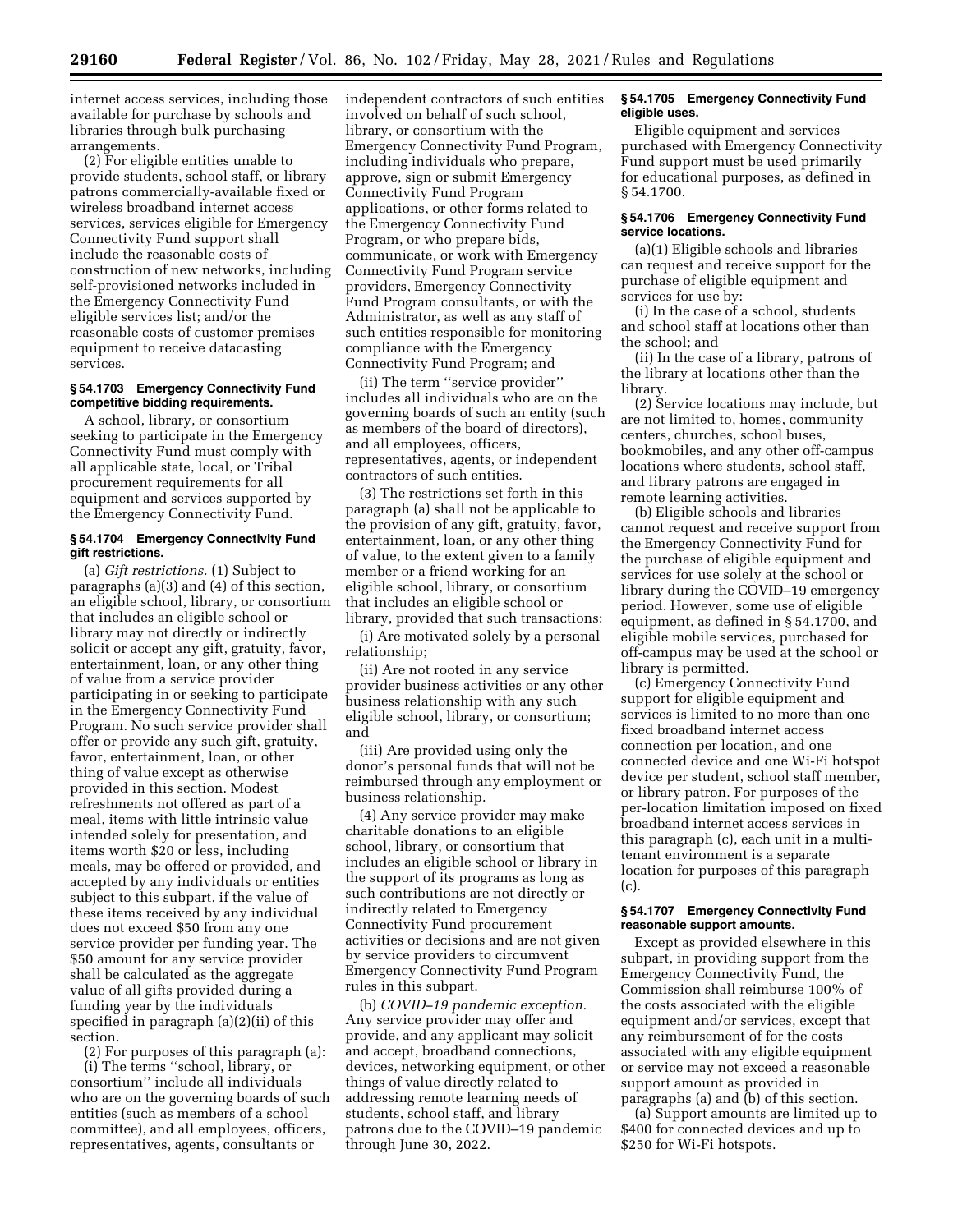(b) The Wireline Competition Bureau is delegated authority to provide guidance to the Administrator to assess the reasonableness of requests for other eligible equipment or services, including those identified by the Administrator as containing costs that are inconsistent with other requests.

# **§ 54.1708 Emergency Connectivity Fund cap and requests.**

(a) *Cap.* (1) The Emergency Connectivity Fund shall have a cap of \$7,171,000,000.

(2) \$1,000,000 to remain available until September 30, 2030, for the Inspector General of the Commission to conduct oversight of support provided through the Emergency Connectivity Fund.

(3) Not more than 2% of the cap, or approximately \$143,420,000, shall be used by the Commission and the Administrator for administration of the Emergency Connectivity Fund.

(b) *Requests.* The Administrator shall implement an initial filing window, covering funding for purchases made between July 1, 2021 and June 30, 2022 for eligible equipment and services provided to students, school staff, and library patrons who would otherwise

lack connected devices and/or broadband internet access services sufficient to engage in remote learning. All schools and libraries filing an application within that the initial filing period will have their applications treated as if they were simultaneously received. The initial filing period shall conclude after 45 days. If demand does not exceed available funds for the first filing window, the Wireline Competition Bureau will direct the Administrator to open a second application window for schools and libraries to seek funding for eligible equipment and services schools and libraries previously purchased to address the needs of students, school staff, and library patrons who would otherwise have lacked access to the equipment or services sufficient to engage in these activities during the COVID–19 pandemic. During this second application window, applicants will be able to submit requests for funding for purchases made from March 1, 2020 to June 30, 2021. However, in consideration of the importance of providing support for unconnected students, in the event that demand for prospective support in the first window

#### TABLE 1 TO PARAGRAPH (c)(1)

appears to be far short of meeting current needs, the Commission may consider opening a second prospective window before opening an application window to fund previously purchased eligible equipment and services. If demand does not exceed available funds after the close of the second filing window, the Wireline Competition Bureau may direct the Administrator to open additional filing windows until the funds are exhausted or the emergency period ends, whichever is earlier.

(c) *Rules of distribution.* (1) When the filing window(s) described in paragraph (b) of this section closes, the Administrator shall calculate the total demand for support submitted by applicants during the filing window. If total demand exceeds the total support available, the Administrator shall allocate funds to these requests for support, beginning with the most economically disadvantaged schools and libraries, as determined by the schools and libraries category one discount matrix in § 54.505(c) adjusted to provide a five percent increase for rural schools and libraries, as shown in the following matrix.

| % of students eligible for National School Lunch Program | Emergency connectivity fund<br>prioritization matrix |       |
|----------------------------------------------------------|------------------------------------------------------|-------|
|                                                          | Discount level                                       |       |
|                                                          | Urban                                                | Rural |
|                                                          | 20                                                   | 30    |
|                                                          | 40                                                   | 55    |
| $20 - 34$                                                | 50                                                   | 65    |
|                                                          | 60                                                   | 75    |
|                                                          | 80                                                   | 85    |
| 75–100                                                   | 90                                                   | 95    |

(2) Schools and libraries eligible for a 95 percent discount shall receive first priority for the funds. The Administrator shall next allocate funds toward the requests submitted by schools and libraries eligible for an 90 percent discount, then for a 85 percent discount, and shall continue committing funds in the same manner to the applicants at each descending discount level until there are no funds remaining. If the remaining funds are not sufficient to support all of the funding requests within a particular discount level, the Administrator shall allocate funds at that discount level using the percentage of students eligible for the National School Lunch Program.

## **§ 54.1709 Availability period of the Emergency Connectivity Fund.**

The Emergency Connectivity Fund was established by Congress in the United States Treasury through an appropriation of \$7.171 billion, to remain available until September 30, 2030.

# **§ 54.1710 Emergency Connectivity Fund requests for funding.**

(a) *Filing of the FCC Form 471.* An eligible school, library, or consortium that includes an eligible school or library seeking to receive Emergency Connectivity Fund support for eligible equipment and services under this subpart shall submit a completed FCC Form 471 to the Administrator.

(1) The FCC Form 471 shall be signed by the person authorized to order

eligible services for the eligible school, library, or consortium and shall include that person's certification under penalty of perjury that:

(i) ''I am authorized to submit this application on behalf of the abovenamed applicant and that based on information known to me or provided to me by employees responsible for the data being submitted, I hereby certify that the data set forth in this application has been examined and is true, accurate and complete. I acknowledge that any false statement on this application or on other documents submitted by this applicant can be punished by fine or forfeiture under the Communications Act (47 U.S.C. 502, 503(b)), or fine or imprisonment under Title 18 of the United States Code (18 U.S.C. 1001), or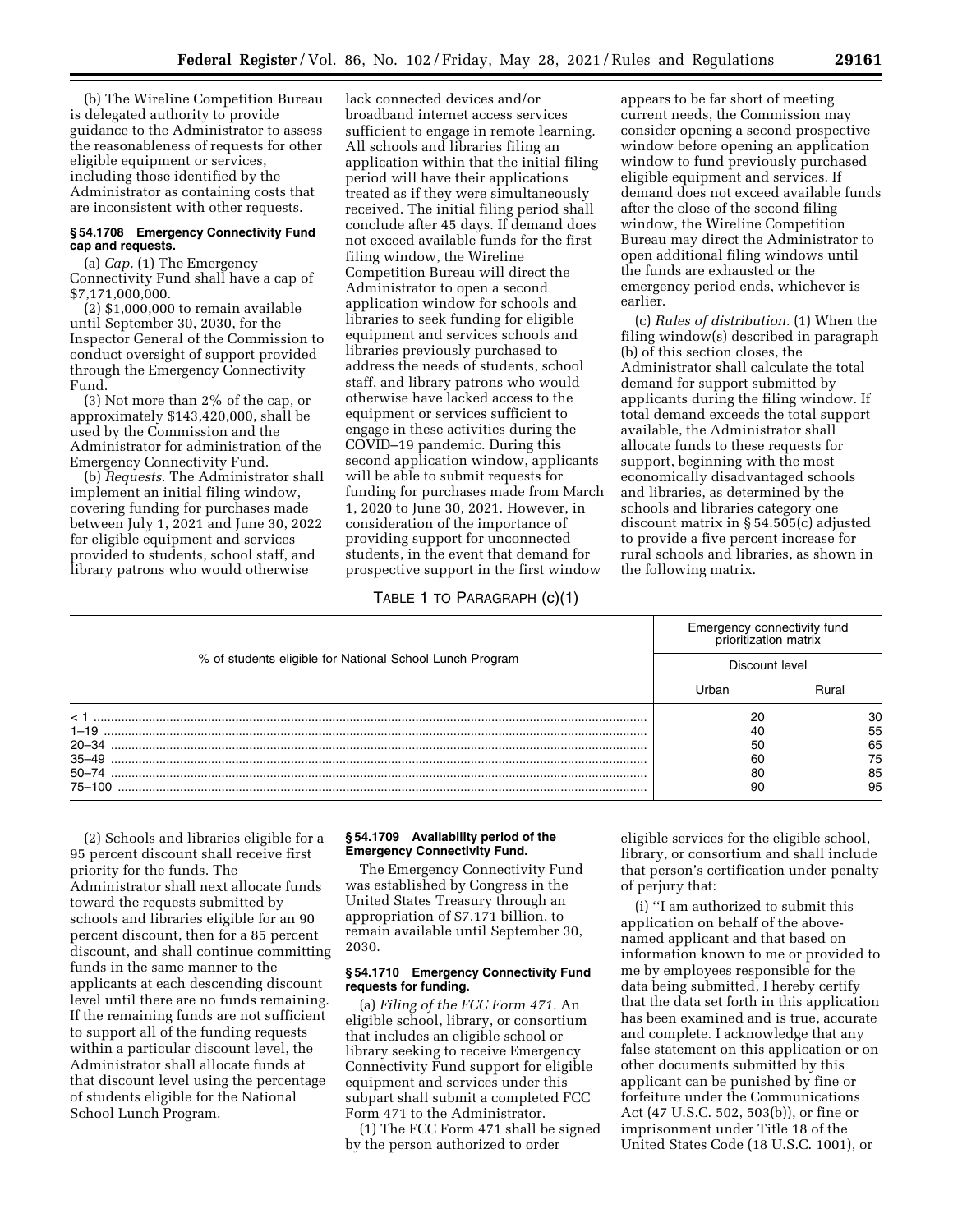can lead to liability under the False Claims Act (31 U.S.C. 3729–3733).''

(ii) ''In addition to the foregoing, this applicant is in compliance with the rules and orders governing the Emergency Connectivity Fund Program, and I acknowledge that failure to be in compliance and remain in compliance with those rules and orders may result in the denial of funding, cancellation of funding commitments, and/or recoupment of past disbursements. I acknowledge that failure to comply with the rules and orders governing the Emergency Connectivity Fund Program could result in civil or criminal prosecution by law enforcement authorities.''

(iii) ''By signing this application, I certify that the information contained in this application is true, complete, and accurate, and the projected expenditures, disbursements and cash receipts are for the purposes and objectives set forth in the terms and conditions of the Federal award. I am aware that any false, fictitious, or fraudulent information, or the omission of any material fact, may subject me to criminal, civil or administrative penalties for fraud, false statements, false claims or otherwise. (U.S. Code Title 18, sections 1001, 286–287 and 1341 and Title 31, sections 3729–3730 and 3801–3812).''

(iv) The school meets the statutory definition of ''elementary school'' or ''secondary school'' as defined in § 54.1700, does not operate as for-profit businesses, and does not have endowments exceeding \$50 million.

(v) The library or library consortia eligible for assistance from a State library administrative agency under the Library Services and Technology Act of 1996, does not operate as for-profit businesses, and their budgets are completely separate from any school (including, but not limited to, elementary and secondary schools, colleges, and universities).

(vi) The school, library, or consortia listed on the FCC Form 471 application has complied with all applicable state, local, or Tribal local laws regarding procurement of services for which support is being sought.

(vii) The school or school consortium listed on the FCC Form 471 application is only seeking support for eligible equipment and/or services provided to students and school staff who would otherwise lack connected devices and/ or broadband services sufficient to engage in remote learning.

(viii) The library or library consortium listed on the FCC Form 471 application is only seeking support for eligible equipment and/or services provided to

library patrons who have signed and returned a statement that the library patron would otherwise lack access to equipment or services sufficient to meet the patron's educational needs if not for the use of the equipment or service being provided by the library.

(ix) The school, library, or consortia is not seeking Emergency Connectivity Fund support or reimbursement for eligible equipment or services that have been purchased and reimbursed in full with other Federal pandemic-relief funding, targeted state funding, other external sources of targeted funding or targeted gifts, or eligible for discounts from the schools and libraries universal service support mechanism or other universal service support mechanism.

(x) The applicant or the relevant student, school staff member, or library patron has received the equipment and services for which funding is sought.

(xi) The equipment and services the school, library, or consortium purchases using Emergency Connectivity Fund support will be used primarily for educational purposes and will not be sold, resold, or transferred in consideration for money or any other thing of value, except as allowed by § 54.1713.

(xii) The school, library, or consortium will create and maintain an equipment and service inventory as required by § 54.1715.

(xiii) The school, library, or consortium has complied with all program rules and acknowledge that failure to do so may result in denial of discount funding and/or recovery of funding.

(xiv) The applicant recognizes that it may be audited pursuant to its application, that it will retain for ten years any and all records related to its application, and that, if audited, it shall produce shall records at the request of any representative (including any auditor) appointed by a state education department, the Administrator, the Commission and its Office of Inspector General, or any local, state, or Federal agency with jurisdiction over the entity.

(xv) No kickbacks, as defined in 41 U.S.C. 8701 and/or 42 U.S.C. 1320a–7b, were paid or received by the applicant to anyone in connection with the Emergency Connectivity Fund.

(2) Applicants seeking support for new network construction or end-user equipment for datacasting services through the Emergency Connectivity Fund must also certify under penalty of perjury that they sought service from existing service providers in the relevant area and that such service providers were unable or unwilling to provide broadband internet access

services sufficient to meet the remote learning needs of their students, school staff, or library patrons.

(3) All information submitted as part of an FCC Form 471 application shall be treated as public and non-confidential by the Administrator.

(b) *Service substitution.* (1) A request by an applicant to substitute equipment or service for one identified on its FCC Form 471 must be in writing.

(2) The Administrator shall approve such written request where:

(i) The equipment or service has the same functionality; and

(ii) This substitution does not violate any contract provisions or state, local, or Tribal procurement law.

(3) In the event that an equipment or service substitution results in a change in the amount of support, support shall be based on the lower of either the price for the equipment or service for which support was originally requested or the price of the new, substituted equipment or service. Reimbursement for substitutions shall only be provided after the Administrator has approved a written request for substitution.

(c) *Mixed eligibility equipment and services.* If equipment or service includes both ineligible and eligible components, the applicant must remove the cost of the ineligible components of the equipment or service from the request for funding submitted to the Administrator.

## **§ 54.1711 Emergency Connectivity Fund requests for reimbursement.**

(a) *Submission of request for reimbursement (FCC Form 472 or FCC Form 474).* Emergency Connectivity Fund Program reimbursement for the costs associated with eligible equipment and/or services shall be provided directly to an eligible school, library, consortium that includes an eligible school or library, or service provider seeking reimbursement from the Emergency Connectivity Fund Program upon submission and approval of a completed FCC Form 472 (Billed Entity Applicant Reimbursement Form) or a completed FCC Form 474 (Service Provider Invoice) to the Administrator.

(1) The FCC Form 472 shall be signed by the person authorized to submit requests for reimbursement for the eligible school, library, or consortium and shall include that person's certification under penalty of perjury that:

(i) ''I am authorized to submit this request for reimbursement on behalf of the above-named school, library or consortium and that based on information known to me or provided to me by employees responsible for the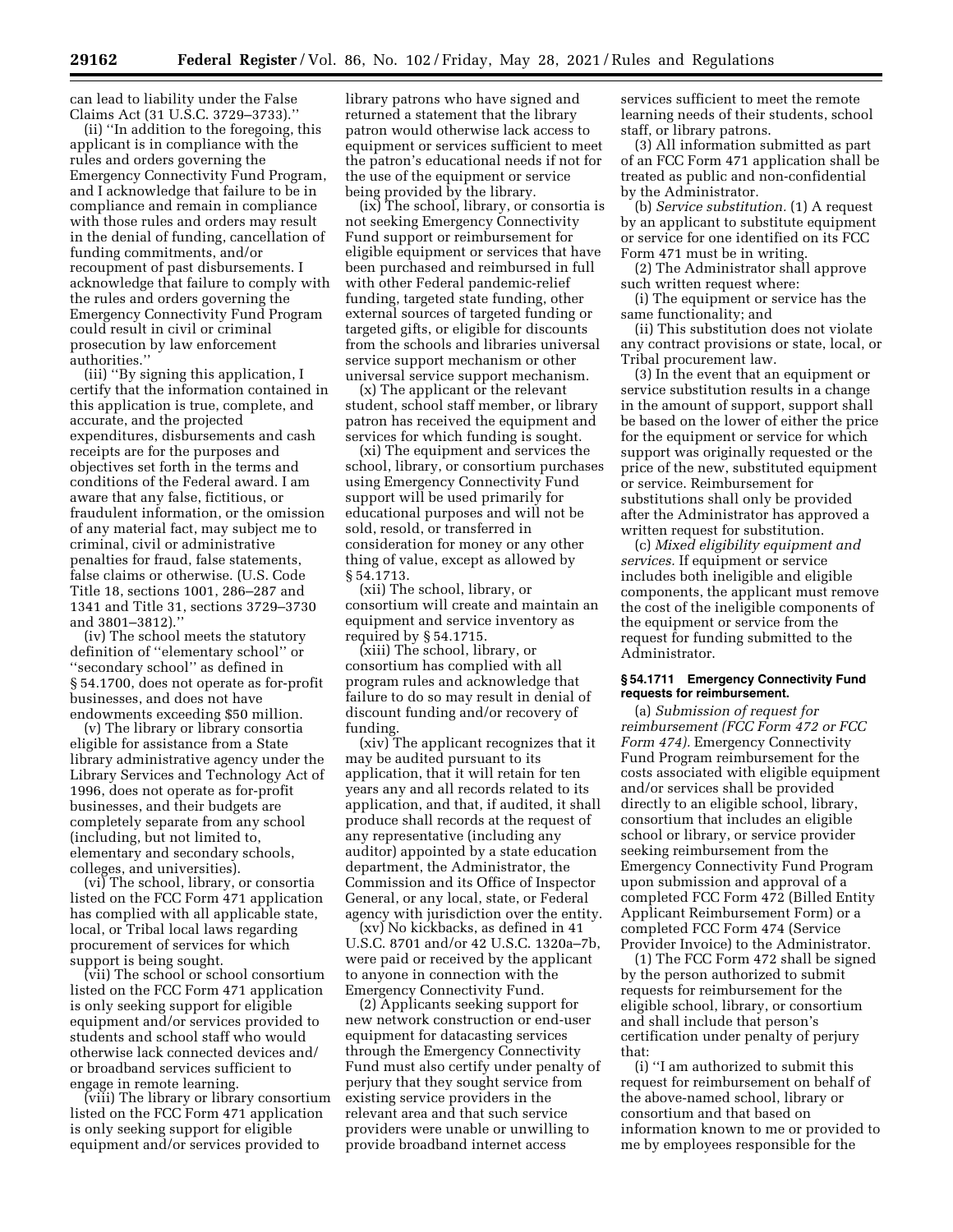data being submitted, I hereby certify that the data set forth in this request for reimbursement has been examined and is true, accurate and complete. I acknowledge that any false statement on this request for reimbursement or on other documents submitted by this school, library or consortium can be punished by fine or forfeiture under the Communications Act (47 U.S.C. 502, 503(b)), or fine or imprisonment under Title 18 of the United States Code (18 U.S.C. 1001), or can lead to liability under the False Claims Act (31 U.S.C. 3729–3733).''

(ii) ''In addition to the foregoing, the school, library or consortium is in compliance with the rules and orders governing the Emergency Connectivity Fund Program, and I acknowledge that failure to be in compliance and remain in compliance with those rules and orders may result in the denial of funding, cancellation of funding commitments, and/or recoupment of past disbursements. I acknowledge that failure to comply with the rules and orders governing the Emergency Connectivity Fund Program could result in civil or criminal prosecution by law enforcement authorities.''

(iii) ''By signing this request for reimbursement, I certify that the information contained in this request for reimbursement is true, complete, and accurate, and the expenditures, disbursements and cash receipts are for the purposes and objectives set forth in the terms and conditions of the Federal award. I am aware that any false, fictitious, or fraudulent information, or the omission of any material fact, may subject me to criminal, civil or administrative penalties for fraud, false statements, false claims or otherwise. (U.S. Code Title 18, sections 1001, 286– 287 and 1341 and Title 31, sections 3729–3730 and 3801–3812).''

(iv) The funds sought in the request for reimbursement are for eligible equipment and/or services that were purchased or ordered in accordance with the Emergency Connectivity Fund Program rules and requirements in this subpart and received by either the school, library, or consortium, or the students, school staff, or library patrons as appropriate.

(v) The portion of the costs eligible for reimbursement and not already paid for by another source was either paid for in full by the school, library, or consortium, or will be paid to the service provider within 30 days of receipt of funds.

(vi) The amount for which the school, library, or consortium is seeking reimbursement from the Emergency

Connectivity Fund consistent with the requirements set out in § 54.1707.

(vii) The school, library, or consortium is not seeking Emergency Connectivity Fund reimbursement for eligible equipment and/or services that have been purchased and reimbursed in full with other Federal pandemic relief funding (*e.g.,* the Coronavirus Aid, Relief, and Economic Security (CARES) Act, Emergency Broadband Benefit Program, or other provisions of the American Rescue Plan), targeted state funding, other external sources of targeted funding, or targeted gifts or eligible for discounts from the schools and libraries universal service support mechanism or other universal service support mechanisms.

(viii) The equipment and services the school, library, or consortium purchased using Emergency Connectivity Fund support will be used primarily for educational purposes as defined in § 54.1700 and that the authorized person is not willfully or knowingly requesting reimbursement for equipment or services that are not being used.

(ix) The equipment and services the school, library, or consortium purchased will not be sold, resold, or transferred in consideration for money or any other thing of value, except as allowed by § 54.1713.

(x) The school, library, or consortium recognizes that it may be subject to an audit, inspection or investigation pursuant to its request for reimbursement, that it will retain for ten years any and all records related to its request for reimbursement, and will make such records and equipment purchased with Emergency Connectivity Fund reimbursement available at the request of any representative (including any auditor) appointed by a state education department, the Administrator, the Commission and its Office of Inspector General, or any local, state, or Federal agency with jurisdiction over the entity.

(xi) No kickbacks, as defined in 41 U.S.C. 8701 and/or 42 U.S.C. 1320a–7b, were paid or received by the applicant to anyone in connection with the Emergency Connectivity Fund.

(xii) No Federal subsidy made available through a program administered by the Commission that provides funds to be used for the capital expenditures necessary for the provision of advanced communications services has been or will be used to purchase, rent, lease, or otherwise obtain, any covered communications equipment or service, or maintain any covered communications equipment or service, or maintain any covered

communications equipment or service previously purchased, rented, leased, or otherwise obtained, as required by § 54.10.

(2) The FCC Form 474 shall be signed by the person authorized to submit requests for reimbursement for the service provider and shall include that person's certification under penalty of perjury that:

(i) ''I am authorized to submit this request for reimbursement on behalf of the above-named service provider and that based on information known to me or provided to me by employees responsible for the data being submitted, I hereby certify that the data set forth in this request for reimbursement has been examined and is true, accurate and complete. I acknowledge that any false statement on this request for reimbursement or on other documents submitted by this school, library or consortium can be punished by fine or forfeiture under the Communications Act (47 U.S.C. 502, 503(b)), or fine or imprisonment under Title 18 of the United States Code (18 U.S.C. 1001), or can lead to liability under the False Claims Act (31 U.S.C. 3729–3733).''

(ii) ''In addition to the foregoing, the service provider is in compliance with the rules and orders governing the Emergency Connectivity Fund Program, and I acknowledge that failure to be in compliance and remain in compliance with those rules and orders may result in the denial of funding, cancellation of funding commitments, and/or recoupment of past disbursements. I acknowledge that failure to comply with the rules and orders governing the Emergency Connectivity Fund Program could result in civil or criminal prosecution by law enforcement authorities.''

(iii) ''By signing this request for reimbursement, I certify that the information contained in this request for reimbursement is true, complete, and accurate, and the expenditures, disbursements and cash receipts are for the purposes and objectives set forth in the terms and conditions of the Federal award. I am aware that any false, fictitious, or fraudulent information, or the omission of any material fact, may subject me to criminal, civil or administrative penalties for fraud, false statements, false claims or otherwise. (U.S. Code Title 18, sections 1001, 286– 287 and 1341 and Title 31, sections 3729–3730 and 3801–3812).''

(iv) The funds sought in the request for reimbursement are for eligible equipment and/or services that were purchased or ordered in accordance with the Emergency Connectivity Fund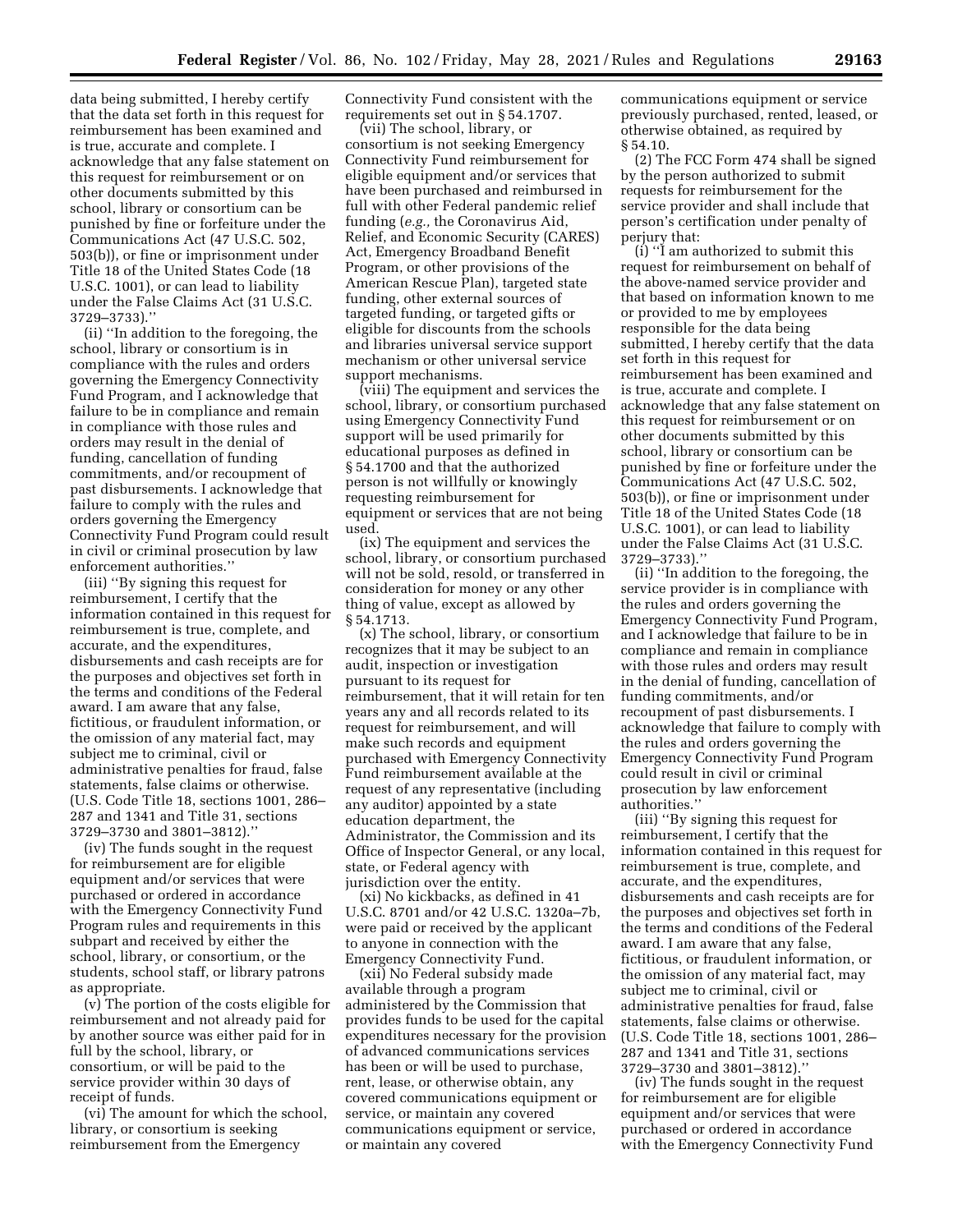Program rules and requirements in this subpart and received by either the school, library, or consortium, or by students, school staff, or library patrons, as appropriate.

(v) The amount for which the service provider is seeking reimbursement from the Emergency Connectivity Fund is consistent with the requirements set forth in § 54.1707.

(vi) The service provider is not willfully or knowingly requesting reimbursement for services that are not being used.

(vii) The service provider is not seeking Emergency Connectivity Fund reimbursement for eligible equipment and/or services for which it has already been paid.

(viii) The service provider recognizes that it may be subject to an audit, inspection, or investigation pursuant to its request for reimbursement, that it will retain for ten years any and all records related to its request for reimbursement, and will make such records and equipment purchased with Emergency Connectivity Fund reimbursement available at the request of any representative (including any auditor) appointed by a state education department, the Administrator, the Commission and its Office of Inspector General, or any local, state, or Federal agency with jurisdiction over the entity.

(ix) No kickbacks, as defined in 41 U.S.C. 8701 and/or 42 U.S.C. 1320a–7b, were paid or received by the applicant to anyone in connection with the Emergency Connectivity Fund.

(x) No Federal subsidy made available through a program administered by the Commission that provides funds to be used for the capital expenditures necessary for the provision of advanced communications services has been or will be used to purchase, rent, lease, or otherwise obtain, any covered communications equipment or service, or maintain any covered communications equipment or service, or maintain any covered communications equipment or service previously purchased, rented, leased, or otherwise obtained, as required by § 54.10.

(b) *Required documentation.* Along with the submission of a completed FCC Form 472 or a completed FCC Form 474, an eligible school, library, consortium that includes an eligible school or library, or service provider seeking reimbursement from the Emergency Connectivity Fund must submit invoices detailing the items purchased or ordered to the Administrator at the time the FCC Form 472 or FCC Form 474 is submitted. Applicants that seek payment from the Emergency

Connectivity Fund prior to paying their service provider(s) must also provide verification of payment to the service provider(s) within 30 days of receipt of funds.

(c) *Reimbursement and invoice processing.* The Administrator shall accept and review requests for reimbursement and invoices subject to the invoice filing deadlines provided in paragraph (d) of this section.

(d) *Invoice filing deadline.* Invoices must be submitted to the Administrator within 60 days from the date of the funding commitment decision letter; a revised funding commitment decision letter approving a post-commitment change or a successful appeal of previously denied or reduced funding; or service delivery date, whichever is later.

# **§ 54.1712 Duplicate support.**

Entities participating in the Emergency Connectivity Fund may not seek Emergency Connectivity Fund support or reimbursement for eligible equipment or services that have been purchased with or reimbursed in full from other Federal pandemic-relief funding, targeted state funding, other external sources of targeted funding or targeted gifts, or eligible for discounts from the schools and libraries universal service support mechanism or other universal service support mechanisms.

# **§ 54.1713 Treatment, resale, and transfer of equipment.**

(a) *Prohibition on resale.* Eligible equipment and services purchased with Emergency Connectivity Fund support shall not be sold, resold, or transferred in consideration of money or any other thing of value, except as provided in paragraph (b) of this section.

(b) *Disposal of obsolete equipment.*  Eligible equipment purchased using Emergency Connectivity Fund support shall be considered obsolete if the equipment are at least three years old. Obsolete equipment may be resold or transferred in consideration of money or any other thing of value, disposed of, donated, or traded.

#### **§ 54.1714 Audits, inspections, and investigations.**

(a) *Audits.* Schools, libraries, consortia, and service providers shall be subject to audits and other investigations to evaluate their compliance with the statutory and regulatory requirements in this subpart for the Emergency Connectivity Fund, including those requirements pertaining to what equipment and services are purchased, what equipment and services are delivered, and how equipment and services are being used.

(b) *Inspections and investigations.*  Schools, libraries, consortia, and service providers shall permit any representative (including any auditor) appointed by a state education department, the Administrator, the Commission and its Office of Inspector General, or any local, state, or Federal agency with jurisdiction over the entity to enter their premises to conduct inspections for compliance with the statutory and regulatory requirements in this subpart of the Emergency Connectivity Fund.

(c) *Production of records for audits, inspections, and investigations.* Where necessary for compliance with Federal or state privacy laws, Emergency Connectivity Fund participants may produce records regarding students, school staff, and library patrons in an anonymized or deidentified format. When requested by the Administrator or the Commission, as part of an audit or investigation, schools, libraries, and consortia must seek consent to provide personally identification information from a student who has reached the age of majority, the relevant parent/guardian of a minor student, or the school staff member or library patron prior to disclosure.

## **§ 54.1715 Records retention.**

(a) *Equipment and service inventory requirements.* Schools, libraries, and consortia shall keep asset and service inventories as follows:

(1) For each connected device or other piece of equipment provided to an individual student, school staff member, or library patron, the asset inventory must identify:

(i) The device or equipment type (*i.e.*  laptop, tablet, mobile hotspot, modem, router);

(ii) The device or equipment make/ model;

(iii) The device or equipment serial number;

(iv) The full name of the person to whom the device or other piece of equipment was provided; and

(v) The dates the device or other piece of equipment was loaned out and returned to the school or library, or the date the school or library was notified that the device or other piece of equipment was missing, lost, or damaged.

(2) For each connected device or other piece of eligible equipment not provided to an individual student, school staff member, or library patron, but used to provide service to multiple eligible users, the asset inventory must contain: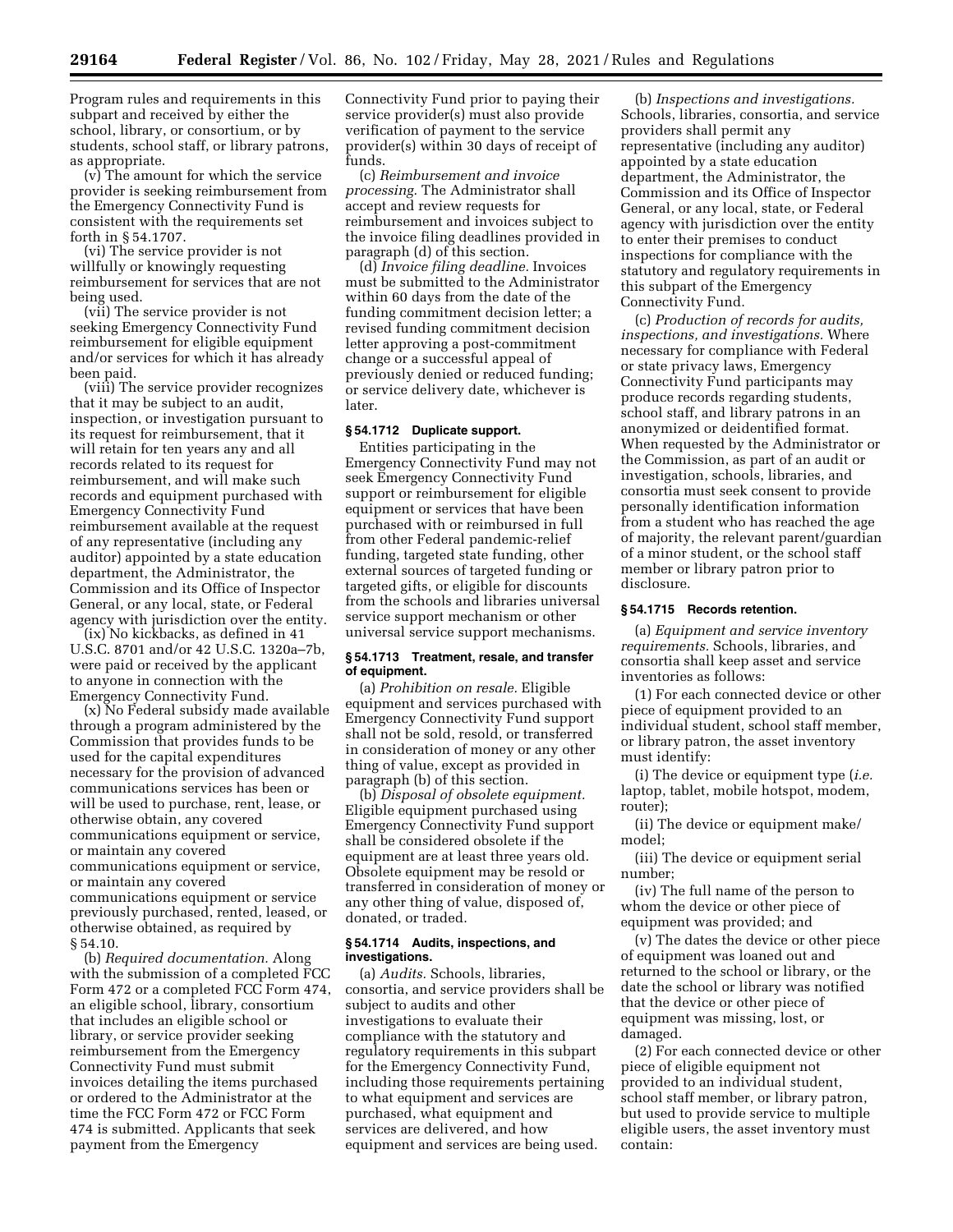(i) The device type or equipment type (*i.e.* laptop, tablet, mobile hotspot, modem, router);

(ii) The device or equipment make/ model;

(iii) The device or equipment serial number;

(iv) The name of the school or library employee responsible for that device or equipment; and

(v) The dates the device or equipment was in service.

(3) For services provided to individual students, school staff, or library patrons, the service inventory must contain:

(i) The type of service provided (*i.e.,*  DSL, cable, fiber, fixed wireless, satellite, mobile wireless);

(ii) The service plan details, including upload and download speeds and monthly data cap;

(iii) The full name of the person(s) to whom the service was provided;

(iv) The service address (for fixed broadband service only);

(v) The installation date of the service (for fixed broadband service only); and

(vi) The last date of service, as applicable (for fixed broadband service only).

(4) For services not provided to an individual student, school staff member, or library patron, but used to provide service to multiple eligible users, the service inventory must contain:

(i) The type of service provided (*i.e.,*  DSL, cable, fiber, fixed wireless, satellite, mobile wireless);

(ii) The service plan details, including upload and download speeds and monthly data cap;

(iii) The name of the school or library employee responsible for the service;

(iv) A description of the intended service area;

(v) The service address (for fixed broadband service only);

(vi) The installation date of the service (for fixed broadband service only); and

(vii) The last date of service, as applicable (for fixed broadband service only).

(b) *Records retention.* All Emergency Connectivity Fund participants shall retain records related to their participation in the program sufficient to demonstrate compliance with all program rules in this subpart for at least ten (10) years from the last date of service or delivery of equipment.

(c) *Production of records.* All Emergency Connectivity Fund participants shall present such records upon request any representative (including any auditor) appointed by a state education department, the Administrator, the Commission and its Office of Inspector General, or any local, state, or Federal agency with jurisdiction over the entity. When requested by the Administrator or the Commission, schools, libraries, and consortia must seek consent to provide personally identification information from a student who has reached the age of majority, the relevant parent/guardian of a minor student, or the school staff member or library patron prior to disclosure.

### **§ 54.1716 Children's Internet Protection Act certifications.**

(a) *Definitions*—(1) *School.* For the purposes of the certification requirements of this section, school means school, school board, school district, local education agency or other authority responsible for administration of a school.

(2) *Library.* For the purposes of the certification requirements of this section, library means library, library board or authority responsible for administration of a library.

(3) *Billed entity.* Billed entity is defined in § 54.1700. In the case of a consortium, the billed entity is the lead member of the consortium.

(4) *Connected devices.* Connected devices are defined in § 54.1700.

(b) *Who is required to make certifications*? (1) A school or library that receives support for internet access, internet service, or internal connections services under the Federal universal service support mechanism for schools and libraries, or internet access or internet service through the Emergency Connectivity Fund, must make such certifications as described in paragraph (c) of this section. The certifications required and described in paragraph (c) of this section must be made in each funding year.

(2) A school or library that receives support for connected devices through the Emergency Connectivity Fund and uses internet access or internet service funded through the Federal universal service support mechanism for schools and libraries or through the Emergency Connectivity Fund must make the certifications as described in paragraph (c) of this section. The certifications required and described in paragraph (c) of this section must be made in each funding year.

(3) Schools and libraries that are not receiving support for internet access, internet service, or internal connections under the Federal universal service support mechanism for schools and libraries; internet access or internet service through the Emergency Connectivity Fund; or connected devices that do not use internet access

or internet service funded through the Federal universal service support mechanism for schools and libraries or the Emergency Connectivity Fund are not subject to the requirements in 47 U.S.C. 254(h) and (l), but must indicate, pursuant to the certification requirements in paragraph (c) of this section, that they are not receiving support for such services or that the connected devices do not use internet access or internet service funded through the Federal universal service support mechanism for schools and libraries or the Emergency Connectivity Fund.

(c) *Certifications required under 47 U.S.C. 254(h) and (1)*. (1) An Emergency Connectivity Fund applicant need not complete additional Children's Internet Protection Act (CIPA) compliance certifications if the applicant has already certified its CIPA compliance for the relevant funding year (*i.e.,* has certified its compliance in an FCC Form 486 or FCC Form 479).

(2) Emergency Connectivity Fund applicants that have not already certified their CIPA compliance for an E-Rate application for the relevant funding year (*i.e.,* have not completed a FCC Form 486 or FCC Form 479), will be required to certify:

(i) That they are in compliance with CIPA requirements under sections 254(h) and (l);

(ii) That they are undertaking the actions necessary to comply with CIPA requirements as part of their request for support through the Emergency Connectivity Fund; or

(iii) If applicable, that the requirements of CIPA do not apply, because the applicant is not receiving support for internet access, internet service, or internal connections under the Federal universal service support mechanism for schools and libraries or internet access or internet service through the Emergency Connectivity Fund, or the connected devices do not use internet access or internet service funded through the Federal universal support mechanism for schools and libraries or the Emergency Connectivity Fund.

(d) *Failure to provide certifications*— (1) *Schools and libraries.* A school or library that knowingly fails to submit certifications as required by this section shall not be eligible for support through the Emergency Connectivity Fund until such certifications are submitted.

(2) *Consortia.* A billed entity's knowing failure to collect the required certifications from its eligible school and library members or knowing failure to certify that it collected the required certifications shall render the entire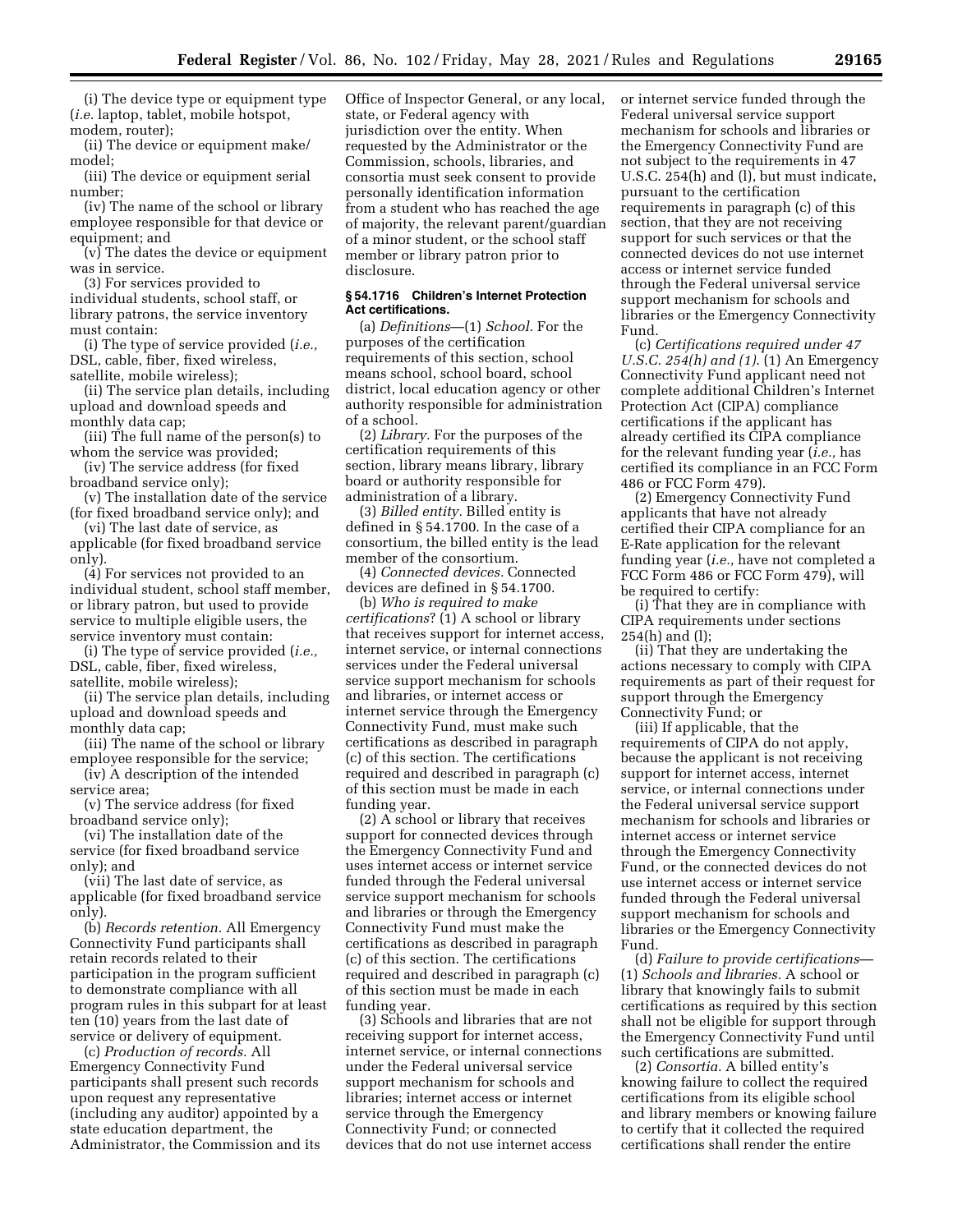consortium ineligible for support through the Emergency Connectivity Fund.

(3) *Reestablishing eligibility.* At any time, a school or library deemed ineligible for equipment and services under the Emergency Connectivity Fund because of failure to submit certifications required by this section may reestablish eligibility for support by providing the required certifications to the Administrator and the Commission.

(e) *Failure to comply with the certifications*—(1) *Schools and libraries.*  A school or library that knowingly fails to comply with the certifications required by this section must reimburse any funds and support received under the Emergency Connectivity Fund for the period in which there was noncompliance.

(2) *Consortia.* In the case of consortium applications, the eligibility for support of consortium members who comply with the certification requirements of this section shall not be affected by the failure of other school or library consortium members to comply with such requirements.

(3) *Reestablishing compliance.* At any time, a school or library deemed ineligible for support through the Emergency Connectivity Fund for failure to comply with the certification requirements of this section and that has been directed to reimburse the program for support received during the period of noncompliance may reestablish compliance by complying with the certification requirements under this section. Upon submittal to the Commission of a certification or other appropriate evidence of such remedy, the school or library shall be eligible for support through the Emergency Connectivity Fund.

(f) *Waivers based on state or local procurement rules and regulations and competitive bidding requirements.*  Waivers shall be granted to schools and libraries when the authority responsible for making the certifications required by this section cannot make the required certifications because its state or local procurement rules or regulations or competitive bidding requirements prevent the making of the certification otherwise required. The waiver shall be granted upon the provision, by the authority responsible for making the certifications on behalf of schools or libraries, that the schools or libraries will be brought into compliance with the requirements of this section before the close of the relevant funding year.

#### **§ 54.1717 Administrator of the Emergency Connectivity Fund.**

(a) The Universal Service Administrative Company is appointed the permanent Administrator of the Emergency Connectivity Fund and shall be responsible for administering the Emergency Connectivity Fund.

(b) The Administrator shall be responsible for reviewing applications for funding, recommending funding commitments, issuing funding commitment decision letters, reviewing invoices and recommending payment of funds, as well as other administrationrelated duties.

(c) The Administrator may not make policy, interpret unclear provisions of statutes or rules, or interpret the intent of Congress. Where statutes or the Commission's rules in this subpart are unclear, or do not address a particular situation, the Administrator shall seek guidance from the Commission.

(d) The Administrator may advocate positions before the Commission and its staff only on administrative matters relating to the Emergency Connectivity Fund.

(e) The Administrator shall create and maintain a website, as defined in § 54.5, on which applications for services will be posted on behalf of schools and libraries.

(f) The Administrator shall provide the Commission full access to the data collected pursuant to the administration of the Emergency Connectivity Fund.

(g) The administrator shall provide performance measurements pertaining to the Emergency Connectivity Fund as requested by the Commission by order or otherwise.

(h) The Commission shall have the authority to audit all entities reporting data to the Administrator regarding the Emergency Connectivity Fund. When the Commission, the Administrator, or any independent auditor hired by the Commission or the Administrator, conducts audits of the participants of the Emergency Connectivity Fund, such audits shall be conducted in accordance with generally accepted government auditing standards.

(i) The Commission shall establish procedures to verify support amounts provided by the Emergency Connectivity Fund and may suspend or delay support amounts if a party fails to provide adequate verification of the support amounts provided upon reasonable request from the Administrator.

(j) The Administrator shall make available to whomever the Commission directs, free of charge, any and all intellectual property, including, but not limited to, all records and information

generated by or resulting from its role in administering the support mechanisms, if its participation in administering the Emergency Connectivity Fund ends. If its participation in administering the Emergency Connectivity Fund ends, the Administrator shall be subject to closeout audits at the end of its term.

## **§ 54.1718 Appeal and waiver requests.**

(a) *Parties permitted to seek review of Administrator decision.* (1) Any party aggrieved by an action taken by the Administrator must first seek review from the Administrator.

(2) Any party aggrieved by an action taken by the Administrator under paragraph (a)(1) of this section may seek review from the Federal Communications Commission as set forth in paragraph (b) of this section.

(3) Parties seeking waivers of the Commission's rules in this subpart shall seek relief directly from the Commission and need not first file an action for review from the Administrator under paragraph (a)(1) of this section.

(b) *Filing deadlines.* (1) An affected party requesting review of a decision by the Administrator pursuant to paragraph (a)(1) of this section shall file such a request within thirty (30) days from the date the Administrator issues a decision.

(2) An affected party requesting review by the Commission pursuant to paragraph (a)(2) of this section of a decision by the Administrator under paragraph (a)(1) of this section shall file such a request with the Commission within thirty (30) days from the date of the Administrator's decision. Further, any party seeking a waiver of the Commission's rules under paragraph (a)(3) of this section shall file a request for such waiver within thirty (30) days from the date of the Administrator's initial decision, or, if an appeal is filed under paragraph (a)(1) of this section, within thirty days from the date of the Administrator's decision resolving such an appeal.

(3) In all cases of requests for review filed under paragraphs (a)(1) through (3) of this section, the request for review shall be deemed filed on the postmark date. If the postmark date cannot be determined, the applicant must file a sworn affidavit stating the date that the request for review was mailed.

(4) Parties shall adhere to the time periods for filing oppositions and replies set forth in § 1.45 of this chapter.

(c) *General filing requirements.* (1) Except as otherwise provided in this section, a request for review of an Administrator decision by the Federal Communications Commission shall be filed with the Federal Communications